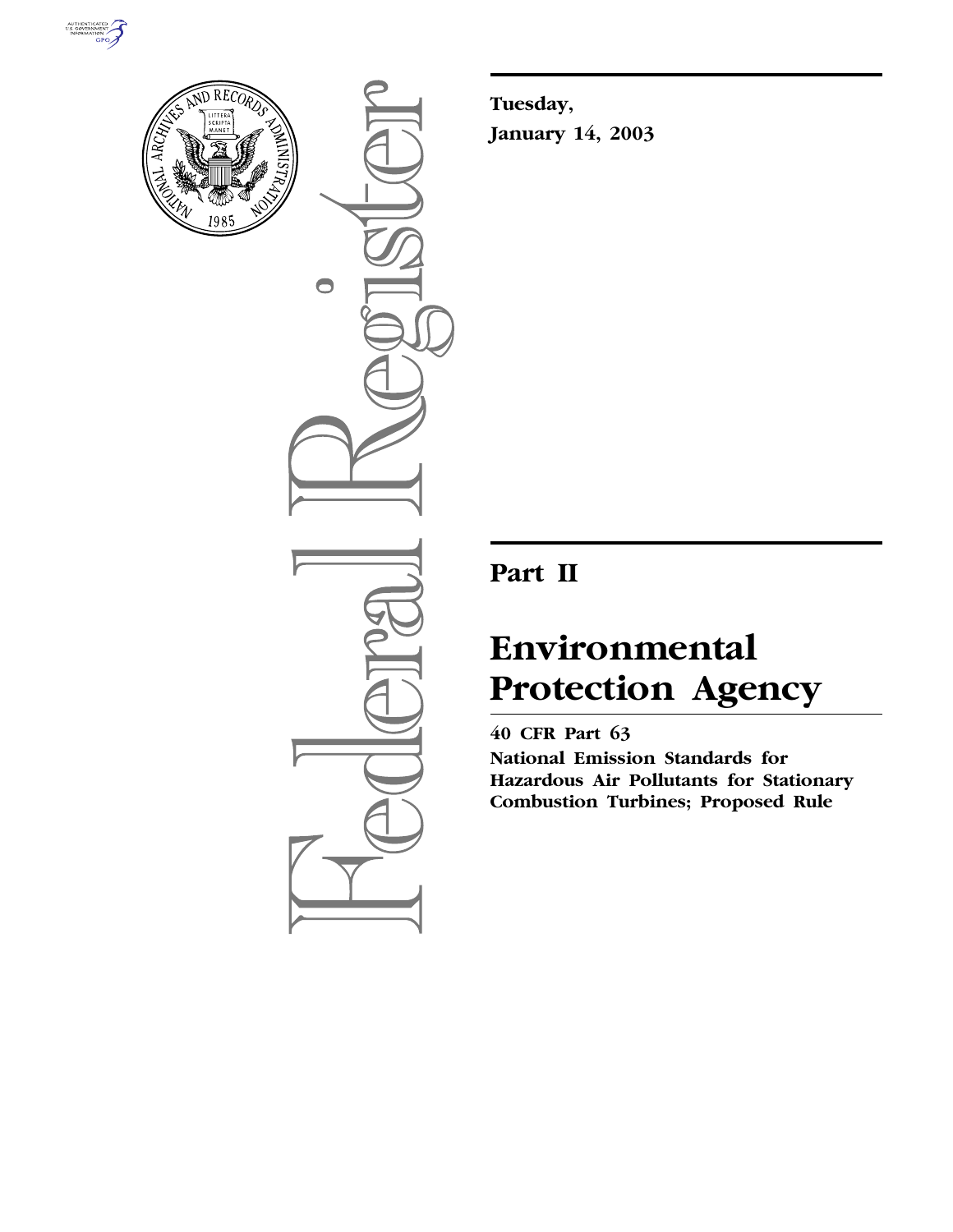## **ENVIRONMENTAL PROTECTION AGENCY**

## **40 CFR Part 63**

**[OAR–2002–0060; FRL–7417–8]** 

## **RIN 2060–AG67**

## **National Emission Standards for Hazardous Air Pollutants for Stationary Combustion Turbines**

**AGENCY:** Environmental Protection Agency (EPA). **ACTION:** Proposed rule.

**SUMMARY:** This action proposes national emission standards for hazardous air pollutants (NESHAP) for stationary combustion turbines. We have identified stationary combustion turbines as major sources of hazardous air pollutants (HAP) emissions such as formaldehyde, toluene, benzene, and acetaldehyde. The proposed NESHAP would implement section 112(d) of the Clean Air Act (CAA) by requiring all major sources to meet HAP emission standards reflecting the application of the maximum achievable control technology (MACT) for combustion turbines. We estimate that 20 percent of the stationary combustion turbines

affected by the proposed rule will be located at major sources. As a result, the environmental, energy, and economic impacts presented in this preamble reflect these estimates. The proposed standards would protect public health by reducing exposure to air pollution, by reducing total national HAP emissions by an estimated 81 tons/year in the 5th year after the standards are promulgated. This action also proposes to add Method 323 of 40 CFR part 63, appendix A for the measurement of formaldehyde emissions from natural gas-fired stationary sources. **DATES:** *Comments.* Submit comments on or before February 13, 2003.

*Public Hearing.* If anyone contacts us requesting to speak at a public hearing by January 24, 2003, we will hold a public hearing on January 29, 2003. **ADDRESSES:** Comments may be submitted by mail (in duplicate, if possible) to EPA West (Air Docket), U.S. EPA (MD–6102T), Room B–108, 1200 Pennsylvania Avenue, NW., Washington, DC 20460, Attention Docket ID No. OAR–2002–0060. By hand delivery/courier, comments may be submitted (in duplicate, if possible) to EPA Docket Center (Air Docket), U.S. EPA, MD–6102T), Room B–108, 1301

Constitution Avenue, NW., Washington, DC 20460, Attention Docket ID No. OAR–2002–0060. Comments may be submitted electronically according to the detailed instructions as provided in the **SUPPLEMENTARY INFORMATION** section.

*Public Hearing.* If a public hearing is held, it will be held at the new EPA facility complex in Research Triangle Park, North Carolina.

*Docket.* Docket No. OAR–2002–0060 contains supporting information used in developing the standards. The docket is located at the U.S. EPA, 1301 Constitution Avenue, NW., Washington, DC 20460 in room B102, and may be inspected from 8:30 a.m. to 4:30 p.m., Monday through Friday, excluding legal holidays.

#### **FOR FURTHER INFORMATION CONTACT:** Mr.

Sims Roy, Combustion Group, Emission Standards Division (MD–C439–01), U.S. EPA, Research Triangle Park, North Carolina 27711; telephone number (919) 541–5263; facsimile number (919) 541– 5450; electronic mail address *roy.sims@epa.gov.*

**SUPPLEMENTARY INFORMATION:** *Regulated Entities.* Categories and entities potentially regulated by this action include:

| Category                                                                            | <b>SIC</b>                   | <b>NAICS</b> | Examples of regulated entities                                                                                                                                                                        |
|-------------------------------------------------------------------------------------|------------------------------|--------------|-------------------------------------------------------------------------------------------------------------------------------------------------------------------------------------------------------|
| Any industry using a stationary combustion turbine as<br>defined in the regulation. | 4911<br>4922<br>1311<br>1321 | 2211         | Electric power generation, transmission, or distribu-<br>tion.<br>486210   Natural gas transmission.<br>211111 Crude petroleum and natural gas production.<br>211112   Natural gas liquids producers. |
|                                                                                     | 4931                         | 221          | Electric and other services combined.                                                                                                                                                                 |

This table is not intended to be exhaustive, but rather provides a guide for readers regarding entities likely to be regulated by this action. To determine whether your facility is regulated by this action, you should examine the applicability criteria in § 63.6085 of the proposed rule. If you have any questions regarding the applicability of this action to a particular entity, consult the person listed in the preceding **FOR FURTHER INFORMATION CONTACT** section.

*Docket.* The EPA has established an official public docket for this action under Docket ID No. OAR–2002–0060. The official public docket consists of the documents specifically referenced in this action, any public comments received, and other information related to this action. Although a part of the official docket, the public docket does not include Confidential Business Information (CBI) or other information whose disclosure is restricted by statute. The official public docket is the

collection of materials that is available for public viewing at the Air and Radiation Docket in the EPA Docket Center, (EPA/DC) EPA West, Room B108, 1301 Constitution Ave., NW., Washington, DC. The EPA Docket Center Public Reading Room is open from 8:30 a.m. to 4:30 p.m., Monday through Friday, excluding legal holidays. The telephone number for the Reading Room is (202) 566–1744, and the telephone number for the Air and Radiation Docket is (202) 566–1742. A reasonable fee may be charged for copying docket materials.

*Electronic Access.* You may access this **Federal Register** document electronically through the EPA Internet under the **Federal Register** listings at *http://www.epa.gov/fedrgstr/.*

An electronic version of the public docket is available through EPA's electronic public docket and comment system, EPA Dockets. You may use EPA Dockets at *http://www.epa.gov/edocket/* to submit or view public comments,

access the index listing of the contents of the official public docket, and to access those documents in the public docket that are available electronically. Once in the system, select ''search,'' then key in the appropriate docket identification number.

Certain types of information will not be placed in the EPA Dockets. Information claimed as CBI and other information whose disclosure is restricted by statute, which is not included in the official public docket, will not be available for public viewing in EPA's electronic public docket. The EPA's policy is that copyrighted material will not be placed in EPA's electronic public docket but will be available only in printed paper form in the official public docket. To the extent feasible, publicly available docket materials will be made available in EPA's electronic public docket. When a document is selected from the index list in EPA Dockets, the system will identify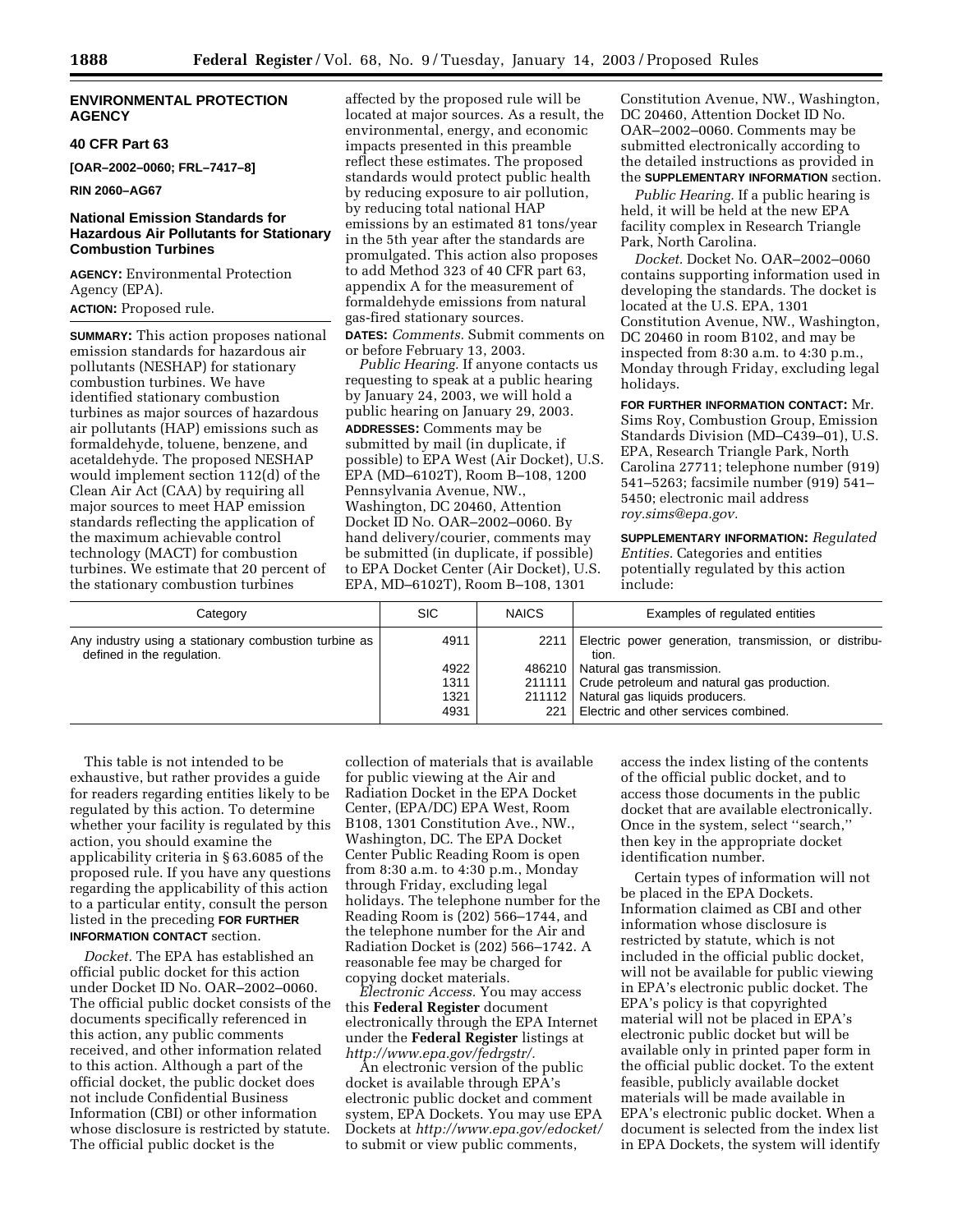whether the document is available for viewing in EPA's electronic public docket. Although not all docket materials may be available electronically, you may still access any of the publicly available docket materials through the docket facility identified above. The EPA intends to work towards providing electronic access to all of the publicly available docket materials through EPA's electronic public docket.

For public commenters, it is important to note that EPA's policy is that public comments, whether submitted electronically or on paper, will be made available for public viewing in EPA's electronic public docket as EPA receives them and without change, unless the comment contains copyrighted material, CBI, or other information whose disclosure is restricted by statute. When EPA identifies a comment containing copyrighted material, EPA will provide a reference to that material in the version of the comment that is placed in EPA's electronic public docket. The entire printed comment, including the copyrighted material, will be available in the public docket.

Public comments submitted on computer disks that are mailed or delivered to the docket will be transferred to EPA's electronic public docket. Public comments that are mailed or delivered to the Docket will be scanned and placed in EPA's electronic public docket. Where practical, physical objects will be photographed, and the photograph will be placed in EPA's electronic public docket along with a brief description written by the docket staff.

For additional information about EPA's electronic public docket visit EPA Dockets online or see 67 FR 38102, May 31, 2002.

You may submit comments electronically, by mail, or through hand delivery/courier. To ensure proper receipt by EPA, identify the appropriate docket identification number in the subject line on the first page of your comment. Please ensure that your comments are submitted within the specified comment period. Comments received after the close of the comment period will be marked ''late.'' The EPA is not required to consider these late comments. However, late comments may be considered if time permits. *Electronically*. If you submit an electronic comment as prescribed below, EPA recommends that you include your name, mailing address, and an e-mail address or other contact information in the body of your comment. Also include this contact

information on the outside of any disk or CD ROM you submit, and in any cover letter accompanying the disk or CD ROM. This ensures that you can be identified as the submitter of the comment and allows EPA to contact you in case EPA cannot read your comment due to technical difficulties or needs further information on the substance of your comment. The EPA's policy is that EPA will not edit your comment, and any identifying or contact information provided in the body of a comment will be included as part of the comment that is placed in the official public docket and made available in EPA's electronic public docket. If EPA cannot read your comment due to technical difficulties and cannot contact you for clarification, EPA may not be able to consider your comment.

Your use of EPA's electronic public docket to submit comments to EPA electronically is EPA's preferred method for receiving comments. Go directly to EPA Dockets at *http://www.epa.gov/ edocket*, and follow the online instructions for submitting comments. To access EPA's electronic public docket from the EPA Internet Home Page, select ''Information Sources,'' ''Dockets,'' and ''EPA Dockets.'' Once in the system, select ''search,'' and then key in Docket ID No. OAR–2002–0060. The system is an ''anonymous access'' system, which means EPA will not know your identity, e-mail address, or other contact information unless you provide it in the body of your comment.

Comments may be sent by electronic mail (e-mail) to *a-and-r-docket@epa.gov*, Attention Docket ID No. OAR–2002– 0060. In contrast to EPA's electronic public docket, EPA's e-mail system is not an ''anonymous access'' system. If you send an e-mail comment directly to the Docket without going through EPA's electronic public docket, EPA's e-mail system automatically captures your email address. E-mail addresses that are automatically captured by EPA's e-mail system are included as part of the comment that is placed in the official public docket and made available in EPA's electronic public docket.

You may submit comments on a disk or CD ROM that you mail to the mailing address identified below. These electronic submissions will be accepted in WordPerfect or ASCII file format. Avoid the use of special characters and any form of encryption.

*By Mail.* Send your comments (in duplicate if possible) to: Air and Radiation Docket and Information Center, U.S. EPA, Mailcode: 6102T, 1200 Pennsylvania Ave., NW, Washington, DC, 20460, Attention Docket ID No. OAR–2002–0060. The EPA requests a separate copy also be sent to the contact person listed above (see **FOR FURTHER INFORMATION CONTACT**).

*By Hand Delivery or Courier.* Deliver your comments to: EPA Docket Center, Room B108, 1301 Constitution Ave., NW, Washington, DC, 20460, Attention Docket ID No. OAR–2002–0060. Such deliveries are only accepted during the Docket's normal hours of operation as identified above.

Do not submit information that you consider to be CBI electronically through EPA's electronic public docket or by e-mail. Send or deliver information identified as CBI only to the following address: Mr. Sims Roy, c/o OAQPS Document Control Officer (Room C404–2), U.S. EPA, Research Triangle Park, 27711, Attention Docket ID No. OAR–2002–0060. You may claim information that you submit to EPA as CBI by marking any part or all of that information as CBI (if you submit CBI on disk or CD ROM, mark the outside of the disk or CD ROM as CBI and then identify electronically within the disk or CD ROM the specific information that is CBI). Information so marked will not be disclosed except in accordance with procedures set forth in 40 CFR part 2.

In addition to one complete version of the comment that includes any information claimed as CBI, a copy of the comment that does not contain the information claimed as CBI must be submitted for inclusion in the public docket and EPA's electronic public docket. If you submit the copy that does not contain CBI on disk or CD ROM, mark the outside of the disk or CDROM clearly that it does not contain CBI. Information not marked as CBI will be included in the public docket and EPA's electronic public docket without prior notice. If you have any questions about CBI or the procedures for claiming CBI, please consult the person identified in the **FOR FURTHER INFORMATION CONTACT** section.

You may find the following suggestions helpful for preparing your comments:

1. Explain your views as clearly as possible.

2. Describe any assumptions that you used.

3. Provide any technical information and/or data you used that support your views.

4. If you estimate potential burden or costs, explain how you arrived at your estimate.

5. Provide specific examples to illustrate your concerns.

6. Offer alternatives.

7. Make sure to submit your comments by the comment period deadline identified.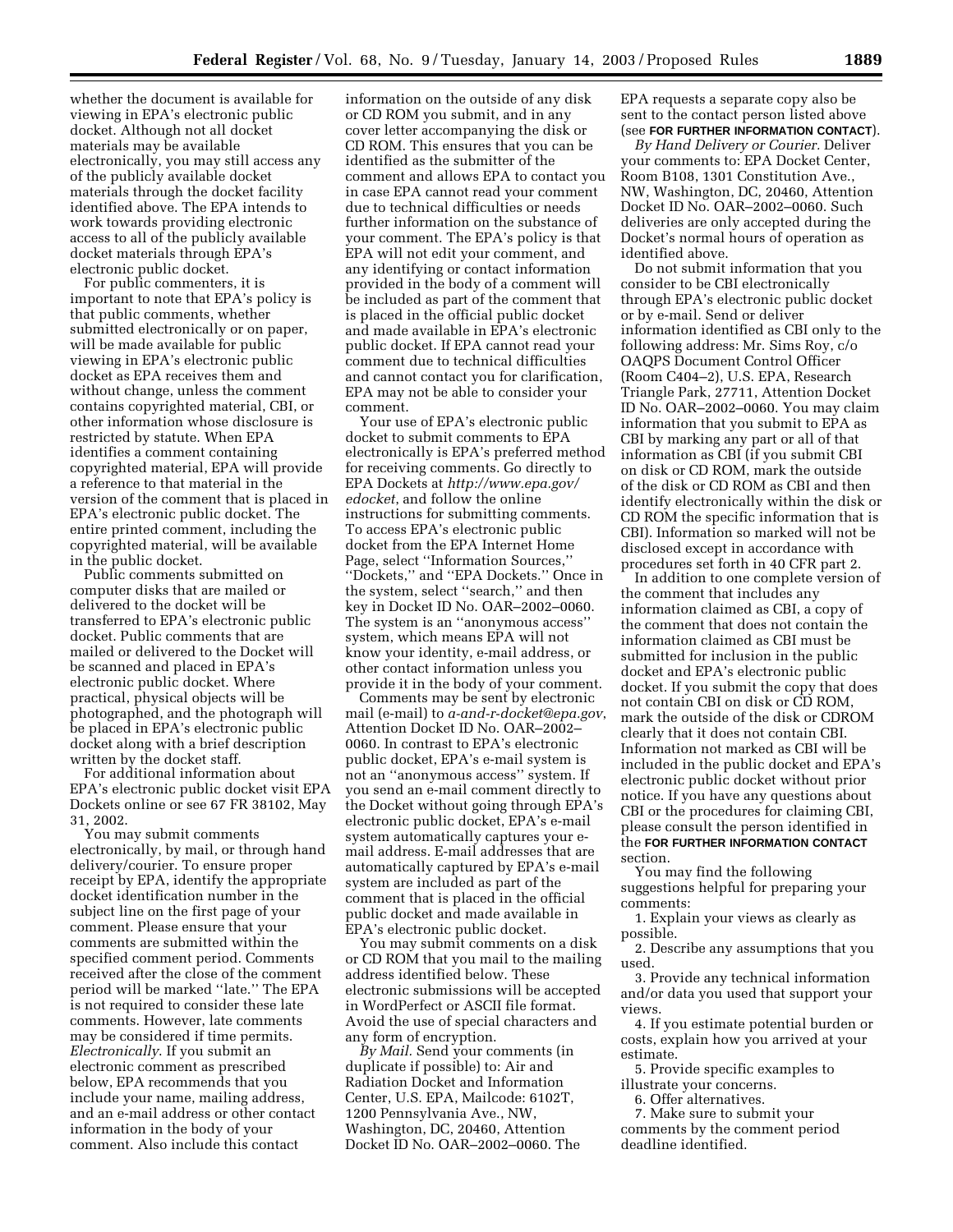8. To ensure proper receipt by EPA, identify the appropriate docket identification number in the subject line on the first page of your response. It would also be helpful if you provided the name, date, and **Federal Register** citation related to your comments.

*Public Hearing.* Persons interested in presenting oral testimony or inquiring as to whether a hearing is to be held should contact Mrs. Kelly Hayes, Combustion Group, Emission Standards Division (MD–C439–01), U.S. EPA, Research Triangle Park, North Carolina 27711, (919) 541–5578 at least 2 days in advance of the public hearing. Persons interested in attending the public hearing must also call Mrs. Hayes to verify the time, date, and location of the hearing. The public hearing will provide interested parties the opportunity to present data, views, or arguments concerning the proposed rule. If a public hearing is requested and held, EPA will ask clarifying questions during the oral presentation but will not respond to the presentations or comments. Written statements and supporting information will be considered with equivalent weight as any oral statement and supporting information presented at a public hearing, if held.

*Outline.* The information presented in this preamble is organized as follows:

- I. Background
	- A. What is the regulatory development background of the source category?
	- B. What is the source of authority for development of NESHAP?
	- C. What criteria are used in the development of NESHAP?
	- D. What are the health effects associated with HAP from stationary combustion turbines?
- II. Summary of the Proposed Rule
	- A. Am I subject to the proposed rule? B. What source categories and subcategories are affected by the
	- proposed rule? C. What are the primary sources of HAP
	- emissions and what are the emissions? D. What are the emission limitations and
	- operating limitations? E. What are the initial compliance
	- requirements?
	- F. What are the continuous compliance provisions?
	- G. What monitoring and testing methods are available to measure these low concentrations of CO and formaldehyde? H. What are the notification, recordkeeping
	- and reporting requirements?
- III. Rationale for Selecting the Proposed Standards
	- A. How did we select the source category and any subcategories?
	- B. What about stationary combustion turbines located at area sources?
	- C. What is the affected source?
- D. How did we determine the basis and level of the proposed emission limitations for existing sources?
- E. How did we determine the basis and level of the proposed emission limitations and operating limitations for new sources?
- F. How did we select the format of the standard for new diffusion flame combustion turbines?
- G. How did we select the initial compliance requirements?
- H. How did we select the continuous compliance requirements?
- I. How did we select the monitoring and testing methods to measure these low concentrations of CO and formaldehyde?
- J. How did we select the notification, recordkeeping and reporting requirements?
- IV. Summary of Environmental, Energy and Economic Impacts
	- A. What are the air quality impacts?
	- B. What are the cost impacts?
	- C. What are the economic impacts? D. What are the nonair health,
- environmental and energy impacts? V. Solicitation of Comments and Public
- Participation A. General
	-
- B. Can we achieve the goals of the proposed rule in a less costly manner? C. Limited Use Subcategory
- VI. Administrative Requirements
	- A. Executive Order 12866, Regulatory Planning and Review
	- B. Executive Order 13132, Federalism
	- C. Executive Order 13175, Consultation and Coordination with Indian Tribal Governments
	- D. Executive Order 13045, Protection of Children from Environmental Health Risks and Safety Risks
	- E. Executive Order 13211, Actions Concerning Regulations that Significantly Affect Energy Supply, Distribution, or Use
	- F. Unfunded Mandates Reform Act of 1995
	- G. Regulatory Flexibility Act (RFA), as Amended by the Small Business Regulatory Enforcement Fairness Act of 1996 (SBREFA), 5 U.S.C. 601 *et seq.* H. Paperwork Reduction Act
	- I. National Technology Transfer and Advancement Act

#### **I. Background**

#### *A. What Is the Regulatory Development Background of the Source Category?*

In September 1996, we chartered the Industrial Combustion Coordinated Rulemaking (ICCR) advisory committee under the Federal Advisory Committee Act (FACA). The committee's objective was to develop recommendations for regulations for several combustion source categories under sections 112 and 129 of the CAA. The ICCR advisory committee, also known as the Coordinating Committee, formed Source Work Groups for the various combustor types covered under the ICCR. One work group, the Combustion Turbine Work Group, was formed to research

issues related to stationary combustion turbines. The Combustion Turbine Work Group submitted recommendations, information, and data analyses to the Coordinating Committee, which in turn considered them and submitted recommendations and information to us. The Committee's 2-year charter expired in September 1998. We considered the Committee's recommendations in developing the proposed rule for stationary combustion turbines.

## *B. What Is the Source of Authority for Development of NESHAP?*

Section 112 of the CAA requires us to list categories and subcategories of major sources and area sources of HAP and to establish NESHAP for the listed source categories and subcategories. The stationary turbine source category was listed on July 16, 1992 (57 FR 31576). Major sources of HAP are those that have the potential to emit greater than 10 ton/yr of any one HAP or 25 ton/yr of any combination of HAP.

## *C. What Criteria Are Used in the Development of NESHAP?*

Section 112 of the CAA requires that we establish NESHAP for the control of HAP from both new and existing major sources. The CAA requires the NESHAP to reflect the maximum degree of reduction in emissions of HAP that is achievable. This level of control is commonly referred to as the MACT.

The MACT floor is the minimum control level allowed for NESHAP and is defined under section 112(d)(3) of the CAA. In essence, the MACT floor ensures that the standard is set at a level that assures that all major sources achieve the level of control at least as stringent as that already achieved by the better controlled and lower emitting sources in each source category or subcategory. For new sources, the MACT standards cannot be less stringent than the emission control that is achieved in practice by the best controlled similar source. The MACT standards for existing sources can be less stringent than standards for new sources, but they cannot be less stringent than the average emission limitation achieved by the best performing 12 percent of existing sources in the category or subcategory (or the best performing 5 sources for categories or subcategories with fewer than 30 sources).

In developing MACT, we also consider control options that are more stringent than the floor. We may establish standards more stringent than the floor based on the consideration of cost of achieving the emissions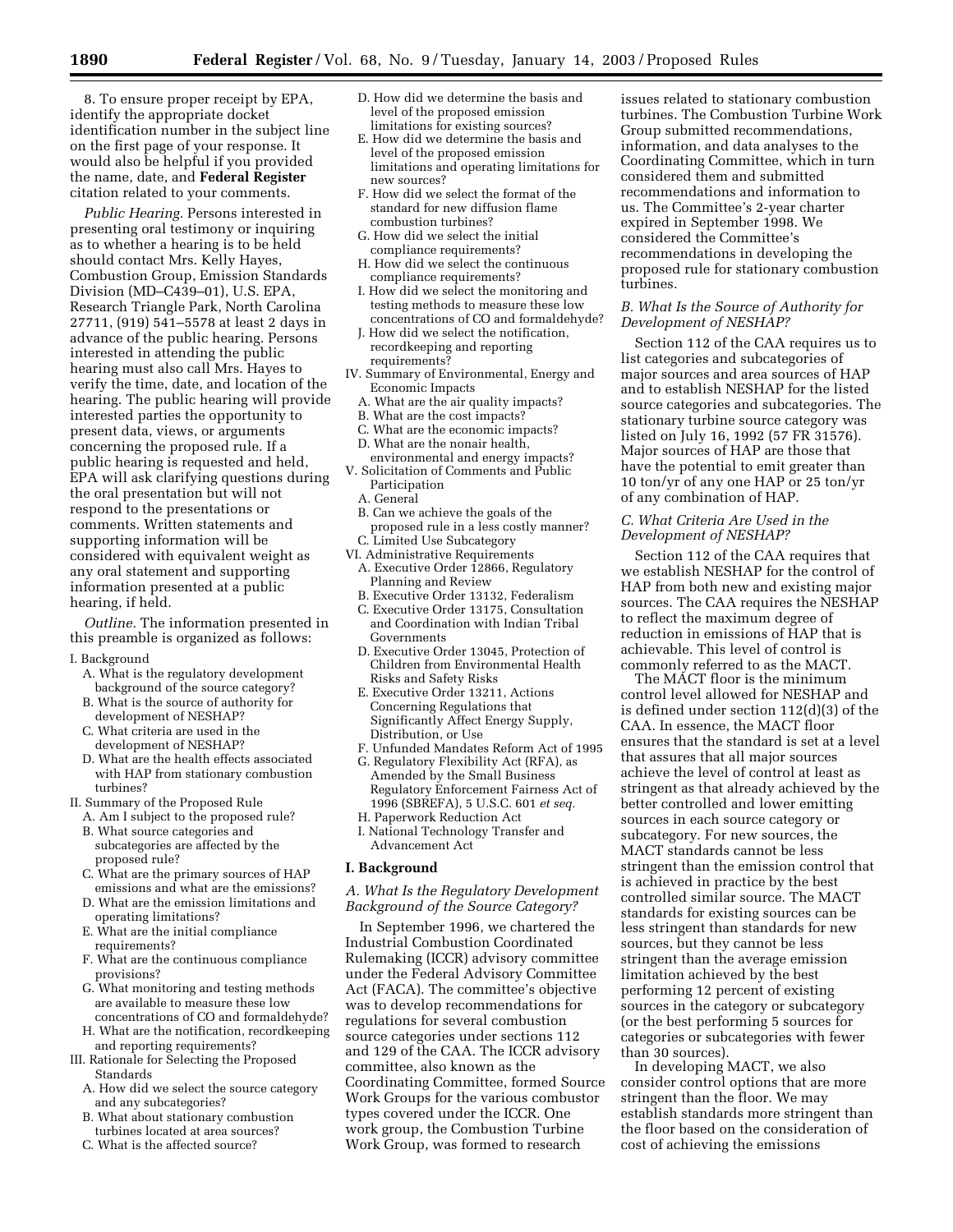reductions, any nonair quality health and environmental impacts, and energy requirements.

#### *D. What Are the Health Effects Associated With HAP From Stationary Combustion Turbines?*

Emission data collected during development of the proposed NESHAP show that several HAP are emitted from stationary combustion turbines. These HAP emissions are formed during combustion or result from HAP compounds contained in the fuel burned.

Among the HAP which have been measured in emission tests that were conducted at natural gas fired and distillate oil fired combustion turbines are: 1,3 butadiene, acetaldehyde, acrolein, benzene, ethylbenzene, formaldehyde, naphthalene, poly aromatic hydrocarbons (PAH) propylene oxide, toluene, and xylenes. Metallic HAP from distillate oil fired stationary combustion turbines that have been measured are: arsenic, beryllium, cadmium, chromium, lead, manganese, mercury, nickel, and selenium.

Although numerous HAP may be emitted from combustion turbines, only a few account for essentially all the mass of HAP emissions from stationary combustion turbines. These HAP are: formaldehyde, toluene, benzene, and acetaldehyde.

The HAP emitted in the largest quantity is formaldehyde. Formaldehyde is a probable human carcinogen and can cause irritation of the eyes and respiratory tract, coughing, dry throat, tightening of the chest, headache, and heart palpitations. Acute inhalation has caused bronchitis, pulmonary edema, pneumonitis, pneumonia, and death due to respiratory failure. Long-term exposure can cause dermatitis and sensitization of the skin and respiratory tract.

Other HAP emitted in significant quantities from stationary combustion turbines include toluene, benzene, and acetaldehyde. The health effect of primary concern for toluene is dysfunction of the central nervous system (CNS). Toluene vapor also causes narcosis. Controlled exposure of human subjects produced mild fatigue, weakness, confusion, lacrimation, and paresthesia; at higher exposure levels there were also euphoria, headache, dizziness, dilated pupils, and nausea. After effects included nervousness, muscular fatigue, and insomnia persisting for several days. Acute

exposure may cause irritation of the eyes, respiratory tract, and skin. It may also cause fatigue, weakness, confusion, headache, and drowsiness. Very high concentrations may cause unconsciousness and death.

Benzene is a known human carcinogen. The health effects of benzene include nerve inflammation, CNS depression, and cardiac sensitization. Chronic exposure to benzene can cause fatigue, nervousness, irritability, blurred vision, and labored breathing and has produced anorexia and irreversible injury to the bloodforming organs; effects include aplastic anemia and leukemia. Acute exposure can cause dizziness, euphoria, giddiness, headache, nausea, staggering gait, weakness, drowsiness, respiratory irritation, pulmonary edema, pneumonia, gastrointestinal irritation, convulsions, and paralysis. Benzene can also cause irritation to the skin, eyes, and mucous membranes.

Acetaldehyde is a probable human carcinogen. The health effects for acetaldehyde are irritation of the eyes, mucous membranes, skin, and upper respiratory tract, and it is a CNS depressant in humans. Chronic exposure can cause conjunctivitis, coughing, difficult breathing, and dermatitis. Chronic exposure may cause heart and kidney damage, embryotoxicity, and teratogenic effects. Acetaldehyde is a potential carcinogen in humans.

#### **II. Summary of the Proposed Rule**

#### *A. Am I Subject to the Proposed Rule?*

The proposed rule applies to you if you own or operate a stationary combustion turbine which is located at a major source of HAP emissions. A major source of HAP emissions is a plant site that emits or has the potential to emit any single HAP at a rate of 10 tons (9.07 megagrams) or more per year or any combination of HAP at a rate of 25 tons (22.68 megagrams) or more per year.

Section 112(n)(4) of the CAA requires that the aggregation of HAP for purposes of determining whether an oil and gas production facility is major or nonmajor be done only with respect to particular sites within the source and not on a total aggregated site basis. We incorporated the requirements of section 112(n)(4) of the CAA into our NESHAP for Oil and Natural Gas Production Facilities in subpart HH of part 63. As in subpart HH, we plan to aggregate

HAP emissions for the purposes of determining a major HAP source for turbines only with respect to particular sites within an oil and gas production facility. The sites are called surface sites and may include a combination of any of the following equipment; glycol dehydrators, tanks which have potential for flash emissions, reciprocating internal combustion engines and combustion turbines.

Six subcategories have been defined within the stationary combustion turbine source category. While all stationary combustion turbines are subject to the proposed rule, each subcategory has distinct requirements. For example, existing diffusion flame combustion turbines and stationary combustion turbines with a rated peak power output of less than 1.0 megawatt (MW) (at International Organization for Standardization (ISO) standard day conditions) are not required to comply with emission limitations, recordkeeping or reporting requirements in the proposed rule. New or reconstructed stationary combustion turbines and existing lean premix stationary combustion turbines with a rated peak power output of 1.0 MW or more that either operate exclusively as an emergency stationary combustion turbine, as a limited use stationary combustion turbine, or as a stationary combustion turbine which burns landfill gas or digester gas as its primary fuel must only comply with the initial notification requirements. New or reconstructed diffusion flame or lean premix combustion turbines must comply with emission limitations, recordkeeping and reporting requirements in the proposed rule. The emission limitations for each subcategory are summarized in Table 2 of this preamble. You must determine your source's subcategory to determine which requirements apply to your source.

The proposed rule does not apply to stationary combustion turbines located at an area source of HAP emissions. An area source of HAP emissions is a plant site that does not emit any single HAP at a rate of 10 tons (9.07 megagrams) or greater per year or any combination of HAP at a rate of 25 tons (22.68 megagrams) or greater per year. To determine whether a facility is a major source, EPA will accept HAP emissions estimated using HAP emission factors listed in Table 1 of this preamble.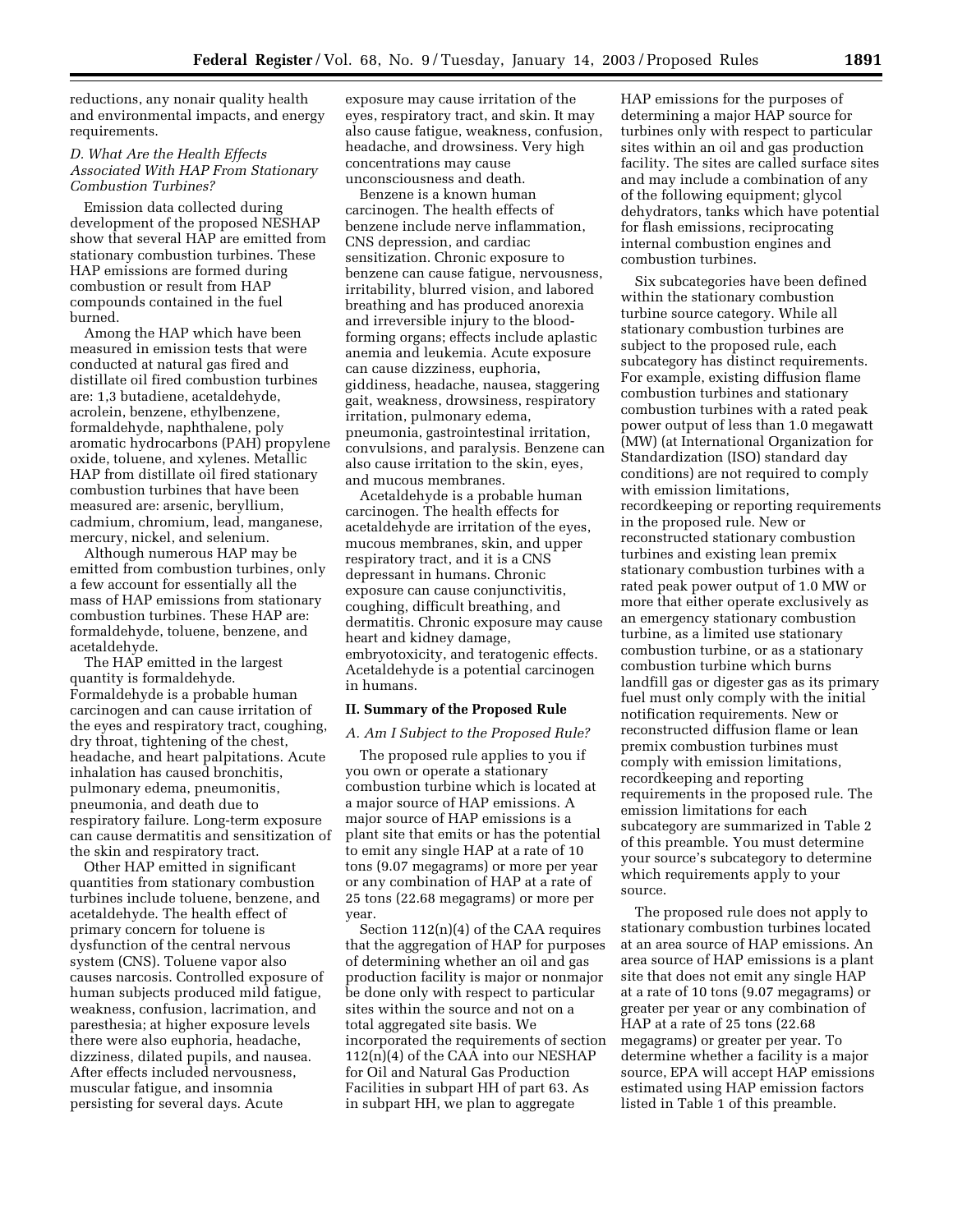| Turbine | ∟oad | Fuel | HAP emission<br>factor<br>(lb/MMBtu)                            |
|---------|------|------|-----------------------------------------------------------------|
|         |      |      | 0.0188<br>0.00479<br>0.00241<br>0.00233<br>0.000644<br>0.000212 |

If the turbine mainly operates at high load, the emission factor for greater than 80 percent load should be used. If the turbine operates on varying loads, the emission factor for all loads should be used. Emission factors were developed based on data from the combustion turbines emissions database. A copy of the emissions database may be downloaded off the internet at *http:// www.epa.gov/ttn/atw/combust/turbine/ turbpg.html.*

The proposed rule does not cover duct burners. They are part of the waste heat recovery unit in a combined cycle system. Waste heat recovery units, whether part of a cogeneration system or a combined cycle system, are steam generating units and are not covered by the proposed rule.

Finally, the proposed rule does not apply to stationary combustion engine test cells/stands since these facilities will be covered by another NESHAP, 40 CFR part 63, subpart PPPPP.

#### *B. What Source Categories and Subcategories Are Affected by the Proposed Rule?*

The proposed rule covers stationary combustion turbines. A stationary combustion turbine is any simple cycle stationary combustion turbine, any regenerative/recuperative cycle stationary combustion turbine, the combustion turbine portion of any stationary cogeneration cycle combustion system, or the combustion turbine portion of any stationary combined cycle steam/electric generating system. Stationary means that the combustion turbine is not self propelled or intended to be propelled while performing its function. The combustion turbine may, however, be mounted on a vehicle for portability or transportability.

Stationary combustion turbines have been divided into the following six subcategories: (1) Emergency stationary combustion turbines, (2) limited use stationary combustion turbines, (3) stationary combustion turbines which fire landfill gas or digester gas as their primary fuel, (4) stationary combustion turbines of less than 1 MW rated peak

power output, (5) stationary diffusion flame combustion turbines, and (6) stationary lean premix combustion turbines.

An emergency stationary combustion turbine means any stationary combustion turbine that operates as a mechanical or electrical power source when the primary power source for a facility has been rendered inoperable by an emergency situation. One example is emergency power for critical networks or equipment when electric power from the normal source of power is interrupted. Another example is to pump water in the case of fire or flood. Peaking units at electric utilities and other types of stationary combustion turbines that typically operate at low capacity factors, but are not confined to operation in an emergency, are not emergency stationary combustion turbines.

A limited use stationary combustion turbine means any stationary combustion turbine that operates 50 hours or less per calendar year. One example is a stationary combustion turbine used to stabilize electrical power voltage and protect sensitive electronic equipment during periods of brown outs. Another example is periodic operation of an emergency stationary combustion turbine to check readiness or perform maintenance checks. Since electrical power has not been interrupted during these readiness and maintenance checks, the stationary combustion turbine is not operating as an emergency stationary combustion turbine.

We are specifically soliciting comments on creating a subcategory of limited use combustion turbines with a capacity utilization of 10 percent or less. This is further discussed in the ''Solicitation of Comments and Public Participation'' section of this preamble.

Stationary combustion turbines which fire landfill gas or digester gas as their primary fuel qualify as a separate subcategory because the types of control available for these turbines are limited.

Stationary combustion turbines of less than 1 MW rated peak power output

were also identified as a subcategory. These small stationary combustion turbines are few in number and, to our knowledge, none use emission control technology to reduce HAP. Given the very small size of these stationary combustion turbines and the lack of application of HAP emission control technologies, we have concerns about the applicability of HAP emission control technology to them.

The stationary diffusion flame combustion turbines subcategory includes only diffusion flame combustion turbines that are greater than 1 MW rated peak power output and are not emergency stationary combustion turbines, limited use stationary combustion turbines, or stationary combustion turbines which fire landfill gas or digester gas as their primary fuel. In a diffusion flame combustor, the fuel and air are injected at the combustor and are mixed only by diffusion prior to ignition. Hazardous air pollutants emissions from these turbines can be significantly decreased with the addition of air pollution control equipment.

The stationary lean premix combustion turbines subcategory includes only lean premix combustion turbines that are greater than 1 MW rated peak power output and are not emergency stationary combustion turbines, limited use stationary combustion turbines, or stationary combustion turbines which fire landfill gas or digester gas as their primary fuel. Lean premix technology, introduced in the 1990's, was developed to reduce  $NO<sub>x</sub>$  emissions without the use of add on controls. In a staged lean premix combustor, the air and fuel are thoroughly mixed to form a lean mixture before delivery to the combustor. The staged entry limits the flame temperature and the residence time at the peak flame temperature. Lean premix combustors emit lower levels of  $NO<sub>X</sub>$ , carbon monoxide (CO), formaldehyde and other HAP than diffusion flame combustion turbines.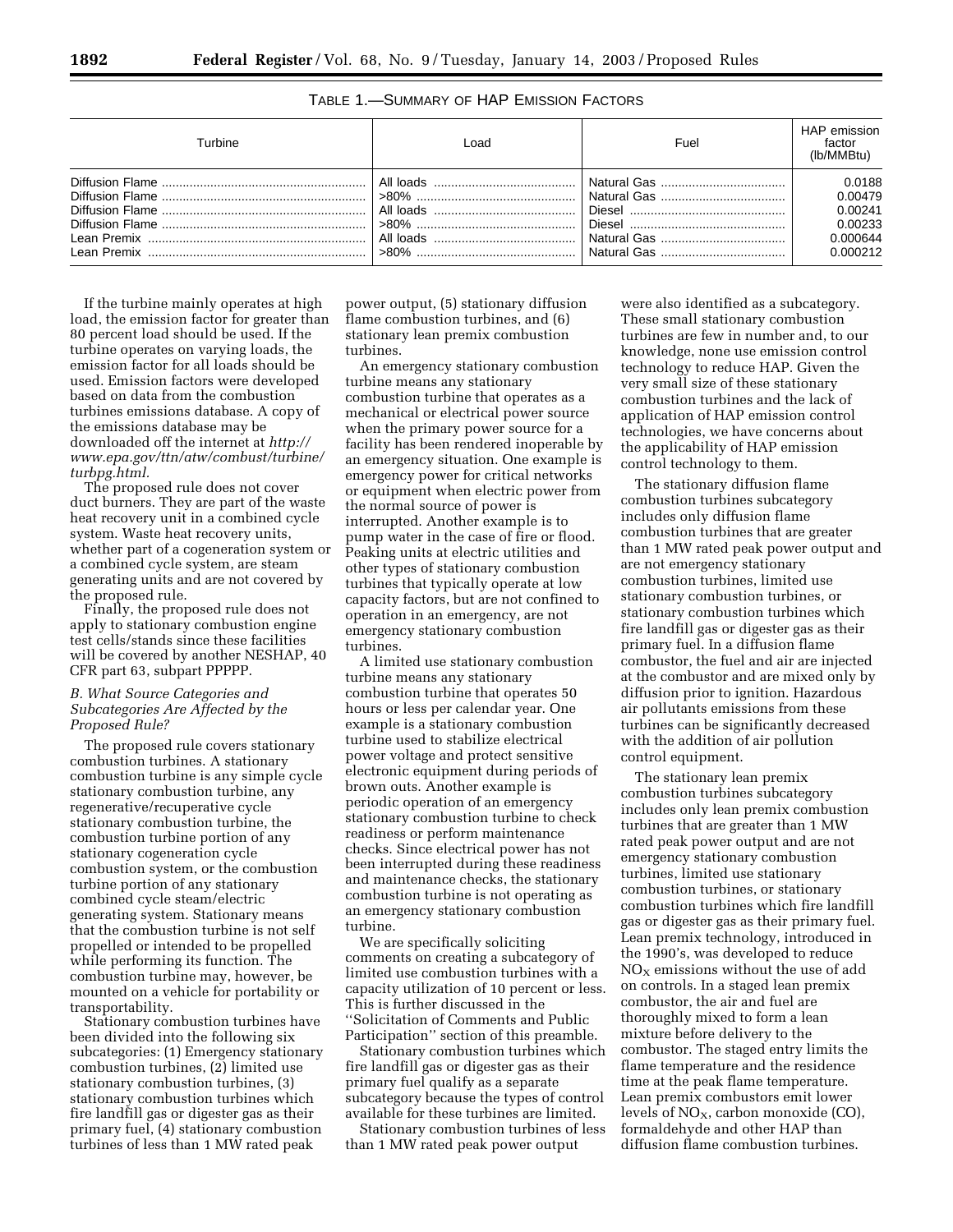## *C. What Are the Primary Sources of HAP Emissions and What Are the Emissions?*

The sources of emissions are the exhaust gases from combustion of gaseous and liquid fuels in a stationary combustion turbine. Hazardous air pollutants that are present in the exhaust gases from stationary combustion turbines include formaldehyde, toluene, benzene, and acetaldehyde.

## *D. What Are the Emission Limitations and Operating Limitations?*

As the owner or operator of an existing lean premix stationary combustion turbine or a new or reconstructed stationary combustion turbine located at a major source of HAP emissions, you must comply with one of the following two emission limitations

by the effective date of the standard (or upon startup if you start up your stationary combustion turbine after the effective date of the standard): (1) Reduce CO emissions in the exhaust from the new or reconstructed stationary combustion turbine by 95 percent or more, if you use an oxidation catalyst emission control device; or (2) reduce the concentration of formaldehyde in the exhaust from the new or reconstructed stationary combustion turbine to 43 parts per billion by volume or less, dry basis (ppbvd), at 15 percent oxygen, if you use means other than an oxidation catalyst emission control device.

There are no operating limitations if you choose to comply with the emission limitation for CO emission reduction. If you comply with the emission limitation for formaldehyde emissions

and your stationary combustion turbine is not lean premix or diffusion flame, you must comply with any additional operating limitations approved by the Administrator, as discussed later.

Finally, as mentioned earlier, stationary combustion turbines with a rated peak power output of less than 1.0 MW, emergency stationary combustion turbines, limited use stationary combustion turbines, and stationary combustion turbines which burn landfill gas or digester gas as their primary fuel, are not required to comply with these emission limitations. In addition, existing diffusion flame stationary combustion turbines, are not required to comply with these emission limitations. The emission limitations for each subcategory are summarized in Table 2 of this preamble.

## TABLE 2.—SUMMARY OF EMISSION LIMITATIONS

| Subcategory                                                              | <b>Emission limitation</b>                                                                                                                                                                                                                                                   | Comment                                      |
|--------------------------------------------------------------------------|------------------------------------------------------------------------------------------------------------------------------------------------------------------------------------------------------------------------------------------------------------------------------|----------------------------------------------|
| Existing Diffusion Flame Stationary Combustion Turbine<br>$\geq$ 1.0 MW. | None                                                                                                                                                                                                                                                                         | No requirements.                             |
| Existing Lean Premix Stationary Combustion Turbine $\geq$<br>1.0 MW.     | (1) Reduce CO emissions by 95% or more, if you use<br>an oxidation catalyst emission control device.<br>Ωr<br>(2) Reduce the concentration of formaldehyde to 43<br>ppbvd $\omega$ 15% $O_2$ , if you use means other than an<br>oxidation catalyst emission control device. |                                              |
| or                                                                       |                                                                                                                                                                                                                                                                              |                                              |
| New/Reconstructed Stationary Combustion Turbine ≥<br>1.0 MW.             |                                                                                                                                                                                                                                                                              |                                              |
| nr                                                                       |                                                                                                                                                                                                                                                                              | Initial notification require-<br>ments only. |
| Limited Use Stationary Combustion Turbine<br>n                           |                                                                                                                                                                                                                                                                              |                                              |
| Landfill/Digester Gas Stationary Combustion Turbine.                     |                                                                                                                                                                                                                                                                              | No requirements.                             |

## *E. What Are the Initial Compliance Requirements?*

The initial compliance requirements for a stationary combustion turbine vary depending on the subcategory of your combustion turbine and your control strategy.

If you operate a new or reconstructed stationary combustion turbine and comply with the emission limitation for CO emission reduction, you must install a continuous emission monitoring system (CEMS) to measure CO and either carbon dioxide or oxygen simultaneously at the inlet and outlet of the oxidation catalyst emission control device. To demonstrate initial compliance, you must conduct an initial performance evaluation using Performance Specifications 3 and 4A of 40 CFR part 60, appendix B. You must demonstrate that the reduction of CO emissions is at least 95 percent using the first 4-hour average after a

successful performance evaluation. Your inlet and outlet measurements must be on a dry basis and corrected to 15 percent oxygen or equivalent carbon dioxide content. You must also conduct an annual relative accuracy test audit (RATA) of the CEMS using Performance Specifications 3 and 4A of 40 CFR part 60, appendix B.

If you operate a new or reconstructed combustion turbine or an existing lean premix combustion turbine and comply with the emission limitation for formaldehyde emissions, you must conduct an initial performance test using Test Method 320 of 40 CFR part 63, appendix A; ARB Method 430 of California Environmental Protection Agency, Air Resources Board, 2020 L Street, Sacramento, CA 95812; or EPA Solid Waste (SW)–846 Method 0011 to demonstrate that the outlet concentration of formaldehyde is 43 ppbvd or less (corrected to 15 percent

oxygen). Natural gas-fired sources may also use the proposed Test Method 323 of 40 CFR part 63, appendix A, to measure formaldehyde. To correct to 15 percent oxygen, dry basis, you must measure oxygen using Method 3A or 3B of 40 CFR part 60, appendix A, and moisture using Method 4 of 40 CFR part 60, appendix A.

As stated previously, if you choose to comply with the emission limitation for formaldehyde emissions and your stationary combustion turbine is not lean premix or diffusion flame, you must also petition the Administrator for approval of operating limitations or approval of no operating limitations.

If you petition the Administrator for approval of operating limitations, your petition must include the following: (1) Identification of the specific parameters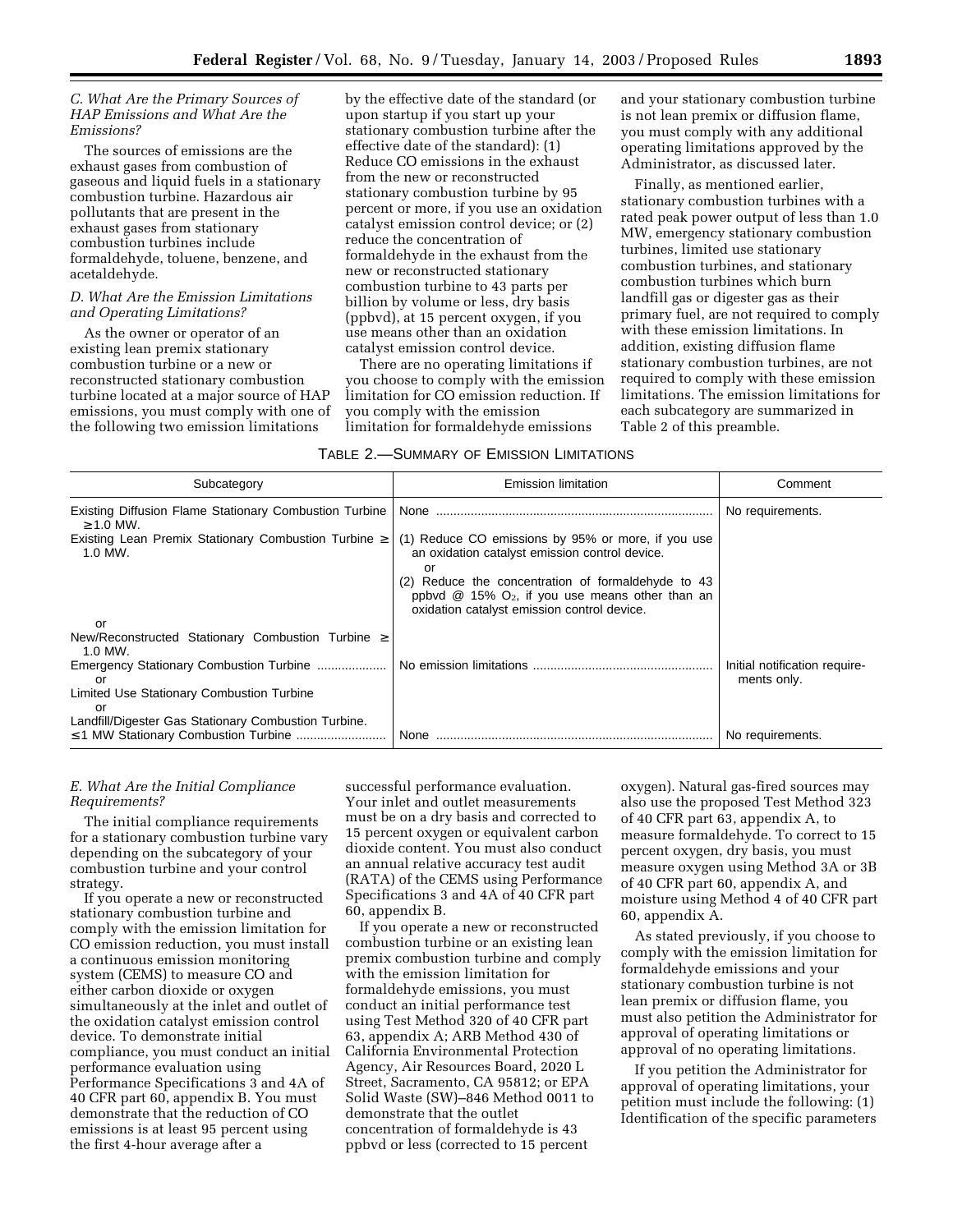you propose to use as operating limitations; (2) a discussion of the relationship between these parameters and HAP emissions, identifying how HAP emissions change with changes in these parameters and how limitations on these parameters will serve to limit HAP emissions; (3) a discussion of how you will establish the upper and/or lower values for these parameters which will establish the limits on these parameters in the operating limitations; (4) a discussion identifying the methods you will use to measure and the instruments you will use to monitor these parameters, as well as the relative accuracy and precision of these methods and instruments; and (5) a discussion identifying the frequency and methods for recalibrating the instruments you will use for monitoring these parameters.

If you petition the Administrator for approval of no operating limitations, your petition must include the following: (1) Identification of the parameters associated with operation of the stationary combustion turbine and any emission control device which could change intentionally (*e.g.*, operator adjustment, automatic controller adjustment, etc.) or unintentionally (*e.g.*, wear and tear, error, etc.) on a routine basis or over time; (2) a discussion of the relationship, if any, between changes in these parameters and changes in HAP emissions; (3) for those parameters with a relationship to HAP emissions, a discussion of whether establishing limitations on these parameters would serve to limit HAP emissions; (4) for those parameters with a relationship to HAP emissions, a discussion of how you could establish upper and/or lower values for these parameters which would establish limits on these parameters in operating limitations; (5) for those parameters with a relationship to HAP emissions, a discussion identifying the methods you could use to measure these parameters and the instruments you could use to monitor them, as well as the relative accuracy and precision of these methods and instruments; (6) for these parameters, a discussion identifying the frequency and methods for recalibrating the instruments you could use to monitor them; and (7) a discussion of why, from your point of view, it is infeasible or unreasonable to adopt these parameters as operating limitations.

#### *F. What Are the Continuous Compliance Provisions?*

Several general continuous compliance requirements apply to stationary combustion turbines required

to comply with the emission limitations. You are required to comply with the emission limitations and the operating limitations (if applicable) at all times, except during startup, shutdown, and malfunction of your stationary combustion turbine. You must also operate and maintain your stationary combustion turbine, air pollution control equipment, and monitoring equipment according to good air pollution control practices at all times, including startup, shutdown, and malfunction. You must conduct all monitoring at all times that the stationary combustion turbine is operating, except during periods of malfunction of the monitoring equipment or necessary repairs and quality assurance or control activities, such as calibration checks.

To demonstrate continuous compliance with the CO emission reduction limitation, you must calibrate and operate your CEMS according to the requirements in 40 CFR 63.8. You must continuously monitor and record the CO concentration before and after the oxidation catalyst emission control device and calculate the percent reduction of CO emissions hourly. The reduction in CO emissions must be 95 percent or more, based on a rolling 4 hour average, averaged every hour.

To demonstrate continuous compliance with the operating limitations (if applicable), you must continuously monitor the values of any parameters which have been approved by the Administrator as operating limitations.

The proposed rule does not require your lean premix combustion turbine to demonstrate continuous compliance. It is assumed that if you meet the low  $NO<sub>x</sub>$ emission levels required by your federally enforceable permit (or guaranteed by the turbine manufacturer if there is no permit level), your turbine is in compliance with the 43 ppbvd formaldehyde emission limit.

## *G. What Monitoring and Testing Methods Are Available to Measure These Low Concentrations of CO and Formaldehyde?*

Continuous emissions monitoring systems are available which can accurately measure CO emission reduction at the low concentrations found in the combustion turbine exhaust following an oxidation catalyst emission control device. Our performance specification for CO CEMS (PS–4A) of 40 CFR part 60, appendix A, however, has not been updated recently and does not reflect the performance capabilities of these systems. We are currently undertaking a review of PS–

4A of 40 CFR part 60, appendix A, for CO CEMS and, in conjunction with this effort, we solicit comments on the performance capabilities of CO CEMS and their ability to accurately measure the low concentrations of CO experienced in the exhaust of a combustion turbine following an oxidation catalyst emission control device.

Similarly, our Fourier Transform Infrared (FTIR) test method, Method 320 of 40 CFR part 63, appendix A, as well as EPA SW–846 Method 0011 and CARB Method 430, can be used to accurately measure formaldehyde concentrations in the exhaust of a combustion turbine as low as 43 ppbvd. As these test methods are currently written, however, they do not provide for this level of accuracy. These methods must be used with some revisions to achieve such accuracy.

As a result, we are currently undertaking a review of our FTIR method, Method 320 of 40 CFR part 63, appendix A, to incorporate revisions to ensure it can be used to accurately measure formaldehyde concentrations as low as 43 ppbvd in the exhaust from a combustion turbine. In conjunction with this effort, we solicit comments on revisions to Method 320 of 40 CFR part 63, appendix A, to ensure accurate measurement of such low concentrations of formaldehyde.

We are also proposing to add Method 323 of 40 CFR part 63, appendix A. Method 323 is for the measurement of formaldehyde emissions from natural gas-fired stationary sources using acetyl acetone derivitization. We solicit comments on the use of this method to measure low concentrations of formaldehyde.

#### *H. What Are the Notification, Recordkeeping and Reporting Requirements?*

You must submit all of the applicable notifications as listed in the NESHAP General Provisions (40 CFR part 63, subpart A), including an initial notification, notification of performance test or evaluation, and a notification of compliance, for each stationary combustion turbine which must comply with the emission limitations. If your new or reconstructed source is located at a major source, has greater than 1 MW rated peak power output, and is an emergency stationary combustion turbine, limited use stationary combustion turbine or a combustion turbine which fires landfill or digester gas as its primary fuel, you must submit only an initial notification.

For each combustion turbine subject to the emission limitations, you must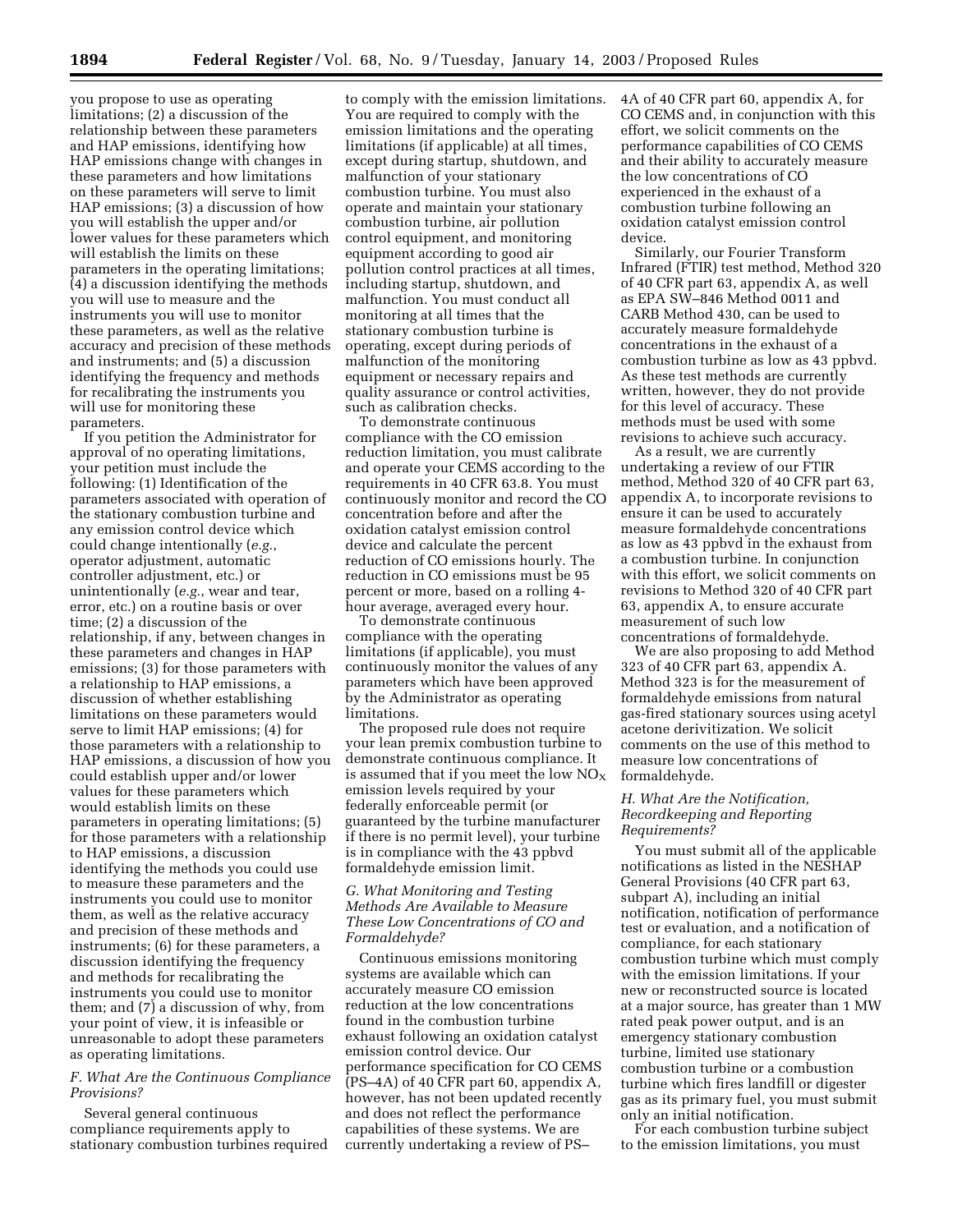record all of the data necessary to determine if you are in compliance with the emission limitations. Your records must be in a form suitable and readily available for review. You must also keep each record for 5 years following the date of each occurrence, measurement, maintenance, report, or record. Records must remain on site for at least 2 years and then can be maintained off site for the remaining 3 years.

You must submit a compliance report semiannually for each new or reconstructed stationary combustion turbine that must comply with the CO emission reduction limitation. This report must contain the company name and address, a statement by a responsible official that the report is accurate, a statement of compliance, or documentation of any deviation from the requirements of the proposed rule during the reporting period.

## **III. Rationale for Selecting the Proposed Standards**

## *A. How Did We Select the Source Category and Any Subcategories?*

Stationary combustion turbines can be major sources of HAP emissions and, as a result, we listed them as a major source category for regulatory development under section 112 of the CAA. Section 112 of the CAA allows us to establish subcategories within a source category for the purpose of regulation. Consequently, we evaluated several criteria associated with stationary combustion turbines which might serve as potential subcategories.

We identified six subcategories of stationary combustion turbines located at major sources: (1) Emergency stationary combustion turbines, (2) limited use stationary combustion turbines, (3) stationary combustion turbines which fire landfill gas or digester gas as their primary fuel, (4) stationary combustion turbines of less than 1 MW rated peak power output, (5) stationary diffusion flame combustion turbines, and (6) stationary lean premix combustion turbines.

Stationary combustion turbines can be classified as either diffusion flame or lean premix. We examined formaldehyde test data for both diffusion flame and lean premix stationary combustion turbines and observed that uncontrolled formaldehyde emissions for stationary lean premix combustion turbines are significantly lower than those of stationary diffusion flame combustion turbines. An analysis of the formaldehyde emissions data shows that uncontrolled formaldehyde emissions from stationary lean premix combustion

turbines are comparable to controlled formaldehyde emissions from stationary diffusion flame combustion turbines controlled with oxidation catalyst systems. Due to the difference in the two technologies, we decided to establish subcategories for diffusion flame and lean premix stationary combustion turbines.

We identified emergency stationary combustion turbines as a subcategory. Emergency stationary combustion turbines operate only in emergencies, such as a loss of power provided by another source. These types of stationary combustion turbines operate infrequently and, when called upon to operate, must respond without failure and without lengthy periods of startup. These conditions limit the applicability of HAP emission control technology to emergency stationary combustion turbines.

Limited use stationary combustion turbines were also identified as a subcategory. These types of stationary combustion turbines are operated 50 hours per calendar year or less. They are used primarily to stabilize electrical power voltage levels during periods of brown outs to prevent damage to sensitive electronic equipment. As with emergency stationary combustion turbines, they are operated infrequently and, when called upon to operate, must respond without failure and without lengthy periods of startup. These conditions limit the applicability of HAP emission control technology.

Similarly, stationary combustion turbines which fire landfill gas or digester gas as their primary fuel were identified as a subcategory. Landfill and digester gases contain a family of chemicals referred to as siloxanes, which limit the application of HAP emission control technology.

Stationary combustion turbines of less than 1 MW rated peak power output were also identified as a subcategory. We believe these small stationary combustion turbines are few in number and, to our knowledge, none use emission control technology to reduce HAP. Given the very small size of these stationary combustion turbines and the lack of application of HAP emission control technologies, we have concerns about the applicability of HAP emission control technology to them.

#### *B. What About Stationary Combustion Turbines Located at Area Sources?*

The proposed rule does not apply to stationary combustion turbines located at an area source of HAP emissions. In developing our Urban Air Toxics Strategy, we identified area sources we believe warrant regulation to protect the

environment and the public health and satisfy the statutory requirements in section 112 of the CAA pertaining to area sources. Stationary combustion turbines located at area sources were not included on that list. As a result, the proposed rule does not apply to these stationary combustion turbines.

#### *C. What Is the Affected Source?*

The proposed rule applies to any stationary combustion turbine located at a major source. Consequently, stationary combustion turbines located at major sources of HAP emissions are the affected source under the proposed rule.

## *D. How Did We Determine the Basis and Level of the Proposed Emission Limitations for Existing Sources?*

As established in section 112 of the CAA, the MACT standards must be no less stringent than the MACT floor. The MACT floor for existing sources is the average emission limitation achieved by the best performing 12 percent of existing sources.

1. MACT Floor for Existing Diffusion Flame Combustion Turbines

To determine the MACT floor for existing stationary diffusion flame combustion turbines, we primarily consulted two databases: an inventory database and an emissions database. The MACT floors and MACT for stationary diffusion flame combustion turbines located at major sources were developed through the analyses of these databases.

The inventory database provides population information on stationary combustion turbines in the United States (U.S.) and was constructed in order to support the proposed rulemaking. Data in the inventory database are based on information from available databases, such as the Aerometric Information Retrieval System (AIRS), the Ozone Transport and Assessment Group (OTAG), and State and local agencies' databases. The first version of the database was released in 1997. Subsequent versions have been released reflecting additional or updated data. The most recent release of the database is version 4, released in November 1998.

The inventory database contains information on approximately 4,800 stationary combustion turbines. The current stationary combustion turbine population is estimated to be about 8,000 turbines. Therefore, the inventory database represents about 60 percent of the stationary combustion turbines in the U.S. At least 90 percent of those turbines are assumed to be diffusion flame combustion turbines, based on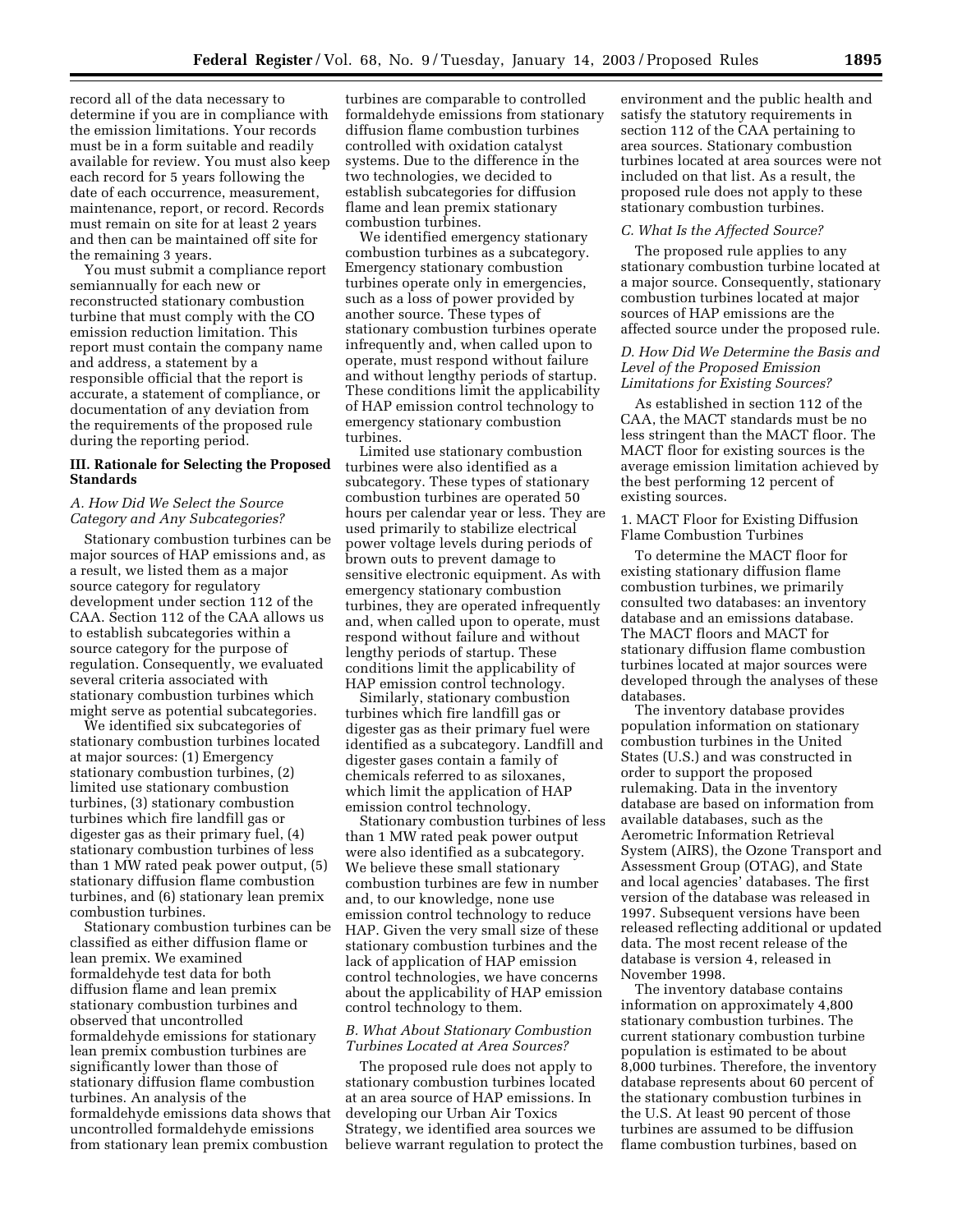conversations with turbine manufacturers.

The information contained in the inventory database is believed to be representative of stationary combustion turbines primarily because of its comprehensiveness. The database includes both small and large stationary combustion turbines in different user segments. Forty-eight percent are ''industrial,'' 39 percent are ''utility,'' and 13 percent are ''pipeline.'' Note that independent power producers (IPP) are included in the utility and industrial segments.

We examined the inventory database for information on HAP emission control technology. There were no turbines controlled with oxidation catalyst systems in the inventory database so we used information supplied by catalyst vendors. There are about 200 oxidation catalyst systems installed in the U.S. The only control technology currently proven to reduce HAP emissions from stationary diffusion flame combustion turbines is an oxidation catalyst emission control device, such as a CO oxidation catalyst. These control devices are used to reduce CO emissions and are currently installed on several stationary combustion turbines. However, less than 3 percent of existing stationary diffusion flame combustion turbines in the U.S., based on information in our inventory database and information from catalyst vendors, are equipped with oxidation catalyst emission control devices; thus, the average of the best performing 12 percent of existing diffusion flame combustion turbines is no HAP emissions reductions.

We also investigated the use of good operating practices for stationary diffusion flame combustion turbines to determine if the use of such practices might identify a MACT floor. There are no references in the inventory database to good operating practices for any stationary combustion turbines.

Most stationary diffusion flame combustion turbines will not operate unless preset conditions established by the manufacturer are met. Stationary diffusion flame combustion turbines, by manufacturer design, permit little operator involvement and there are no operating parameters, such as air/fuel ratio, for the operator to adjust. We concluded, therefore, that there are no specific good operating practices which could reduce HAP emissions or which could serve to identify a MACT floor.

We also investigated switching fuels in existing diffusion flame combustion turbines using fuels which result in higher HAP emissions with fuels that result in lower HAP emissions. When

we compared the HAP emissions of the various fuels from combustion turbines using the April 2000 revision of Chapter 3.1 (Stationary Gas Turbines) of ''Compilation of Air Pollutant Emission Factors AP–42, Fifth Edition, Volume 1: Stationary Point and Area Sources,'' we could not find a fuel that was clearly less HAP emitting. The summation of emission factors for various HAP when using natural gas (usually considered the cleanest fuel), diesel fuel, landfill, or digester gas were comparable based on the emission factor information that is available. Therefore, we could not identify a MACT floor based on use of a particular fuel.

Another approach we investigated to identify a MACT floor was to review the requirements in existing State regulations and permits. No State regulations exist for HAP emission limits for stationary combustion turbines. Only one State permit limitation for a single HAP (benzene) was identified. Therefore, we were unable to use State regulations or permits to identify a MACT floor.

As a result, we concluded the MACT floor for existing stationary diffusion flame combustion turbines is no emissions reductions.

## 2. MACT for Existing Diffusion Flame Combustion Turbines

To determine MACT for existing stationary diffusion flame combustion turbines, we evaluated regulatory alternatives more stringent than the MACT floor. For existing diffusion flame sources, in terms of an emission control technology which could serve as the basis for MACT, we considered two beyond-the-floor options. The first option considered was the use of an oxidation catalyst emission control device. However, we concluded that the incremental cost per ton of HAP removed for this option is excessive.

The incremental cost per ton is the difference in annual costs between this regulatory option and the MACT floor divided by the difference in annual emissions. It is often used as a measure of the economic feasibility of applying emission control technology to a source.

We also considered the nonair health, environmental, and energy impacts of an oxidation catalyst system, as discussed previously in this preamble, and concluded that there would be only a small energy impact and no nonair health or environmental impacts. However, as stated above, we did not adopt this regulatory option due to cost considerations.

The second option considered was to switch fuels in existing turbines using fuels which result in higher HAP

emissions with fuels that result in lower HAP emissions. As stated above, we could not find a fuel that was clearly less HAP emitting. Therefore, we could find no basis to further consider fuel switching as a beyond-the-floor HAP emissions reductions option. We were unable to identify any other beyond-thefloor regulatory option to consider. As discussed above, we are not aware of any specific good operating practices for diffusion flame turbines that could reduce HAP emissions. As a result, we concluded that MACT for existing diffusion flame combustion turbines is the MACT floor (*i.e.*, no emissions reductions).

3. MACT Floor for Existing Lean Premix Combustion Turbines

There are an estimated 800 lean premix combustion turbines in the U.S., of which 160 are estimated to be major sources. For existing lean premix combustion turbines, we must establish a MACT floor which represents the average emission limitation achieved by the best performing 12 percent of the existing sources for which we have emissions information. We have emissions information on five existing lean premix combustion turbines. Therefore, we plan to establish the MACT floor based on the performance of the best performing lean premix combustion turbine. (This best performing turbine represents the top 20 percent of the existing turbines for which we have emissions information and will also be used to establish the MACT floor for new lean premix combustion turbines.) The best performing existing lean premix combustion turbine achieved a level of formaldehyde concentration emission which averaged 6.1 parts per billion (ppb) formaldehyde at 15 percent oxygen (O2). This is the best performer out of five lean premix combustion turbine tests for which we have data. The three-run average formaldehyde emissions from these five turbines ranged from 6.1 to 41 ppb formaldehyde. The formaldehyde concentrations for the individual runs for the best performing turbine were 5.1 ppb, 5.7 ppb, and 7.7 ppb.

The test method that was used to measure the emissions from the best performing turbine was California Air Resources Board (CARB) Method 430. We do not believe that the MACT emission limit should be set lower than the limit of detection of the method. If it were, we could not determine whether a source with test results at the limit of detection was actually in compliance with the MACT emission limit. For the test runs on the best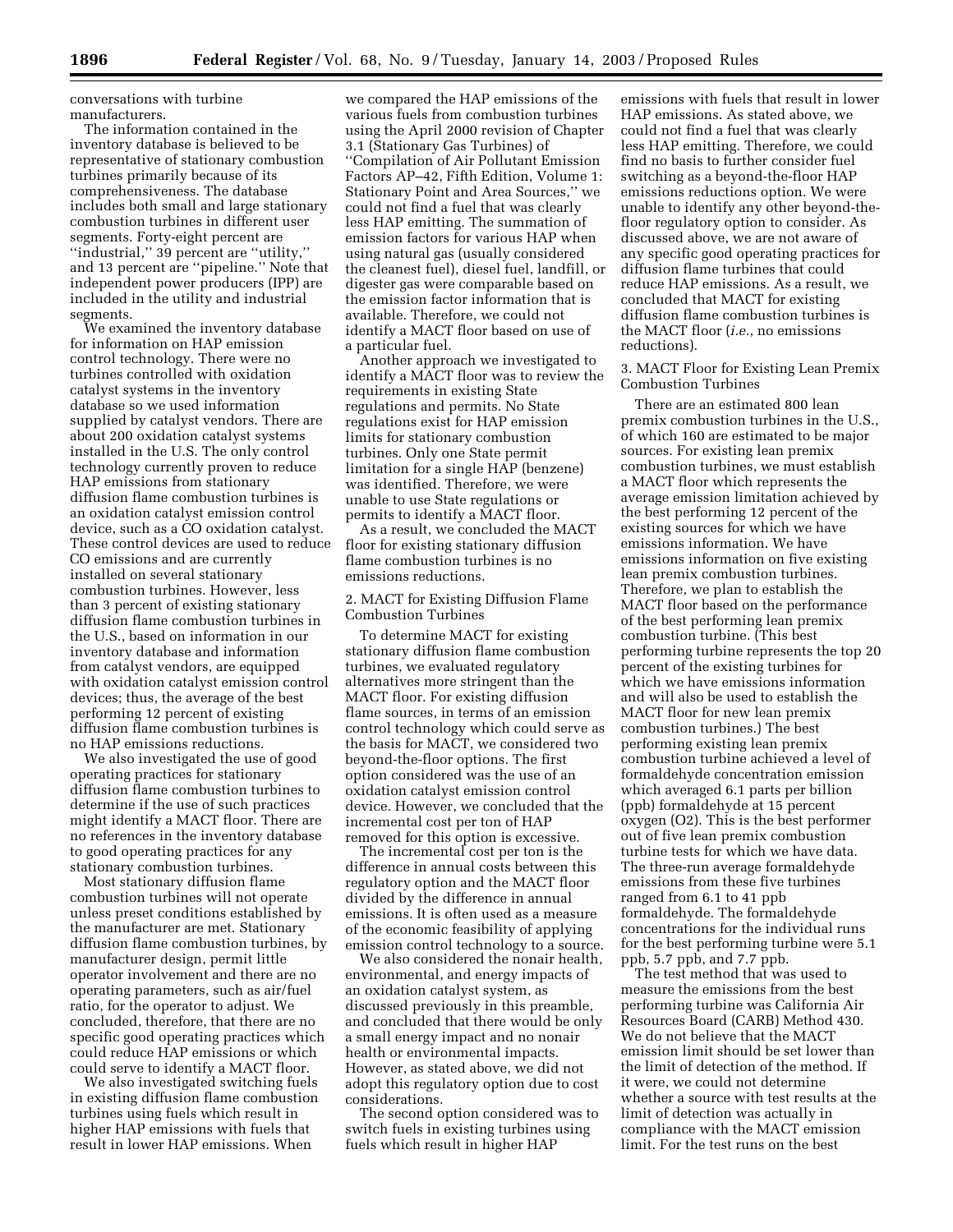performing turbine, we determined that the method had a minimum detection level (MDL) of between 2 and 3 ppb formaldehyde. We expect the MDL to vary somewhat in actual practice and, thus, do not assume that the MDL would be the same if the method were run by another person or at another laboratory. We have no information regarding the distribution of the CARB Method 430 MDL actually achieved by other testers. We want to ensure that the MACT floor reflects the variability in the limit of detection determined by different, competent testers throughout the U.S. using the same method, *i.e.*, CARB Method 430. We only have one test, the test conducted on the best performing turbine, to try to determine a limit of detection for this method, and this is not enough information to determine the variability in the limit of detection among different testers. If we had sufficient information on the limit of detection determined by different competent testers using Method 430, under similar conditions, we would analyze the results to determine the average limit of detection and its standard deviation. To establish a limit of detection that would be achievable by approximately 99 percent of all the testers, we would add three times the standard deviation to the average limit of detection. Since we do not have this information, we can attempt to estimate it. We believe that it is reasonable to assume that the standard deviation of the limit of detection is no greater than the single estimate of the limit that we have. If we multiply the single value of the limit of detection by three and add it to itself, the result is an estimate of the upper bound for the limit of detection that is four times the single measured value that we have. Based on the considerations above, the lowest MACT floor that we believe would take into account the variability in the MDL is 12 ppb. This level provides a safety factor of four to account for uncertainty in whether testers could routinely achieve a limit of detection of 2 to 3 ppb formaldehyde.

The combustion turbine MACT would be a national standard, and therefore, the MACT limit should reflect variations in the performance of the best performing turbine that could occur. There are two major sources of variability that together produce the total variability observed in the emissions sample results. These sources of variability are: the actual variability in the emissions, and the variability associated with procedures for sampling and analyzing the emissions samples. We believe there is substantial basis to

conclude that sources of variability unrelated to turbine performance account for the differences in formaldehyde emissions concentrations between the five turbines. We discuss these sources of variability in more detail below.

When we began investigating the possible sources of the actual (nonsampling, non-analytical) variability in lean premix combustion turbine emissions, we realized that turbine performance was only one of several possible sources of that variability, and that turbine emissions also could vary widely due to environmental and operational factors that are unrelated to turbine performance and that are beyond an operator's control.

Specifically, formaldehyde concentrations are expected to vary temporally (*e.g.*, seasonally) and spatially (*e.g.*, geographically) due to environmental and operational factors such as temperature, humidity, atmospheric pressure, fuel quality, and the concentrations of formaldehyde present in the ambient air. It is our judgement that if the turbines were tested at various times during the year and at various locations throughout the U.S., the concentration of formaldehyde emitted by a given turbine could vary by a factor of seven or more, solely due to geographic and temporal differences in temperature, humidity, atmospheric pressure, fuel quality, and formaldehyde concentration in the ambient air. This factor is based not only on the short term variability of the data for the turbine with the lowest reported formaldehyde emissions, but also on the test data from all five turbines.

Variations in temperature, humidity, atmospheric pressure, and fuel quality are known to have resulted in fluctuations in criteria pollutant stack concentrations  $(e.g., NO<sub>X</sub>, VOC, and$ CO), and we anticipate that they also would cause variations in formaldehyde concentrations in the combustion turbine stack. An owner or operator cannot control the variability of environmental parameters such as ambient temperature, humidity, or atmospheric pressure. With regard to fuel quality, an owner or operator cannot control the quality of the natural gas delivered through a pipeline, or the nature and concentration of natural gas additives or contaminants. The five turbines for which we have formaldehyde emissions data operate at four locations in the Western U.S. that are at considerably different altitudes. Moreover, each of the five turbines was sampled over only a 3-hour period, and the five sampling events occurred in four different months of the year: April,

May, June (two turbines), and December. Therefore, we believe that the variability in formaldehyde concentration of the turbine emissions will be greater than the variability reflected in the 3-hour sampling period.

Furthermore, we believe that the variability observed in the available turbine emissions data may reflect the variability of formaldehyde concentrations in ambient air—much of which is due to natural causes. The average concentration of formaldehyde in ambient air varies between 2 and 25 ppb within the U.S., with a U.S. annual average urban concentration of 5.17 ug/  $m^3$  (4.2 ppb).<sup>1</sup> The difference between hourly maximum and minimum formaldehyde concentrations across the U.S. would be even greater than the average annual 23 ppb range in U.S. formaldehyde concentrations. We do not have information that specifically shows that the ambient concentration of formaldehyde affects the stack outlet concentration of formaldehyde. We expect that some formaldehyde, especially the portion that goes through the combustors, would be destroyed. However, about two-thirds of the inlet combustion turbine air bypasses the combustors. We are not sure that all of the ambient formaldehyde that enters with the combustion air is destroyed and, therefore, ambient formaldehyde may affect the formaldehyde concentration in the outlet stack of the combustion turbine. For example, if half of the ambient formaldehyde passes through to the outlet stack, the annual average contribution of ambient formaldehyde to the stack formaldehyde concentration may be in the 10 ppb range in some parts of the U.S. This means that hourly formaldehyde emissions from the outlet stack of a given turbine could differ by over 10 ppb based solely on the region of the country where the turbine is located.

Sampling variability is a result of the fact that it is impossible to collect two samples in exactly the same way. Sampling variability occurs both when an individual intends to collect replicate samples of the same emissions stream, and when sampling is conducted by different personnel using different procedures and different equipment under different physical conditions. If the same sampling personnel collect a suite of samples using the same equipment and procedures, the variability of the sampling results will be reduced. However, a given individual or a given piece of equipment may impart bias, a

<sup>1</sup> 1998 National Air Quality and Emission Trends Report, Table 5–2 and Figure 5–1a.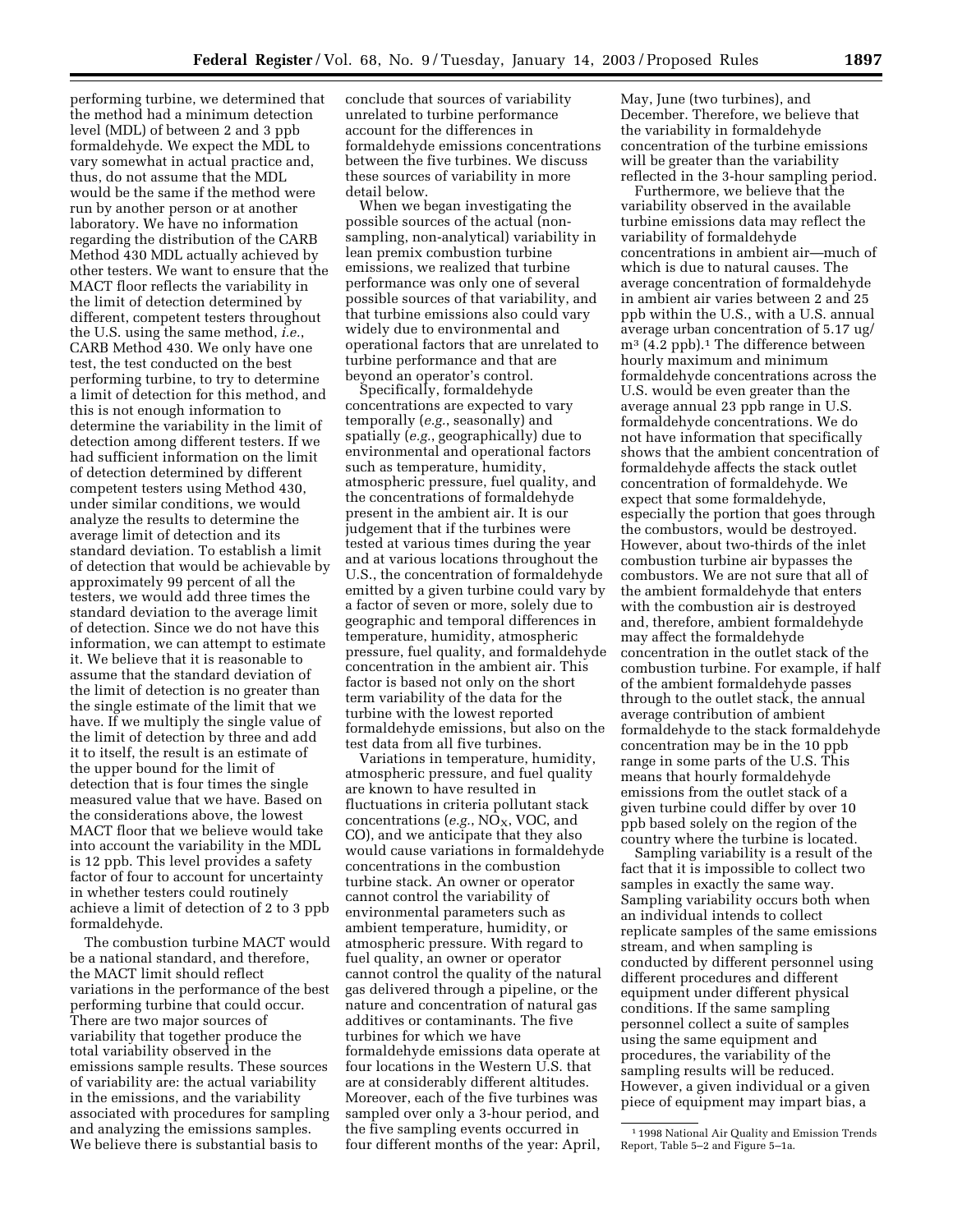systematic error, into the sampling procedure. In the context of an aggregate of data collected by different personnel using different procedures and different equipment under different physical conditions, this bias could have the effect of increasing the variability of the data. The emissions sample results for the five turbines evaluated for the proposed rule were provided by state agencies, and samples were not collected by the same sampling personnel, or even personnel acting in coordination with one another and following the same sampling plan and methodologies, increasing the nonsystematic sampling-induced variability across the five sets of turbine samples and also increasing the chance that any bias imposed on each set of turbine samples might also increase the variability of the results. Moreover, two different sampling and analysis procedures were used to collect the samples, EPA Method 0011 and CARB Method 430, likely introducing additional variability into the sampling procedure. For example, EPA generally recognizes that the quality assurance/ quality control (QA/QC) protocols for CARB Method 430 are more rigorous than those for EPA Method 0011. Similar to sampling variability, variability occurs when samples are analyzed at the same time in the same laboratory (*e.g.*, variability is seen in the results of a laboratory's repeated analysis of the same sample) and occurs when samples are analyzed by different laboratories. For example, analytic variability may result from the use of different analytical procedures, different equipment, different laboratory environments, different reagents, different sampling handling procedures, and different analysts. The emissions samples evaluated for the proposed rule were analyzed in different laboratories, by different analysts, and using two different analytical procedures. The EPA suspects that sampling and analytic variability may be a significant source of the variability of formaldehyde emissions results reported for the five tested turbines, and that if stricter QA/ QC protocols were followed, the results for the five turbines might have been closer in magnitude.

One measure of overall variability (*i.e.*, variability from all sources environmental, operational, test method, etc.) is the variability of formaldehyde concentration that the best performing turbine demonstrated during the three test runs. The formaldehyde concentration varied between 5.1 and 7.7 ppb formaldehyde, a factor of 1.5 during only a 3-hour

period. Another measure of formaldehyde concentration variability is the variability in formaldehyde concentration from the five lean premix combustion turbines tested. As stated previously, the average formaldehyde concentration varied between 6.1 and 41 ppb (a factor of seven). We reviewed the emission test reports and could not find any specific reason to account for the variability. These tests were properly conducted, and the lean premix combustion turbines were operating properly. Therefore, we believe that at least some portion, and possibly all, of that variability is due to factors other than turbine performance. As a result, we believe that some variability in formaldehyde concentration of the best performing turbine will occur beyond the variability reflected by the three test runs. It is our judgement that if the best performing turbine were tested at various times during the year and at various locations throughout the U.S., the overall formaldehyde concentration of the best performing turbine could vary by a factor of seven or more. This factor is based on the short term variability of the test data from the best performing turbine and also on the test data from the five turbine tests mentioned previously. Therefore, we believe that 43 ppbvd formaldehyde is a reasonable approximation of the performance of the best performing turbine, taking into account all of the types of variability discussed above. As a result, we are proposing an emission limit of 43 ppbvd formaldehyde as the MACT floor for existing lean premix combustion turbines.

The lean premix combustor turbine technology varies to some extent regarding its uncontrolled emissions of  $NO<sub>X</sub>$  and CO and possibly HAP. The data that we have obtained for the five source tests were based primarily on lean premix combustor turbines that can achieve lower than 15 ppm  $NO<sub>X</sub>$  and less than 5 ppm CO (at full load) at 15 percent O<sub>2</sub> without add-on controls. Lean premix combustor turbines which have these characteristics are the types of lean premix combustor turbines that we believe will most likely achieve the 43 ppb formaldehyde emission limit. Other types of lean premix combustor turbines which achieve 45 ppm  $NO<sub>x</sub>$ and as high as 200 ppm CO at 15 percent  $O_2$  may not achieve the 43 ppb formaldehyde emission limit. Typically, the lean premix combustor turbines in the latter category are smaller aeroderivative turbines.

Therefore, we realize that not all lean premix combustor turbines will be able to achieve the 43 ppb formaldehyde emission limitation and some will have

to install add-on controls. Most new turbines projected to be installed at power plants are expected to be able to achieve the 43 ppb emission limitation.

We request public comment on the proposed MACT floor level for existing lean premix combustion turbines. We are particularly interested in obtaining information on the annual/seasonal and geographic variability in formaldehyde emissions that occur for lean premix combustion turbines. Formaldehyde emission test reports that were conducted over time for the same lean premix combustion turbine would be especially helpful. We are also soliciting information regarding the contribution of ambient formaldehyde to the variability of outlet stack concentrations of formaldehyde.

## 4. MACT for Existing Lean Premix Combustion Turbines

To determine MACT for existing stationary lean premix combustion turbines, we evaluated regulatory alternatives more stringent than the MACT floor. For existing lean premix turbines, in terms of an emission control technology which could serve as the basis for MACT, we considered the use of an oxidation catalyst emission control device. According to catalyst vendors, oxidation catalyst emission control is being used on some existing lean premix combustion turbines, however, we lack specific data regarding the performance of turbines with such controls. The concentration of formaldehyde in the exhaust stream from lean premix combustion turbines is already significantly lower than the concentration of formaldehyde in the exhaust stream from diffusion flame combustion turbines, and any reduction achieved by oxidation catalyst control would be difficult to measure. Thus, we concluded that the incremental cost per ton of HAP removed for that option is excessive. We also considered the use of good operating practices to reduce HAP emissions, but determined that we could not identify specific good operating practices that would reduce HAP emissions. Similarly, we also considered requiring the use of a particular fuel to reduce HAP emissions but concluded that fuel switching would not result in further HAP emissions reductions. As a result, we are proposing to set MACT for existing lean premix combustion turbines at the MACT floor (*i.e.*, 43 ppbvd formaldehyde).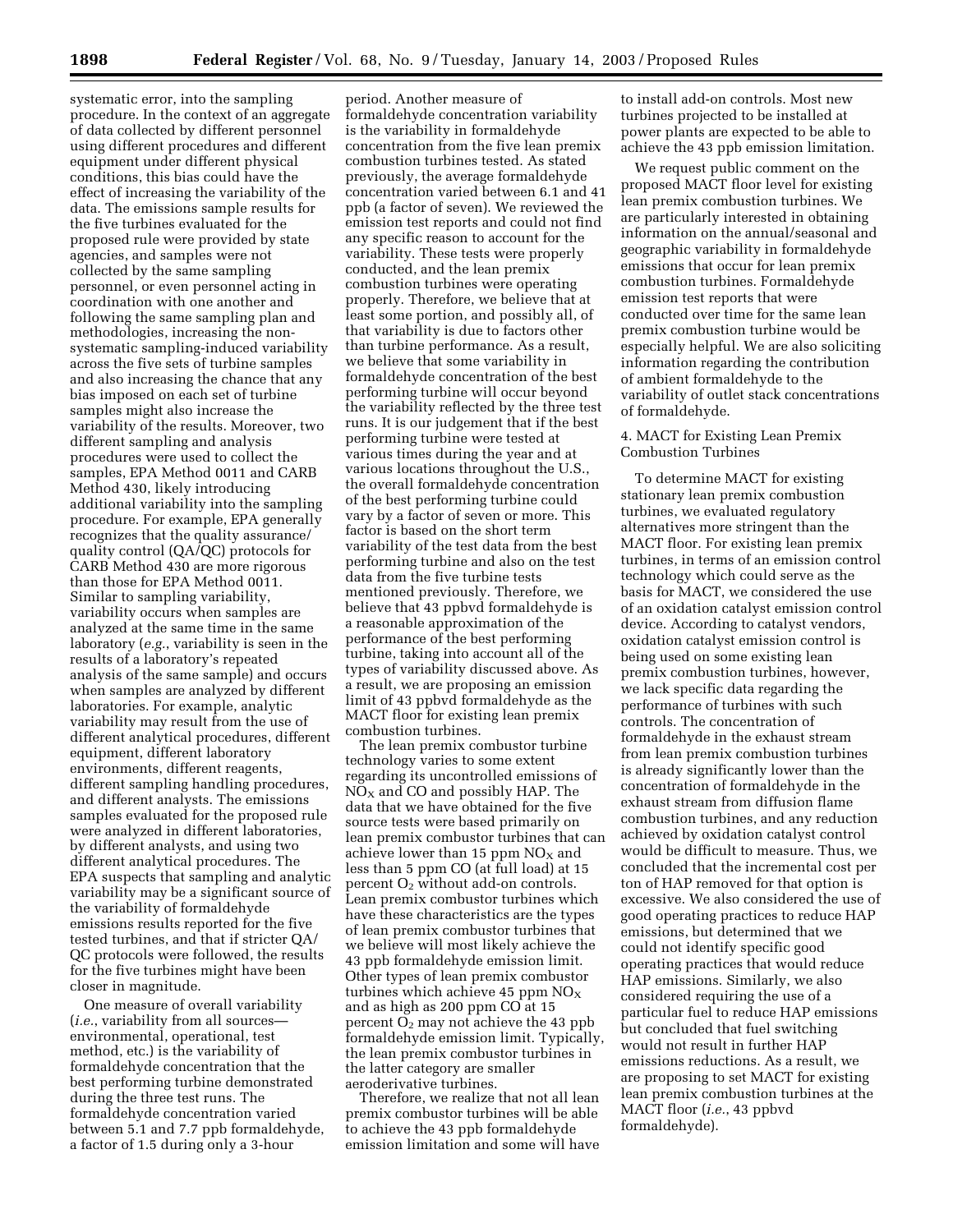## *E. How Did We Determine the Basis and Level of the Proposed Emission Limitations and Operating Limitations for New Sources?*

For new sources, the MACT floor is defined as the emission control that is achieved in practice by the best controlled similar source.

## 1. MACT Floor for New Diffusion Flame Combustion Turbines

To identify the MACT floor for new stationary combustion turbines located at major sources, we consulted the inventory database and oxidation catalyst vendor information. As mentioned earlier, oxidation catalyst emission control devices are currently installed on about 3 percent of stationary diffusion flame combustion turbines. This 3 percent represents about 200 stationary combustion turbines. We also considered whether the best controlled diffusion flame combustion turbine might be using good operating practices or a particular fuel that would reduce HAP emissions further and concluded, as we had previously in this preamble for existing sources, that we could not identify specific good operating practices that would reduce HAP emissions, and that fuel switching would not result in further HAP emissions reductions. We concluded, therefore, that the level of HAP emission control achieved by the use of oxidation catalyst emission control devices is the MACT floor for new stationary combustion turbines.

After establishing this basis for the MACT floor, we determined the level of performance based on the data available in the emissions database. The emissions database, which is a compilation of available HAP emission test reports, was created for the purpose of supporting rulemaking for the proposed rule. The majority of HAP emission test reports collected were conducted in California as part of the AB 2588 (Air Toxics ''Hot Spots'' Information Assessment Act of 1987) program. Complete copies of HAP emission test reports for stationary combustion turbines were gathered from all air districts in California and from other sources, such as the EPA Source Test Information Retrieval System (STIRS). Other States, including Washington, Texas, Pennsylvania, and New Jersey, and trade associations such as the Western States Petroleum Association (WSPA) and the Gas Research Institute (GRI) were also contacted for available HAP emission test reports.

We then examined the emission control efficiency achieved by an

oxidation catalyst emission control device on a stationary combustion turbine. We concluded that CO emission reductions are a good surrogate for HAP emissions reductions for oxidation catalyst emission control devices.

This conclusion that CO emission reductions are a good surrogate for HAP emissions reductions achieved through the use of oxidation catalyst emission control devices is also supported by data we have collected from the use of oxidation catalyst emission control devices on stationary reciprocating internal combustion engines (RICE). These data from stationary RICE also show a direct relationship between CO emission reductions and HAP emissions reductions. When oxidation catalyst emission control devices are used to reduce CO emissions, they will reduce HAP emissions.

The emissions database contains several emission test reports that measured HAP and CO emissions from stationary combustion turbines, but no emission test reports that measure the emission reduction efficiency of an oxidation catalyst emission control device (measuring CO and HAP emissions both before and after the control device). However, we obtained information from a catalyst vendor for two tests for one turbine. The results of those tests show that a CO reduction of 95 to 98 percent was achieved using an oxidation catalyst control system. We reviewed the test report for the data to assure that the turbine was operated correctly and that there was no turbine or control device malfunction; we found no discrepancy. In addition to emissions testing data, we reviewed design data from oxidation catalyst vendors for the systems installed in the U.S. The typical emission reduction for turbines that have been installed is 90 percent CO emission reduction, with a few systems that are designed to be 95 percent or greater.

We reviewed other factors such as operator training in addition to the control technology itself that could potentially result in better emission reduction, but we found no effect of those factors on the control efficiency. Based on the conclusions and data, we believe that 95 percent represents the level of control that can be achieved by the best controlled similar source. As a result, we concluded that the level of performance associated with the MACT floor (*i.e.*, use of an oxidation catalyst emission control device) is an emission reduction efficiency of 95 percent or more for CO. The MACT floor for new stationary diffusion flame combustion turbines is, therefore, a CO emission reduction efficiency of 95 percent or

more, using an oxidation catalyst control system.

2. MACT for New Diffusion Flame Combustion Turbines

We were unable to identify any beyond-the-floor regulatory alternatives for new stationary combustion turbines. We know of no emission control technology currently available which can reduce HAP emissions to levels lower than that achieved through the use of oxidation catalyst emission control devices. Similarly, we know of no work practice that could further reduce HAP emissions. In addition, fuel switching will not result in further reductions of HAP emissions. We concluded, therefore, that MACT for new diffusion flame stationary combustion turbines is equivalent to the MACT floor. It should be noted that the majority of new combustion turbines are expected to be lean premix combustion turbines based on the significantly reduced emissions of  $NO<sub>X</sub>$ , CO, and formaldehyde. We estimate that less than 5 percent of new combustion turbines will be diffusion flame. Dieselfired combustion turbines cannot be operated in the lean premix mode, and these turbines would have to install an oxidation catalyst system.

## 3. MACT Floor for New Lean Premix Combustion Turbines

To determine the MACT floor for new stationary lean premix combustion turbines, we based our analysis on the same emissions data for formaldehyde that we used for the existing MACT floor. The MACT floor for existing lean premix combustion turbines is based on the performance of the best performing lean premix combustion turbine; this same level of performance can, therefore, be used to determine the MACT floor for new lean premix combustion turbines. As discussed previously in the existing source MACT, we believe that 43 ppbvd formaldehyde represents the best performing turbine. The MACT floor for new lean premix combustion turbines is, therefore, an emission limit of 43 ppbvd formaldehyde.

## 4. MACT for New Lean Premix Combustion Turbines

To determine MACT for new stationary lean premix combustion turbines, we evaluated regulatory alternatives more stringent than the MACT floor. As with existing lean premix combustion turbines, we considered the use of an oxidation catalyst control system. However, although catalyst vendors have indicated that some existing lean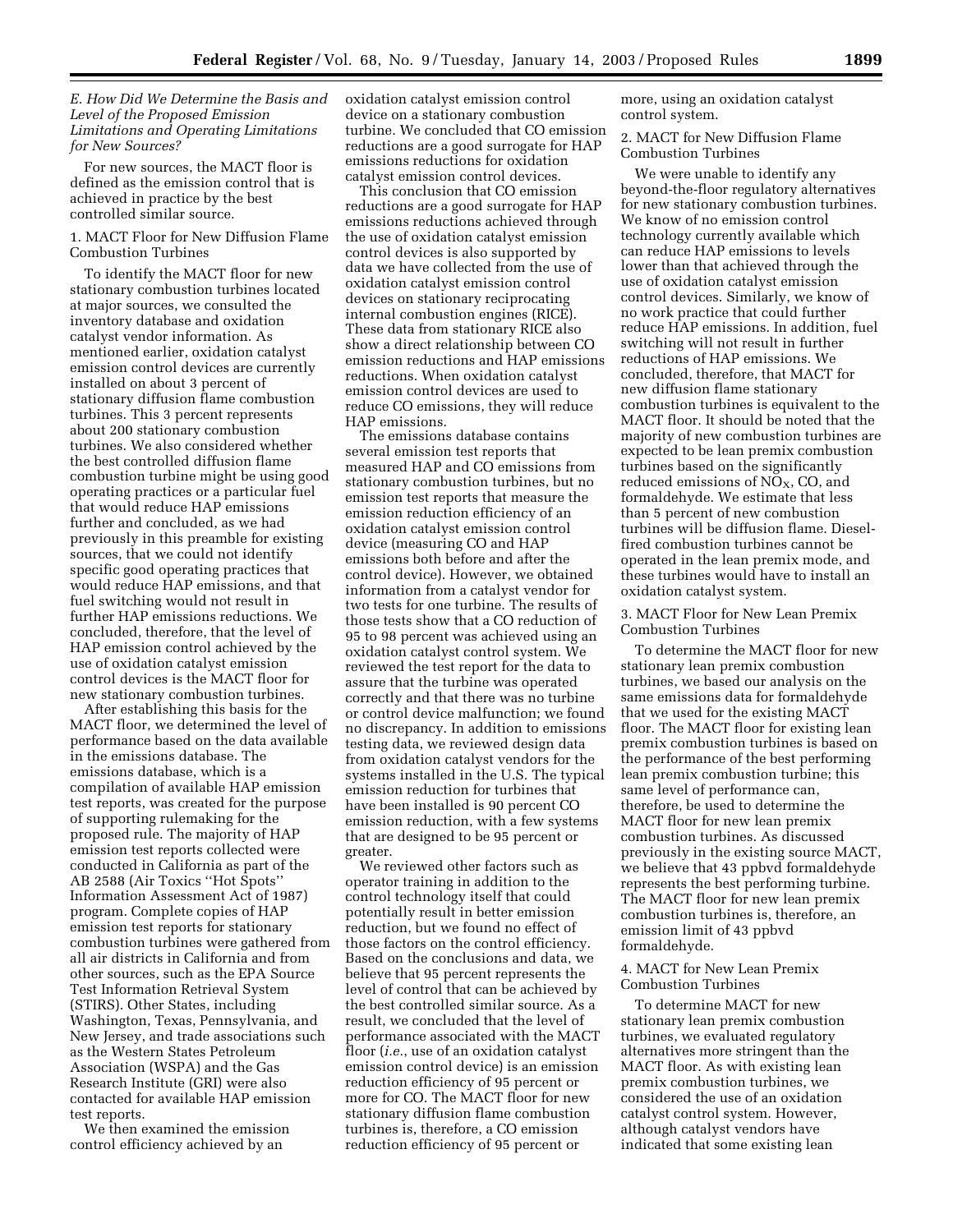premix combustion turbines are using oxidation catalyst emission control, we lack specific data regarding the performance of turbines with such controls. The HAP concentration in the lean premix combustion turbine exhaust is very low and, therefore, would be difficult to measure if it were further reduced through the installation of an oxidation catalyst. Due to the low HAP levels, the cost per ton of HAP removed would be very high. We concluded, therefore, that MACT for new stationary lean premix combustion turbines is equivalent to the MACT floor.

### 5. MACT for Other Subcategories

Although the proposed rule would apply to all stationary combustion turbines located at major sources of HAP emissions, emergency stationary combustion turbines, limited use stationary combustion turbines, stationary combustion turbines which fire landfill gas or digester gas as their primary fuel, and stationary combustion turbines of less than 1 MW rated peak power output are not required to meet the emission limitations or operating limitations.

For each of the subcategories of stationary combustion turbines, as mentioned earlier, we have concerns about the applicability of emission control technology. For example, emergency stationary combustion turbines operate infrequently. In addition, when called upon to operate they must respond immediately without failure and without lengthy startup periods. This infrequent operation limits the applicability of HAP emission control technology.

Limited use stationary combustion turbines also operate infrequently. As with emergency stationary combustion turbines, it is this infrequent operation that limits the applicability of HAP emission control technology.

Landfill and digester gases contain a family of silicon based gases called siloxanes. Combustion of siloxanes forms compounds that can foul postcombustion catalysts, rendering catalysts inoperable within a very short time period. Pretreatment of exhaust gases to remove siloxanes was investigated. However, no pretreatment systems are in use and their long term effectiveness is unknown. We also considered fuel switching for this subcategory of turbines. Switching to a different fuel such as natural gas or diesel would potentially allow the turbine to apply an oxidation catalyst emission control device. However, fuel switching would defeat the purpose of using this type of fuel which would then either be allowed to escape

uncontrolled or would be burned in a flare with no energy recovery. We believe that switching landfill or digester gas to another fuel is inappropriate and is an environmentally inferior option.

For stationary combustion turbines of less than 1 MW rated peak power output, we have concerns about the effectiveness of scaling down the oxidation catalyst emission control technology. Just as there are often unforeseen problems associated with scaling up a technology, there can be problems associated with scaling down a technology.

As a result, we identified subcategories for each of these types of stationary combustion turbines and investigated MACT floors and MACT for each subcategory. As expected, since we identified these types of stationary combustion turbines as separate subcategories based on concerns about the applicability of emission control technology, we found no stationary combustion turbines in these subcategories using any emission control technology to reduce HAP emissions. As discussed above, we are not aware of any work practices that might constitute a MACT floor, nor did we find that the use of a particular fuel results in HAP emissions reductions. The MACT floor, therefore, for each of these subcategories is no emissions reduction.

Despite our concerns with the applicability of emission control technology, we examined the cost per ton of HAP removed for these subcategories. Whether our concerns are warranted or not, we consider the incremental cost per ton of HAP removed excessive—primarily because of the very small reduction in HAP emissions that would result.

We also considered the nonair health, environmental, and energy impacts of an oxidation catalyst system, as discussed previously in this preamble, and concluded that there would be only a small energy impact and no nonair health or environmental impacts. However, as stated above, we did not adopt this regulatory option due to cost considerations and concerns about the applicability of this technology to these subcategories. We were not able to identify any other means of achieving HAP emissions reductions for these subcategories.

As a result, for all of these reasons, we conclude that MACT for these subcategories is the MACT floor (*i.e.*, no emissions reductions).

## *F. How Did We Select the Format of the Standard for New Diffusion Flame Combustion Turbines?*

We are proposing two options for complying with the standard for new diffusion flame combustion turbines. You may reduce CO by 95 percent if you use an oxidation catalyst emission control device, or reduce the concentration of formaldehyde in the exhaust from the turbine to 43 ppb by volume or less, dry basis, at 15 percent oxygen.

We considered proposing an emission limitation for HAP, but are proposing a CO emission reduction limitation as a surrogate for a HAP emission limitation. We have decided to propose the use of the CO emission reduction limitation as a surrogate for the HAP emission limitation, because CO monitoring is currently being used by combustion turbine owners and operators, it is significantly easier and less expensive to measure and monitor CO than to measure and monitor each HAP, and because we believe that CO reduction is a good measure of performance of the oxidation catalyst emission control device. Monitoring equipment for CO is readily available, which is not the case for HAP monitoring equipment.

We are also proposing a percent reduction in CO emissions as the emission limitation, rather than a single value for CO emissions. The data upon which MACT are based show that while the level of CO emissions entering an oxidation catalyst emission control device may vary, the oxidation catalyst emission control device is able to maintain a CO emission reduction efficiency of 95 percent or more.

We are also proposing an alternative emission limitation for formaldehyde emissions. You may choose to comply with the emission limitation for CO emission reduction (if you use an oxidation catalyst emission control device) or you may choose to comply with the emission limitation for formaldehyde emission concentration (if you use some means other than an oxidation catalyst control device to reduce HAP emissions). We would like to promote the development and eventual use of alternative emission control technologies (including pollution prevention technologies) to reduce HAP emissions, and we believe an alternative emission limitation written in terms of formaldehyde emissions will serve to do so. We are soliciting information on HAP and CO emissions data from alternative emission control technologies during the comment period. We are particularly interested in obtaining test reports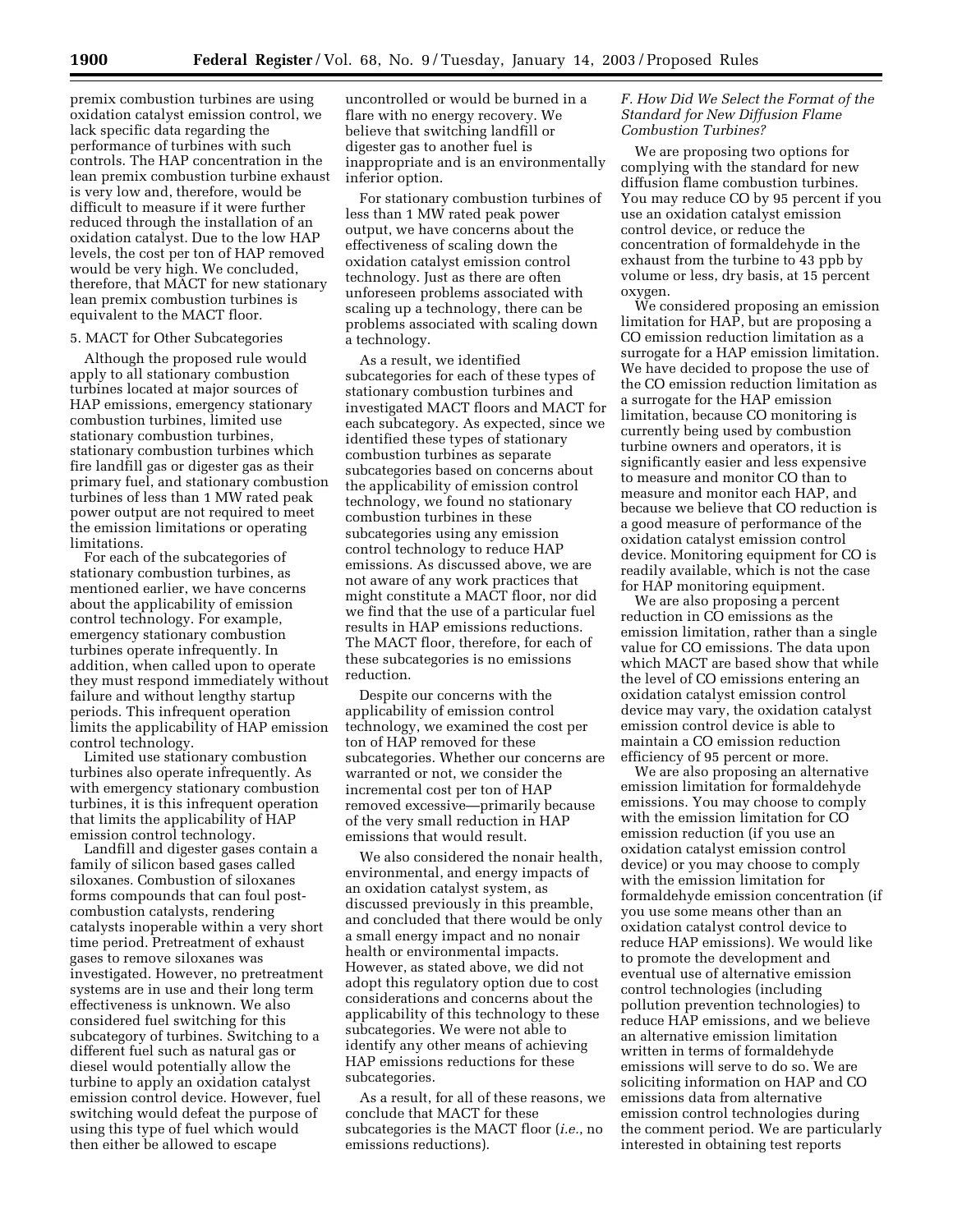where HAP and CO emissions reductions were measured with methods that we are recommending to be used to measure HAP in the proposed rule.

For the emission limitation, we propose to use formaldehyde as a surrogate for all HAP. Formaldehyde is the HAP emitted in the highest concentrations from stationary combustion turbines. In addition, the emission data show that HAP emission levels and formaldehyde emission levels are related, in the sense that when emissions of one are low, emissions of the other are low and vice versa. This leads us to conclude that emission control technologies which lead to reductions in formaldehyde emissions will lead to reductions in HAP emissions.

The emission limitation for formaldehyde is in units of parts per billion, and all measurements must be corrected to 15 percent oxygen, dry basis, to provide a common basis. A volume concentration was chosen for the emission limitation because it can be measured directly.

We based the alternative emission limitation on the ability of lean premix technology to reduce emissions to 43 ppbvd (at 15 percent oxygen). The reduction in formaldehyde emissions is approximately equivalent to that achieved when CO emissions are reduced by 95 percent through the use of an oxidation catalyst emission control device.

As discussed later, we consider the cost of formaldehyde CEMS excessive for the purpose of ensuring continuous compliance with this emission limitation for formaldehyde emissions. As a result, we selected stack emission testing to demonstrate compliance with the emission limitation.

## *G. How Did We Select the Initial Compliance Requirements?*

The emissions tests which form the basis of the proposed rule were conducted using EPA or CARB test methods. The proposed rule requires the use of these EPA or CARB test methods to determine compliance. This ensures that the same procedures that were used to obtain the emission data upon which the emission limitations are based are used for compliance testing. By using the same test methods, we eliminate the possibility of measurement bias and interference influencing determinations of compliance.

For sources complying with the emission limitation to reduce CO emissions, an initial performance evaluation is required. The performance evaluation will validate performance of

the CEMS. The proposed rule also requires an annual relative accuracy test audit (RATA) to ensure that performance of the CEMS does not deteriorate over time. The first 4-hour period following this performance evaluation of the CO CEMS will be used to determine initial compliance with the CO emission reduction limitation.

New and reconstructed sources and existing lean premix combustor turbines complying with the emission limitation to reduce formaldehyde emissions are required to conduct an initial performance test. The purpose of the initial test is to demonstrate initial compliance with the formaldehyde emission limitation.

## *H. How Did We Select the Continuous Compliance Requirements?*

If you must comply with the emission limitations, continuous compliance with these requirements is required at all times except during startup, shutdown, and malfunction of your stationary combustion turbine. You are not required to develop a startup, shutdown or malfunction plan since we do not believe meaningful procedures could be developed.

We consider the use of CEMS the best means of ensuring continuous compliance with emission limitations, and alternatives to CEMS are considered only if we consider the use of a CEMS technically or economically infeasible. For sources complying with the emission limitation for CO emission reduction, we believe it is feasible to require a CEMS because the costs for a CO CEMS are reasonable. Thus, the proposed rule requires the use of a CO CEMS to continuously monitor the reduction in CO emissions.

For sources complying with the emission limitation for formaldehyde emissions, we also considered requiring a CEMS; however, we concluded that the costs of a formaldehyde CEMS were excessive. We considered requiring those sources to continuously monitor operating load to demonstrate continuous compliance because the data establishing the formaldehyde outlet concentration level are based on tests that were done at high loads. However, we believe that the performance of a stationary lean premix combustion turbine at high load is also indicative of its operation at lower loads. In fact, the operator can make no parameter adjustments that would lead to lower emissions.

We request comments on the continued monitoring of stationary lean premix combustion turbines that have demonstrated initial compliance. The stationary lean premix combustion

turbines are low  $NO<sub>x</sub>$  emitting and are permitted to continuously attain the permitted  $NO<sub>x</sub>$  levels. The same technology that results in the maintenance of low  $NO<sub>X</sub>$  levels is also related to the achievement of low HAP emissions. Therefore, we would like to solicit comments on the feasibility of requiring no additional testing or monitoring after the lean premix stationary combustion turbine has demonstrated initial compliance and is relying on the  $NO<sub>x</sub>$  permit levels, or low  $NO<sub>x</sub>$  levels characteristic of lean premix combustor turbines (e.g. NO<sub>X</sub> levels guaranteed by the manufacturer) if there are no permit levels, to assure continuing good performance. We are proposing this in an attempt to streamline the continuous testing, monitoring, and reporting requirements.

Finally, since we are unsure what new HAP emission control technologies might emerge, we do not know whether it will be necessary to establish additional operating limitations to ensure continuous compliance with the formaldehyde emission limitation for sources that are not lean premix or diffusion flame. Thus, as outlined earlier, the proposed rule requires you to petition the Administrator for approval of additional operating limitations or for approval of no additional operating limitations.

## *I. How Did We Select the Monitoring and Testing Methods to Measure These Low Concentrations of CO and Formaldehyde?*

We believe CEMS are available which can measure CO emissions at the low concentrations found in the exhaust from a stationary combustion turbine following an oxidation catalyst emission control device. Our performance specifications for CO CEMS (PS4 and PS4A), however, have not been updated recently and do not reflect the performance capabilities of such systems at these low CO concentration levels.

As a result, we solicit comments on the performance capabilities of state-ofthe-art CO CEMS and their ability to accurately measure the low concentrations of CO experienced in the exhaust of a stationary combustion turbine following an oxidation catalyst emission control device. We also solicit comments with specific recommendations on the changes we should make to our performance specifications for CO CEMS (PS4 and PS4A) to ensure the installation and use of CEMS which can be used to determine compliance with the proposed emission limitation for CO emission reduction. In addition, we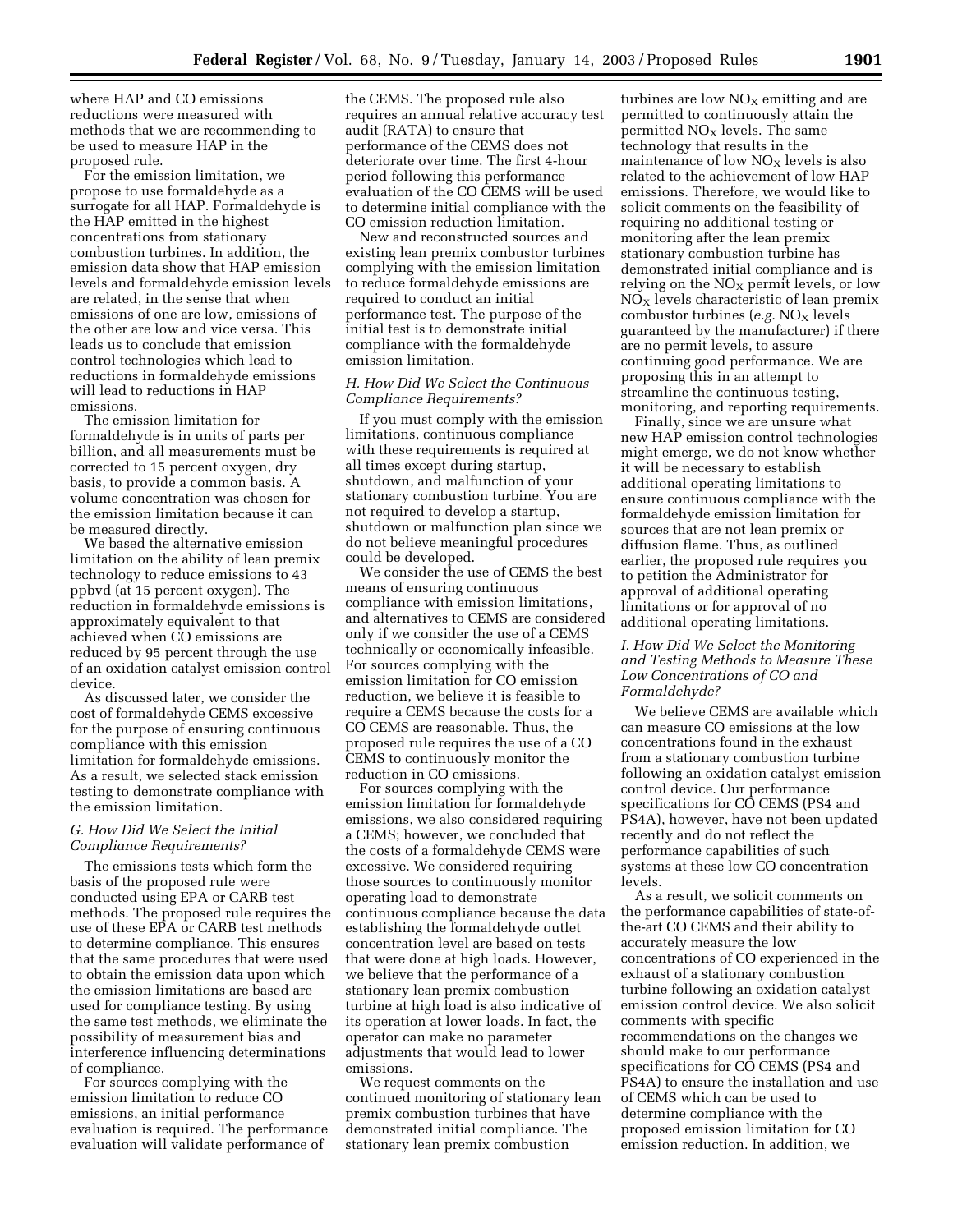solicit comments on the availability of instruments capable of meeting the changes they recommend to our performance specifications for CO CEMS.

Today's proposal specifies the use of Method 10 as the reference method to certify the performance of the CO CEMS. We also believe Method 10 is capable of measuring CO concentrations as low as those experienced in the exhaust of a stationary combustion turbine following an oxidation catalyst emission control device. However, the performance criteria in addenda A of Method 10 have not been revised recently and are not suitable for certifying the performance of a CO CEMS at these low CO concentrations. Specifically, we believe the range and minimum detectable sensitivity should be changed to reflect target concentrations as low as 0.1 parts per million (ppm) CO in some cases. We also expect that dual range instruments will be necessary to measure CO concentrations at the inlet and at the outlet of an oxidation catalyst emission control device.

As a result, we solicit comments with specific recommendations on the changes we should make to Method 10 and the performance criteria in addenda A. We also solicit comments on the availability of instruments capable of meeting the changes they recommend to Method 10 and the performance criteria in addenda A, while also meeting the remaining addenda A performance criteria.

With regard to formaldehyde, we believe systems meeting the requirements of Method 320, a selfvalidating FTIR method, can be used to attain detection limits for formaldehyde concentrations below 43 ppbvd. We expect path lengths in the range of 100 to 125 meters and state-of-the-art digital signal processing (to reduce signal to noise ratio) would be needed. Method 320 also includes formaldehyde spike recovery criteria, which require spike recoveries of 70 to 130 percent.

While we believe FTIR systems can meet Method 320 and measure formaldehyde concentrations at these low levels, we have limited experience with their use. As a result, we solicit comments on the ability and use of FTIR systems to meet the validation and quality assurance requirements of Method 320 for the purpose of determining compliance with the emission limitation for formaldehyde emissions.

As an alternative to Method 320, we are proposing Method 323 for natural gas-fired sources. Method 323 uses the acetyl acetone colorimetric method to

measure formaldehyde emissions in the exhaust of natural gas-fired, stationary combustion sources. We believe the proposed method can measure low concentrations of formaldehyde at a cost which is less than or equal to the cost of testing using Method 320; therefore, we solicit comments on the use of Method 323 by natural gas-fired sources to demonstrate compliance with the formaldehyde emission limitation.

We also believe CARB Method 430 and EPA SW–846 Method 0011 are capable of measuring formaldehyde concentrations at these low levels. Accordingly, we solicit comments on the use of CARB 430 and EPA SW–846 Method 0011 to determine compliance with the emission limitations for formaldehyde.

Based on the comments we receive on CO CEMS, we anticipate revising Method 10 and our performance specifications (PS4 and PS4A) for CO CEMS to ensure the installation and use of CEMS suitable for determining compliance with the emission limitation for CO emission reduction. If we should promulgate today's proposed rule for stationary combustion turbines before completing these revisions, however, we may require all new and reconstructed stationary combustion turbines subject to the final rule to demonstrate compliance with the formaldehyde emission limitation, or a formaldehyde percent reduction limitation similar to the CO percent reduction emission limitation, until we have adopted final revisions to Method 10 and our performance specifications for CO CEMS.

On the other hand, if the comments we receive lead us to conclude that CO CEMS are not capable of being used to determine compliance with the emission limitation for CO emission reduction, there are several alternatives we may consider. One alternative would be to delete the proposed percent reduction emission limitation for CO and require compliance with a comparable formaldehyde percent reduction limitation. This alternative would require periodic stack emission testing before and after the control device and would also require owners and operators to petition the Administrator for additional operating limitations, as proposed today for those choosing to comply with the emission limitation for formaldehyde. Another alternative would be to delete the proposed emission limitation for CO emission reduction and require compliance with the proposed emission limitation for formaldehyde. This alternative could require more frequent emission testing and could also require

owners and operators to petition the Administrator for additional operating limitations.

Another alternative would be to require the use of Method 320 (*i.e.*, FTIR systems) to determine compliance with the emission limitation for CO emission reduction. This alternative could also require more frequent emission testing and require owners and operators to petition the Administrator for additional operating limitations, as proposed today for those choosing to comply with the emission limitation for formaldehyde.

Based on the comments we receive on FTIR systems and Method 320, we may develop additional or revised criteria for the use of FTIR systems and/or Method 320 to determine compliance with the emission limitation for formaldehyde.

If we should conclude that neither CO CEMS or FTIR systems are capable of being used to determine compliance with the emission limitations for CO or formaldehyde emissions, then we may delete the emission limitations for CO and formaldehyde emissions and adopt an emission limitation consisting of an equipment and work practice requirement. This alternative would require the use of oxidation catalyst emission control devices which meet specific and narrow design and operating criteria.

We believe the emission limitations we are proposing for CO emission reduction and formaldehyde emission concentration are superior to these alternatives for a number of reasons. We believe that the CO emission limitation is better because it is easier and cheaper to continuously monitor CO, and it has been shown to be a good surrogate for HAP. Also, we prefer to have an emission limitation rather than an equipment or work practice standard. An emission limitation is superior because it ensures that emissions are below a certain level, as demonstrated by a CEMS or performance testing. However, we solicit comments on these alternatives, should we conclude that the proposed emission limitations for CO emission reduction and formaldehyde emission concentration are inappropriate because of difficulties in monitoring or measuring CO emission reduction or formaldehyde emission concentration to determine compliance. We also solicit suggestions and recommendations for other alternatives, should we conclude the proposed emission limitations are inappropriate because of monitoring or measurement difficulties.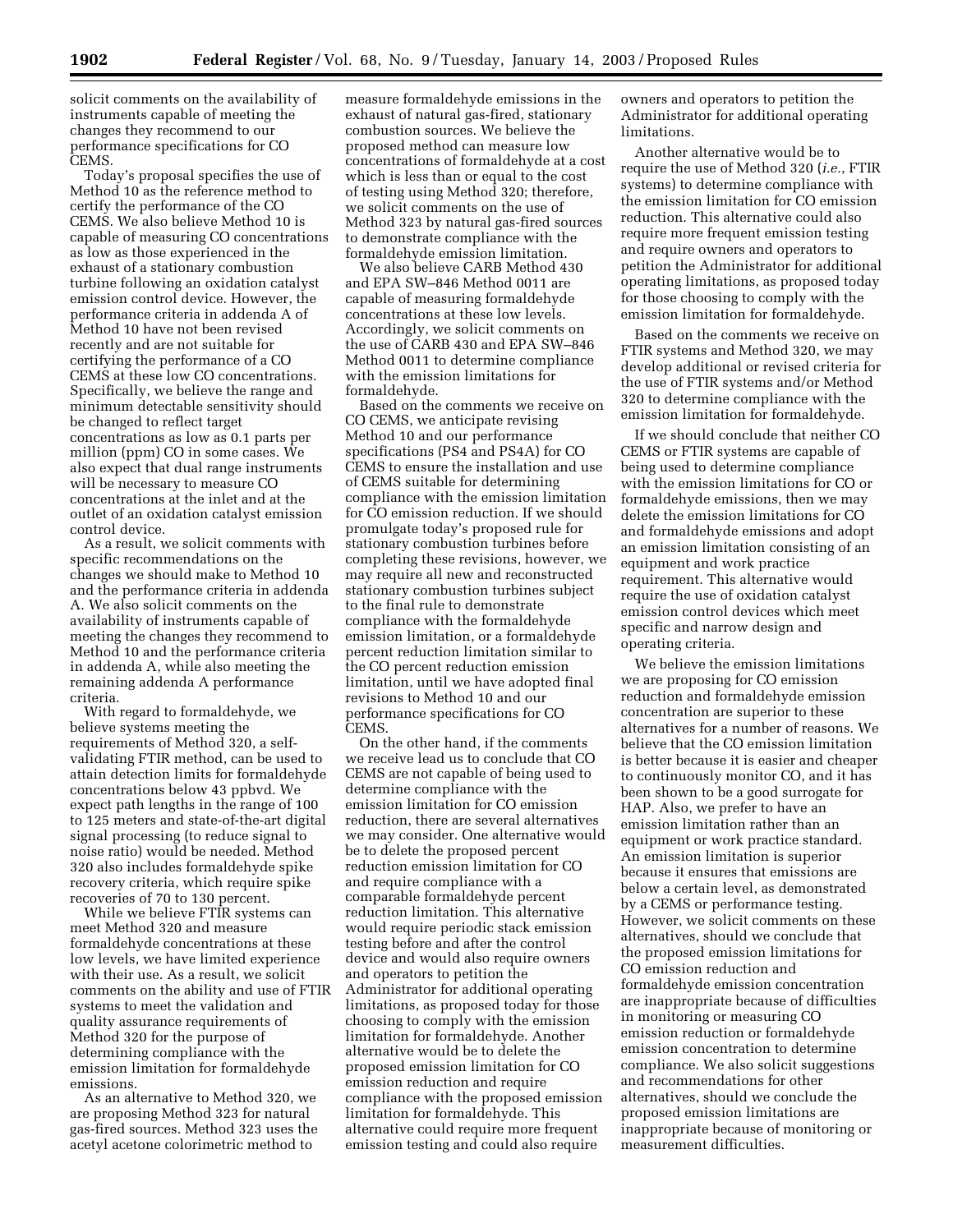#### *J. How Did We Select the Notification, Recordkeeping and Reporting Requirements?*

The proposed notification, recordkeeping, and reporting requirements are based on the NESHAP General Provisions of 40 CFR part 63.

## **IV. Summary of Environmental, Energy and Economic Impacts**

We estimate that 20 percent of the stationary combustion turbines affected by the proposed rule will be located at major sources. As a result, the environmental, energy, and economic impacts presented in this preamble reflect these estimates.

#### *A. What Are the Air Quality Impacts?*

The proposed rule will reduce total national HAP emissions by an estimated 81 tons/year in the 5th year after the standards are promulgated. The emissions reductions achieved by the proposed rule would be due to the sources that install an oxidation catalyst control system. We estimate that about 10 existing lean premix combustion turbines will install oxidation catalyst control to comply with the standard. In addition, we estimate that about 5 percent of new stationary combustion turbines will install oxidation catalyst control to comply with the standards. The other 95 percent of new stationary combustion turbines will be lean premix, a pollution prevention technology which in most cases does not require the use of oxidation catalyst control. The lean premix turbines are currently being installed to meet  $NO<sub>X</sub>$ emission standards. The reduction of HAP emissions for these stationary combustion turbines is difficult to assess because it is a pollution prevention technology and is being installed to meet  $NO<sub>x</sub>$  limits, not as a result of MACT for stationary combustion turbines. Therefore, as stated previously, the HAP emissions reductions obtained by the proposed rule result only from the sources that install an oxidation catalyst control system.

To estimate air impacts, national HAP emissions in the absence of the proposed rule (*i.e.*, HAP emission baseline) were calculated using an emission factor from the emissions database. We assumed new stationary combustion turbines are operated 8,760 hours annually. We then assumed a HAP reduction of 95 percent, achieved by using oxidation catalyst emission control devices to comply with the emission limitation to reduce CO emissions, and applied this reduction to the baseline HAP emissions to estimate

total national HAP emission reduction. The total national HAP emission reduction is the sum of formaldehyde, acetaldehyde, benzene, and toluene emission reductions. In addition to HAP emission reductions, the proposed rule will reduce criteria air pollutant emissions, primarily CO emissions.

#### *B. What Are the Cost Impacts?*

The national total annualized cost of the proposed rule in the 5th year following promulgation is estimated to be about \$21.5 million. Approximately \$267,500 of that amount is the estimated annualized cost for monitoring, recordkeeping, and reporting. To calculate the annualized control costs, we obtained estimates of the capital costs of oxidation catalyst emission control devices from vendors. We then calculated the national total annualized costs of control for the new stationary combustion turbines installing oxidation catalyst emission control in the next 5 years. Our projection of new stationary combustion turbine capacity that will come online over the next 5 years is based on review of permit data gathered by EPA from 1998 to the present time, confidential projection data from turbine manufacturers, and published sales data. We believe this projection is a reasonable estimate based on the available information.

#### *C. What Are the Economic Impacts?*

The EPA prepared an economic impact analysis to evaluate the impacts the proposed rule would have on the combustion turbines producers, consumers of goods and services produces by combustion turbines, and society. The analysis shows minimal changes in prices and output for products made by the 24 industries affected by the proposed rule. The price increase for affected output is less than 0.01 percent and the reduction in output is less than 0.01 percent for each affected industry. Estimates of impacts on fuel markets show price increases of less than 0.012 percent for petroleum products and natural gas, and price increases of 0.13 and 0.17 percent for base-load and peak-load electricity, respectively. The price of coal is expected to decline by about 0.06 percent, and this is due to a small reduction in demand for this fuel type. Reductions in output are expected to be less than 0.16 percent for each energy type, including base-load and peak-load electricity. The social costs of the proposed rule are estimated at \$13.3 million (1998 dollars). Social costs include the compliance costs, but also include those costs that reflect changes in the national economy due to changes

in consumer and producer behavior resulting from the compliance costs associated with a regulation. In this case, changes in energy use among both consumers and producers to reduce the impact of the regulatory requirements of the proposed rule on them lead to the estimated social costs being somewhat less than the total annualized compliance cost estimate of \$21.5 million (1998\$). The primary reason for the much lower social cost estimate is the increase in electricity supply generated by existing unaffected sources, which mostly offsets the impact of increased electricity prices to consumers.

For more information on these impacts, please refer to the economic impact analysis in the public docket.

## *D. What Are the Nonair Health, Environmental and Energy Impacts?*

The only energy requirement is a small increase in fuel consumption resulting from back pressure caused by operating an oxidation catalyst emission control device. This energy impact is small in comparison to the costs of other impacts. There are no known nonair environmental or health impacts as a result of the implementation of the rule as proposed.

## **V. Solicitation of Comments and Public Participation**

#### *A. General*

We are requesting comments on the proposed rule. We request comments on all aspects of the proposed rule, such as the proposed emission limitations and operating limitations, recordkeeping and monitoring requirements, as well as aspects you may feel have not been addressed.

Specifically, we request comments on the performance capabilities of state-ofthe-art CO CEMS and their ability to measure the low concentrations of CO in the exhaust of a stationary combustion turbine following an oxidation catalyst emission control device. We also request comments with recommendations on changes commenters believe we should make to our performance specifications for CO CEMS (PS4 and PS4A) of 40 CFR part 60, appendix B, and to Method 10 of 40 CFR part 60, appendix A, and the performance criteria in addenda A to Method 10. In addition, we request comments from these commenters on the availability of instruments capable of meeting the changes they recommend to our performance specifications for CO CEMS (PS4 and PS4A) of 40 CFR part 60, Method 10 of 40 CFR part 60,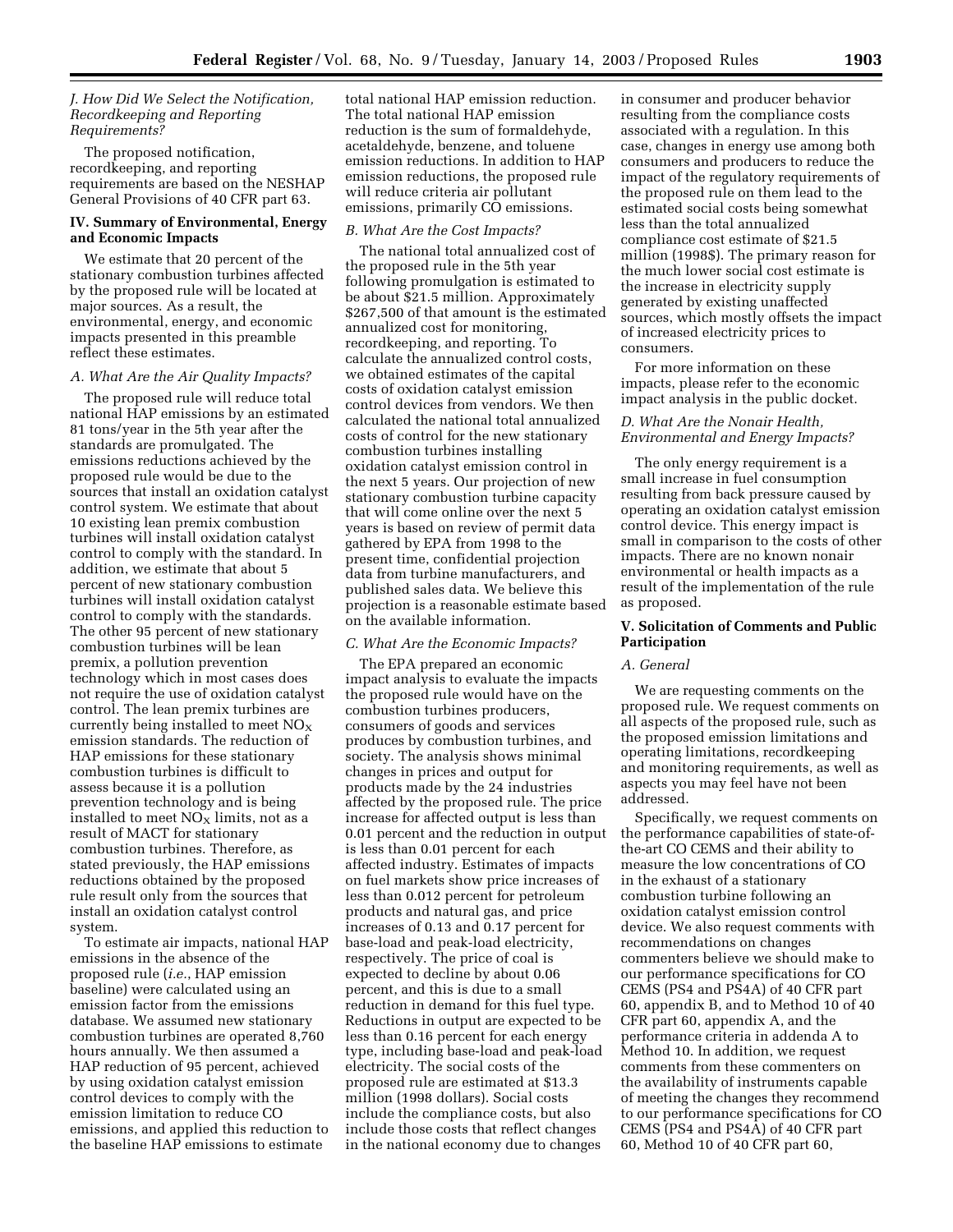appendix A, and addenda A to method 10.

As also mentioned earlier, we request comments on the ability and use of FTIR systems to meet the validation and quality assurance requirements of Method 320 of 40 CFR part 63, appendix A, for the purpose of determining compliance with the emission limitation for formaldehyde emissions. In addition, we request comments on the use of Method 323 of 40 CFR part 63, appendix A, SW–846 Method 0011, and CARB 430 to determine compliance with the emission limitations for formaldehyde.

We request any HAP emissions test data available from stationary combustion turbines; however, if you submit HAP emissions test data, please submit the full and complete emission test report with this data. Without a complete emission test report, which includes sections describing the stationary combustion turbine and its operation during the test as well as identifying the stationary combustion turbine for purposes of verification, discussion of the test methods employed and the Quality Assurance/ Quality Control (QA/QC) procedures followed, the raw data sheets, all the calculations, etc., which such reports contain, submittal of HAP emission data by itself is of little use.

## *B. Can We Achieve the Goals of the Proposed Rule in a Less Costly Manner?*

We have made every effort in developing the proposal to minimize the cost to the regulated community and allow maximum flexibility in compliance options consistent with our statutory obligations. We recognize, however, that the proposal may still require some facilities to take costly steps to further control emissions even though those emissions may not result in exposures which could pose an excess individual lifetime cancer risk greater than one in 1 million or exceed thresholds determined to provide an ample margin of safety for protecting public health and the environment from the effects of HAP. We also recognize that in some cases the proposal may require facilities to undertake emissions testing and monitoring even when the rule will not require them to reduce emissions at all. However, this is necessary to assure the proper initial performance and continuing performance of the emission reductionpollution prevention technology. We are, therefore, specifically soliciting comment on whether there are further ways to structure the proposed rule to focus on the facilities which pose significant risks and avoid the

imposition of high costs on facilities that pose little risk to public health and the environment.

Representatives of the plywood and composite wood products industry provided EPA with descriptions of three mechanisms that they believed could be used to implement more cost-effective reductions in risk. The docket for today's proposed rule contains white papers prepared by the plywood and composite wood products industry that outline their proposed approaches (see docket OAR–2002–0060). These approaches could be effective in focusing regulatory controls on facilities that pose significant risks and avoiding the imposition of high costs on facilities that pose little risk to public health or the environment, and we are seeking public comment on the utility of each of these approaches with respect to the proposed rule.

One of the approaches, an applicability cutoff for threshold pollutants, would be implemented under the authority of CAA section 112(d)(4); the second approach, subcategorization and delisting, would be implemented under the authority of CAA sections  $112(c)(1)$  and  $112(c)(9)$ ; and the third approach would involve the use of a concentration-based applicability threshold. We are seeking comment on whether these approaches are legally justified and, if so, we ask for information that could be used to support such approaches. In addition, on August 21, 2002, the Agency received a petition from the Gas Turbine Association (GTA) requesting that natural gas fueled combustion turbines be delisted and a study that they believed would justify delisting. Section 112(c)(9) of the CAA provides EPA with the authority to delist categories or subcategories either in response to the petition of any person or upon the Administrator's own motion. The GTA states that the study supports a determination that HAP emissions from gas turbines would not result in a lifetime cancer risk greater than one in a million to the individual in the population most exposed to the emissions or non-carcinogenic health risk exceeding a level which is adequate to protect public health with an ample margin of safety. We have reviewed the GTA study and responded to the GTA on October 11, 2002 with questions and areas that we believe need further analysis. The EPA's request for further information and all information provided by the petitioner to date is located in the docket for today's proposed rule.

The MACT program outlined in CAA section 112(d) is intended to reduce

emissions of HAP through the application of MACT to major sources of toxic air pollutants. Section 112(c)(9) is intended to allow EPA to avoid setting MACT standards for sources or subcategories of sources that pose less than a specified level of risk to public health and the environment. The EPA requests comment on whether the proposals described here appropriately coordinate these provisions of CAA section 112. The two health-based approaches focus on assessing inhalation exposures or accounting for adverse environmental impacts. EPA specifically requests comment on the appropriateness and necessity of extending these approaches to account for non-inhalation exposures of certain HAP which may deposit from the atmosphere after being emitted into the air or to account for adverse environmental impacts. In addition to the specific requests for comment noted in this section, we are also interested in any information or comment concerning technical limitations, environmental and cost impacts, compliance assurance, legal rationale, and implementation relevant to the identified approaches. We also request comment on appropriate practicable and verifiable methods to ensure that sources' emissions remain below levels that protect public health and the environment. We will evaluate all comments before determining whether to include an approach in the final rule.

## 1. Industry HAP Emissions and Potential Health Effects

For the stationary combustion turbines source category, four HAP account for essentially all of the mass of HAP emissions. Those four HAP are formaldehyde, toluene, benzene, and acetaldehyde. Additional HAP which have been measured in emission tests that were conducted at natural gas fired and distillate oil fired combustion turbines are: 1,3 butadiene, acrolein, ethylbenzene, naphthalene, polycyclic aromatic hydrocarbons (PAH), propylene oxide, and xylenes. The following metallic HAP emissions have been measured from distillate oil fired stationary combustion turbines: arsenic, beryllium, cadmium, chromium, lead, manganese, mercury, nickel, and selenium.

Of the four HAP emitted in the largest quantities by this source category, all can cause toxic effects following sufficient exposure. The potential toxic effects of these four HAP are discussed previously in this preamble.

In accordance with section 112(k), EPA developed a list of 33 HAP which present the greatest threat to public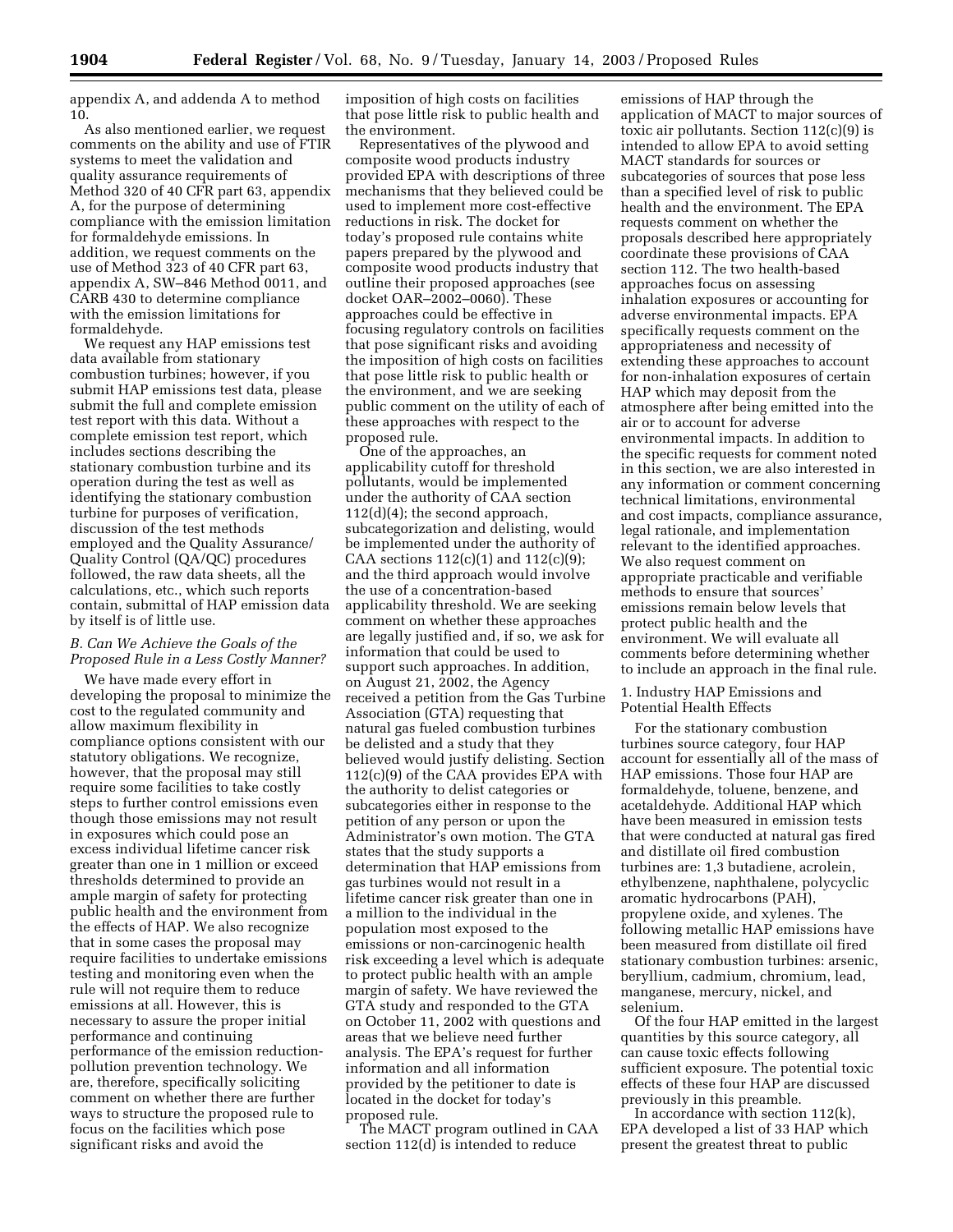health in the largest number of urban areas. Of the four predominant HAP, three (acetaldehyde, benzene, and formaldehyde) are included on this list for the EPA's Urban Air Toxics Program. Eleven of the other emitted HAP (acrolein, arsenic compounds, beryllium compounds, 1,3-butadiene, cadmium compounds, chromium compounds, lead compounds, manganese compounds, mercury compounds, nickel compounds, and PAH (as POM)) also appear on the list. In November 1998, EPA published ''A Multimedia Strategy for Priority Persistent, Bioaccumulative, and Toxic (PBT) Pollutants.'' None of the predominant four HAP emitted by stationary combustion turbine operations appears on the published list of compounds referred to in the EPA's PBT strategy. Three of the other HAP (mercury compounds, cadmium compounds, and PAH) appear on the list.

Of the HAP emitted by stationary combustion turbine operations, fifteen (acetaldehyde, acrolein, arsenic compounds, benzene, beryllium compounds, 1,3-butadiene, cadmium compounds, chromium compounds, formaldehyde, lead compounds, mercury compounds, naphthalene, nickel compounds, PAH, and propylene oxide) are carcinogens that, at present, are not considered to have thresholds for cancer effects. Formaldehyde, however, is a potential threshold carcinogen, and EPA is currently revising the dose-response assessment for formaldehyde.

2. Applicability Cutoffs for Threshold Pollutants Under Section 112(d)(4) of the CAA

The first approach is an applicability cutoff for threshold pollutants that is based on EPA's authority under CAA section 112(d)(4) to establish standards for HAP which are threshold pollutants. A threshold pollutant is one for which there is a concentration or dose below which adverse effects are not expected to occur over a lifetime of exposure. For such pollutants, CAA section 112(d)(4) allows EPA to consider the threshold level, with an ample margin of safety, when establishing emissions standards. Specifically, CAA section 112(d)(4) allows EPA to establish emission standards that are not based upon the MACT specified under CAA section  $112(d)(2)$  for pollutants for which a health threshold has been established. Such standards may be less stringent than MACT. Historically, EPA has interpreted CAA section 112(d)(4) to allow categories of sources that emit only threshold pollutants to avoid further regulation if those emissions

result in ambient levels that do not exceed the threshold, with an ample margin of safety.2

A different interpretation would allow us to exempt individual facilities within a source category that meet the CAA section 112(d)(4) requirements. There are three potential scenarios under this interpretation of the CAA section 112(d)(4) provision. One scenario would allow an exemption for individual facilities that emit only threshold pollutants and can demonstrate that their emissions of threshold pollutants would not result in air concentrations above the threshold levels, with an ample margin of safety, even if the category is otherwise subject to MACT. A second scenario would allow the CAA section 112(d)(4) provision to be applied to both threshold and non-threshold pollutants, using the one in a million cancer risk level for decisionmaking for non-threshold pollutants.

A third scenario would allow a CAA section 112(d)(4) exemption at a facility that emits both threshold and nonthreshold pollutants. For those emission points where only threshold pollutants are emitted and where emissions of the threshold pollutants would not result in air concentrations above the threshold levels, with an ample margin of safety, those emission points could be exempt from the MACT standards. The MACT standards would still apply to nonthreshold emissions from other emission points at the source. For this third scenario, emission points that emit a combination of threshold and nonthreshold pollutants that are cocontrolled by MACT would still be subject to the MACT level of control. However, any threshold HAP eligible for exemption under CAA section 112(d)(4) that are controlled by control devices different from those controlling nonthreshold HAP would be able to use the exemption, and the facility would still be subject to the parts of the standards that control non-threshold pollutants or that control both threshold and non-threshold pollutants.

a. Estimation of hazard quotients and hazard indices. Under the CAA section 112(d)(4) approach, EPA would have to determine that emissions of each of the threshold pollutants emitted by stationary combustion turbines at the facility do not result in exposures which exceed the threshold levels, with an ample margin of safety.The common approach for evaluating the potential hazard of a threshold air pollutant is to calculate a hazard quotient by dividing the pollutant's inhalation exposure

2See 63 FR 18754, 18765–66 (April 15, 1998) (Pulp and Paper Sources Proposed NESHAP)

concentration (often assumed to be equivalent to its estimated concentration in air at a location where people could be exposed) by the pollutant's inhalation Reference Concentration (RfC). An RfC is an estimate (with uncertainty spanning perhaps an order of magnitude) of a continuous inhalation exposure that, over a lifetime, likely would not result in the occurrence of adverse health effects in humans, including sensitive individuals.

The EPA typically establishes an RfC by applying uncertainty factors to the critical toxic effect derived from the lowest- or no-observed-adverse-effect level of a pollutant.3 A hazard quotient less than one means that the exposure concentration of the pollutant is less than the RfC, and, therefore, presumed to be without appreciable risk of adverse health effects. A hazard quotient greater than one means that the exposure concentration of the pollutant is greater than the RfC. Further, EPA guidance for assessing exposures to mixtures of threshold pollutants recommends calculating a hazard index (HI) by summing the individual hazard quotients for those pollutants in the mixture that affect the same target organ or system by the same mechanism.4 The HI values would be interpreted similarly to hazard quotients; values below one would generally be considered to be without appreciable risk of adverse health effects, and values above one would generally be cause for concern.

For the determinations discussed herein, EPA would generally plan to use RfC values contained in EPA's toxicology database, the Integrated Risk Information System (IRIS). When a pollutant does not have an approved RfC in IRIS, or when a pollutant is a carcinogen, EPA would have to determine whether a threshold exists based upon the availability of specific data on the pollutant's mode or mechanism of action, potentially using a health threshold value from an alternative source such as the Agency for Toxic Substances and Disease Registry (ATSDR) or the California Environmental Protection Agency (CalEPA).

Table 3 provides RfC, as well as unit risk estimates, for the HAP emitted by

<sup>3</sup> ''Methods for Derivation of Inhalation Reference Concentrations and Applications of Inhalation Dosimetry." EPA–600/8–90–066F, Office of Research and Development, USEPA, October 1994.

<sup>4</sup> ''Supplementary Guidance for Conducting Health Risk Assessment of Chemical Mixtures. Risk Assessment Forum Technical Panel,'' EPA/630/R– 00/002. USEPA, August 2000. *http://www.epa.gov/ nceawww1/pdfs/chem*\_*mix/chem*\_*mix 08*\_*2001.pdf.*2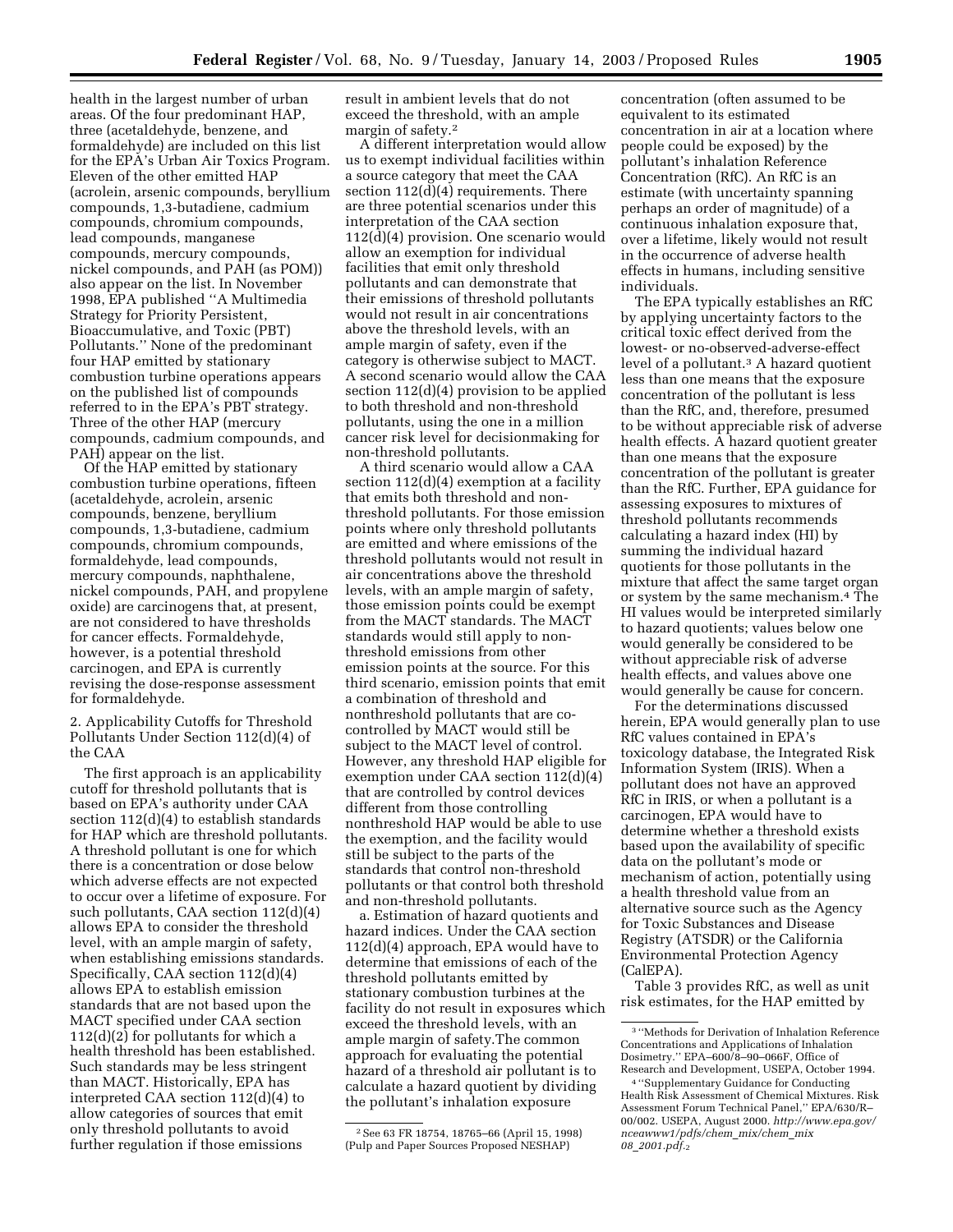combustion turbine operations. A unit risk estimate is defined as the upper-

bound excess lifetime cancer risk estimated to result from continuous exposure to an agent at a concentration of 1 ug/ $m<sup>3</sup>$  in the air.

## TABLE 3.—DOSE-RESPONSE ASSESSMENT VALUES FOR HAP REPORTED EMITTED BY THE COMBUSTION TURBINE SOURCE **CATEGORY**

| Chemical name | CAS No.         | Reference con-<br>centration $a$ (mg/<br>m <sup>3</sup> | Unit risk esti-<br>mate $b$ (1/(ug/<br>(m <sup>3</sup> ) |
|---------------|-----------------|---------------------------------------------------------|----------------------------------------------------------|
|               | $75 - 07 - 0$   | 9.0E-03 IRIS                                            | 2.2E-06 IRIS                                             |
|               | $107 - 02 - 8$  | 2.0E-05 IRIS                                            |                                                          |
|               | 7440-38-2       | 3.0E-05 CAL                                             | 4.3E-03 IRIS                                             |
|               | $71 - 43 - 2$   | 6.0E-02 CAL                                             | 7.8E-06 IRIS                                             |
|               | 7440-41-7       | 2.0E-05 IRIS                                            | 2.4E-03 IRIS                                             |
|               | $106 - 99 - 0$  | 2.0E-03 IRIS                                            | 3.0E-05 EPA<br>ORD                                       |
|               | 7440-43-9       | 2.0E-05 IRIS                                            | 1.8E-03 IRIS                                             |
|               | 18540-29-9      | 1.0E-04 IRIS                                            | 1.2E-02 IRIS                                             |
|               | $100 - 41 - 4$  | $1.0E + 00$ IRIS                                        |                                                          |
|               | $50 - 00 - 0$   | 9.8E-03 ATSDR                                           | 1.3E-05 IRIS                                             |
|               | 7439-92-1       |                                                         | 1.2E-05 CAL                                              |
|               | 7439-96-5       | 5.0E-05 IRIS                                            |                                                          |
|               | <b>HG CMPDS</b> | 9.0E-05 CAL                                             |                                                          |
|               | $91 - 20 - 3$   | 3.0E-03 IRIS                                            |                                                          |
|               | 7440-02-0       | $2.0E-04$ ATSDR                                         | 9.1E-01 CAL                                              |
|               |                 |                                                         |                                                          |
|               | $56 - 55 - 3$   |                                                         | 1.1E-04 CAL                                              |
|               | $205 - 99 - 2$  |                                                         | 1.1E-04 CAL                                              |
|               |                 |                                                         | 1.1E-04 CAL                                              |
|               | $50 - 32 - 8$   |                                                         | 1.1E-03 CAL                                              |
|               | $218 - 01 - 9$  |                                                         | 1.1E-05 CAL                                              |
|               | $53 - 70 - 3$   |                                                         | 1.2E-03 CAL                                              |
|               |                 |                                                         | 1.4E-04 CAL                                              |
|               | 75-56-9         | 3.0E-02 IRIS                                            | 3.7E-06 IRIS                                             |
|               | 7782-49-2       | 2.0E-02 CAL                                             |                                                          |
|               | $108 - 88 - 3$  | 4.0E-01 IRIS                                            |                                                          |
|               | 1330-20-7       | 4.3E-01 ATSDR                                           |                                                          |

a Reference Concentration: An estimate (with uncertainty spanning perhaps an order of magnitude) of a continuous inhalation exposure to the human population (including sensitive subgroups which include children, asthmatics, and the elderly) that is likely to be without an appreciable risk of deleterious effects during a lifetime. It can be derived from various types of human or animal data, with uncertainty factors generally ap-<br>plied to reflect limitations of the data used.

<sup>b</sup> Unit Risk Estimate: The upper-bound excess lifetime cancer risk estimated to result from continuous exposure to an agent at a concentration of 1 ug/m<sup>3</sup> in air. The interpretation of the Unit Risk Estimate would be as follows: If the Unit Risk Estimate =  $1.5 \times 10^{-6}$  per ug/m<sup>3</sup>, 1.5 excess tumors are expected to develop per 1,000,000 people if exposed daily for a lifetime to 1 ug of the chemical in 1 cubic meter of air. Unit Risk Estimates are considered upper bound estimates, meaning they represent a plausible upper limit to the true value. (Note that this is usually not a true statistical confidence limit.) The true risk is likely to be less, but could be greater. **Sources:**

IRIS = EPA Integrated Risk Information System (http://www.epa.gov/iris/subst/index.html).

ATSDR = U.S. Agency for Toxic Substances and Disease Registry (http://www.atsdr.cdc.gov/mrls.html).

CAL = California Office of Environmental Health Hazard Assessment. (*http://www.oehha.ca.gov/air/hot\_spots/index.html*).<br>HEAST = EPA Health Effects Assessment Summary Tables (#PB(=97–921199, July 1997).

To establish an applicability cutoff under CAA section 112(d)(4), EPA would need to define ambient air exposure concentration limits for any threshold pollutants involved. There are several factors to consider when establishing such concentrations. First we would need to ensure that the concentrations that would be established would protect public health with an ample margin of safety. As discussed above, the approach EPA commonly uses when evaluating the potential hazard of a threshold air pollutant is to calculate the pollutant's hazard quotient, which is the exposure concentration divided by the RfC. The EPA's ''Supplementary Guidance for Conducting Health Risk Assessment of Chemical Mixtures'' suggests that the

noncancer health effects associated with a mixture of pollutants ideally are assessed by considering the pollutants' common mechanisms of toxicity 5. The guidance also suggests that when exposures to mixtures of pollutants are being evaluated, the risk assessor may calculate a HI. The recommended method is to calculate multiple hazard indices for each exposure route of interest, and for a single specific toxic effect or toxicity to a single target organ. The default approach recommended by the guidance is to sum the hazard quotients for those pollutants that induce the same toxic effect or affect the same target organ. A mixture is then assessed by several HI, each

representing one toxic effect or target organ. The guidance notes that the pollutants included in the HI calculation are any pollutants that show the effect being assessed, regardless of the critical effect upon which the RfC is based. The guidance cautions that if the target organ or toxic effect for which the HI is calculated is different from the RfC's critical effect, then the RfC for that chemical will be an overestimate, that is, the resultant HI potentially may be overprotective. Conversely, since the calculation of a HI does not account for the fact that the potency of a mixture of HAP can be more potent than the sum of the individual HAP potencies, a HI may potentially be underprotective in some situations.

<sup>5</sup> ibid.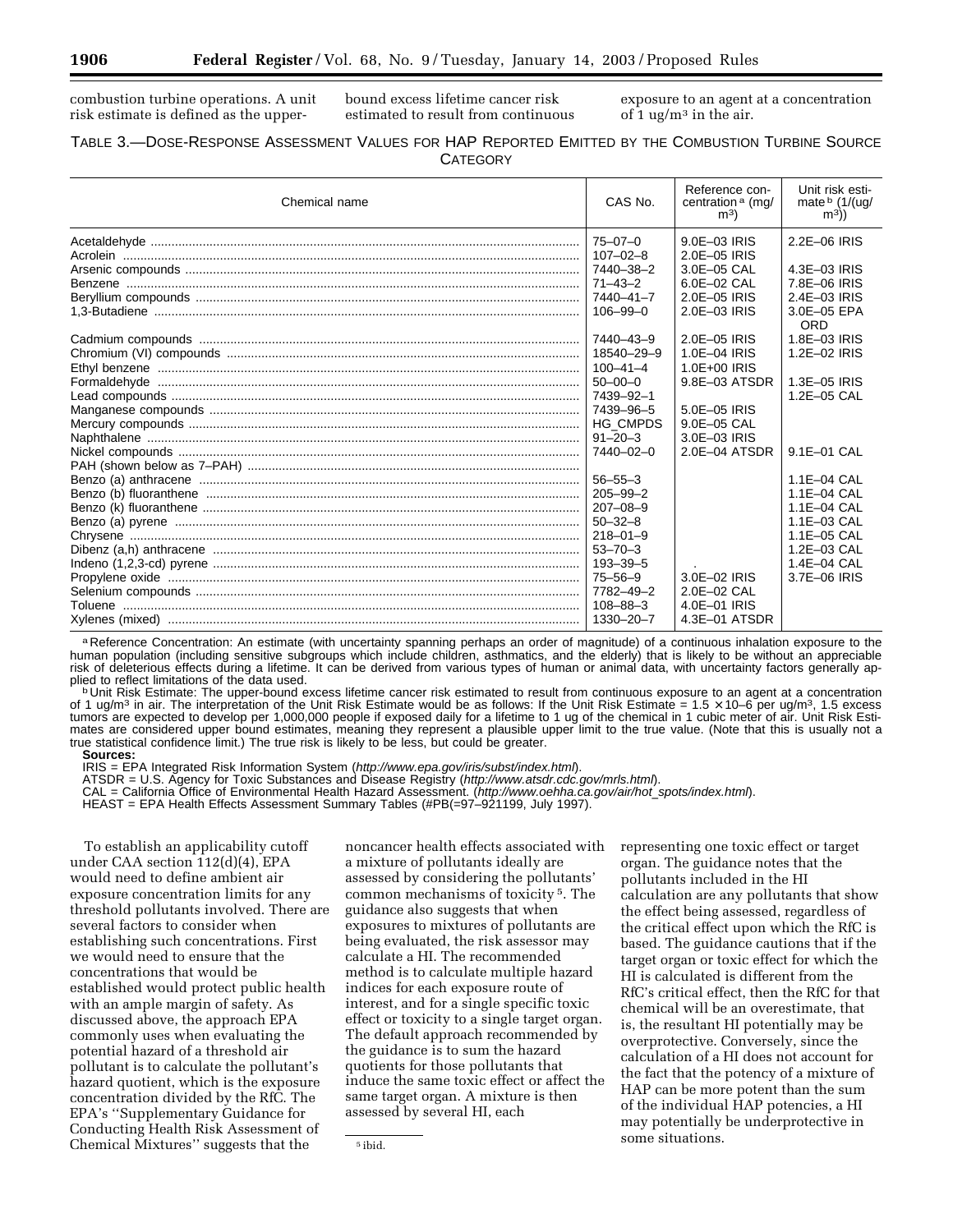b. Options for establishing a HI limit. One consideration in establishing a HI limit is whether the analysis considers the total ambient air concentrations of all the emitted HAP to which the public is exposed 6. There are several options for establishing a HI limit for the § 112(d)(4) analysis that reflect, to

varying degrees, public exposure. One option is to allow the hazard index posed by all threshold HAP emitted by combustion turbines at the facility to be no greater than one. This approach is protective if no additional threshold HAP exposures would be anticipated from other sources at, or in the vicinity of, the facility or through other routes of exposure (*i.e.*, through ingestion).

A second option is to adopt a default percentage approach, whereby the HI limit of the HAP emitted by the facility is set at some percentage or fraction of one (*e.g.*, 20 percent or 0.2). This approach recognizes the fact that the facility in question is only one of many sources of threshold HAP to which people are typically exposed every day. Because noncancer risk assessment is predicated on total exposure or dose, and because risk assessments focus only on an individual source, establishing a HI limit of 0.2 would account for an assumption that 20 percent of an individual's total exposure is from that individual source. For the purposes of this discussion, we will call all sources of HAP, other than operations within the source category at the facility in question, ''background'' sources. If the affected source is allowed to emit HAP such that its own impacts could result in HI values of one, total exposures to threshold HAP in the vicinity of the facility could be substantially greater than one due to background sources, and this would not be protective of public health, since only HI values below one are considered to be without appreciable risk of adverse health effects. Thus, setting the HI limit for the facility at some default percentage of one will provide a buffer which would help to ensure that total exposures to threshold HAP near the facility (*i.e.*, in combination with exposures due to background sources) will generally not exceed one, and can generally be considered to be without appreciable risk of adverse health effects.

The EPA requests comment on using the default percentage approach and on setting the default HI limit at 0.2. The EPA is also requesting comment on

whether an alternative HI limit, in some multiple of one, would be a more appropriate applicability cutoff.

A third option is to use available data (from scientific literature or EPA studies, for example) to determine background concentrations of HAP, possibly on a national or regional basis. These data would be used to estimate the exposures to HAP from noncombustion turbine sources in the vicinity of an individual facility. For example, EPA's National Scale Air Toxics Assessment (NATA) 7 and ATSDR's Toxicological Profiles 8 contain information about background concentrations of some HAP in the atmosphere and other media. The combined exposures from an affected source and from background emissions (as determined from the literature or studies) would then not be allowed to exceed a HI limit of 1. The EPA requests comment on the appropriateness of setting the hazard index limit at one for such an analysis.

A fourth option is to allow facilities to estimate or measure their own facility-specific background HAP concentrations for use in their analysis. With regard to the third and fourth options, EPA requests comment on how these analyses could be structured. Specifically, EPA requests comment on how the analyses should take into account background exposure levels from air, water, food and soil encountered by the individuals exposed to emissions from this source category. In addition, we request comment on how such analyses should account for potential increases in exposures due to the use of a new HAP or the increased use of a previously emitted HAP, or the effect of other nearby sources that release HAP.

The EPA requests comment on the feasibility and scientific validity of each of these or other options. Finally, EPA requests comment on how we should implement the CAA section 112(d)(4) applicability cutoffs, including appropriate mechanisms for applying cutoffs to individual facilities. For example, would the title V permit process provide an appropriate mechanism?

c. Tiered analytical approach for predicting exposure. Establishing that a facility meets the cutoffs established under CAA section 112(d)(4) will necessarily involve combining estimates of pollutant emissions with air dispersion modeling to predict exposures. The EPA envisions that we would promote a tiered analytical

approach for these determinations. A tiered analysis involves making successive refinements in modeling methodologies and input data to derive successively less conservative, more realistic estimates of pollutant concentrations in air and estimates of risk.

As a first tier of analysis, EPA could develop a series of simple look-up tables based on the results of air dispersion modeling conducted using conservative input assumptions. By specifying a limited number of input parameters, such as stack height, distance to property line, and emission rate, a facility could use these look-up tables to determine easily whether the emissions from their sources might cause a hazard index limit to be exceeded.

A facility that does not pass this initial conservative screening analysis could implement increasingly more sitespecific but more resource-intensive tiers of analysis using EPA-approved modeling procedures, in an attempt to demonstrate that their facility does not exceed the HI limit. Existing EPA guidance could provide the basis for conducting such a tiered analysis. 9

The EPA requests comment on methods for constructing and implementing a tiered analysis for determining applicability of the CAA section 112(d)(4) criterion to specific combustion turbine sources. Ambient monitoring data could possibly be used to supplement or supplant the tiered modeling analysis described above. We envision that the appropriate monitoring to support such a determination could be extensive. The EPA requests comment on the appropriate use of monitoring in the determinations described above.

d. Accounting for dose-response relationships. In the past, EPA routinely treated carcinogens as nonthreshold pollutants. The EPA recognizes that advances in risk assessment science and policy may affect the way EPA differentiates between threshold and nonthreshold HAP. The EPA's draft Guidelines for Carcinogen Risk Assessment 10 suggest that carcinogens be assigned non-linear dose-response relationships where data warrant. Moreover, it is possible that doseresponse curves for some pollutants may reach zero risk at a dose greater

<sup>6</sup>Senate Debate on Conference Report (October 27, 1990), reprinted in ''A Legislative History of the Clean Air Act Amendments of 1990,'' Comm. Print S. Prt. 103–38 (1993) (''Legis. Hist.'') at 868.

<sup>7</sup>*See http://www.epa.gov/ttn/atw/nata.*

<sup>8</sup>*See http://www.atsdr.cdc.gov/toxpro2.html.*

<sup>&</sup>lt;sup>9</sup> "A Tiered Modeling Approach for Assessing the Risks due to Sources of Hazardous Air Pollutants.'' EPA–450/4–92–001. David E. Guinnup, Office of Air Quality Planning and Standards, USEPA, March 1992.

<sup>10</sup> ''Draft Revised Guidelines for Carcinogen Risk Assessment.'' NCEA–F–0644, USEPA, Risk Assessment Forum, July 1999. pp 3–9ff. *http:// www.epa.gov/ncea/raf/pdfs/cancer*l*gls.pdf.*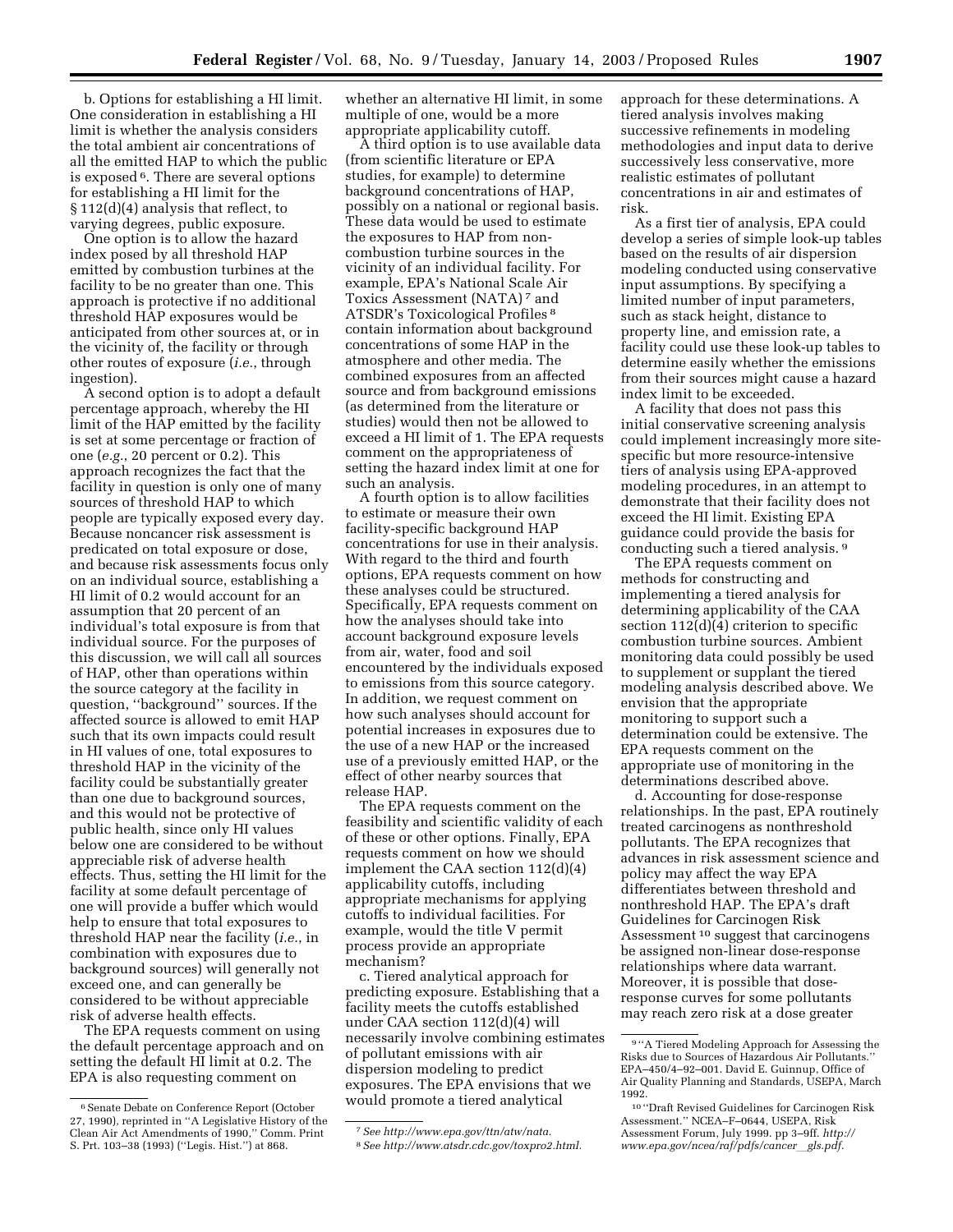than zero, creating a threshold for carcinogenic effects. It is possible that future evaluations of the carcinogens emitted by this source category would determine that one or more of the carcinogens in the category is a threshold carcinogen or is a carcinogen that exhibits a non-linear dose-response relationship but does not have a threshold.

The dose-response assessment for formaldehyde is currently undergoing revision by EPA. As part of this revision effort, EPA is evaluating formaldehyde as a potential non-linear carcinogen. The revised dose-response assessment will be subject to review by the EPA Science Advisory Board, followed by full consensus review, before adoption into the EPA IRIS. At this time, EPA estimates that the consensus review will be completed by the end of 2003. The revision of the dose-response assessment could affect the potency factor of formaldehyde, as well as its status as a threshold or nonthreshold pollutant. At this time, the outcome is not known. In addition to the current reassessment by EPA, there have been several reassessments of the toxicity and carcinogenicity of formaldehyde in recent years, including work by the World Health Organization and the Canadian Ministry of Health.

The EPA requests comment on how we should consider the state of the science as it relates to the treatment of threshold pollutants when making determinations under CAA section CAA section 112(d)(4). In addition, EPA requests comment on whether there is a level of emissions of a non-threshold carcinogenic HAP at which it would be appropriate to allow a facility to use the scenarios discussed under the CAA section 112(d)(4) approach.

If the CAA section 112(d)(4) approach were adopted, the requirements of the rule as proposed would not apply to any source that demonstrates, based on a tiered analysis that includes EPAapproved modeling of the affected source's emissions, that the anticipated HAP exposures do not exceed the specified HI limit.

3. Subcategory Delisting Under Section 112(c)(9)(B) of the CAA

The EPA is authorized to establish categories and subcategories of sources, as appropriate, pursuant to CAA section 112(c)(1), in order to facilitate the development of MACT standards consistent with section 112 of the CAA. Further, section CAA section 112(c)(9)(B) allows EPA to delete a category (or subcategory) from the list of major sources for which MACT standards are to be developed when the

following can be demonstrated: (1) In the case of carcinogenic pollutants, that ''no source in the category \* \* \* emits [carcinogenic] air pollutants in quantities which may cause a lifetime risk of cancer greater than one in 1 million to the individual in the population who is most exposed to emissions of such pollutants from the source''; (2) in the case of pollutants that cause adverse noncancer health effects, that ''emissions from no source in the category or subcategory \* \* \* exceed a level which is adequate to protect public health with an ample margin of safety''; and (3) in the case of pollutants that cause adverse environmental effects, that ''no adverse environmental effect will result from emissions from any source.''

One way in which the Agency could use these authorities would be to define a subcategory of facilities within the source category based upon technological differences, such as differences in turbine design characteristics, fuel type, production rate, emission vent flow rates, overall facility size, emissions characteristics, processes, or air pollution control device viability. The EPA requests comment on how we might establish subcategories based on these, or other, source characteristics. If it could then be determined that each source in this technologically-defined subcategory presents a low risk to the surrounding community, the subcategory could then be delisted in accordance with CAA section 112(c)(9). The GTA letter discussed above provides two examples of technological differences that may allow us to create subcategories of stationary combustion turbines. Those subcategories could be delisted if it were demonstrated that they met the requirements of CAA section 112(c)(9).

The GTA letter includes information on the risks created by emissions from lean-premix turbines. We are already proposing a subcategory for lean-premix turbines and in that discussion describe how these turbines are clearly technologically different from other types of stationary combustion turbines. While the GTA letter did not provide sufficient information for us to delist lean-premix turbines at this time, leanpremix turbines are a subcategory that could be delisted if GTA or other commenters provide sufficient information for us to determine that this subcategory satisfies the requirements of  $CAA$  section  $112(c)(9)$ .

Natural gas fired turbines are another example of a subcategory that might be delisted under this approach. We have created subcategories based on fuel type in other MACT rules and believe that

fuel type could be an appropriate way of subcategorizing stationary combustion turbines or of creating further subdivisions within the subcategories contained in the proposed rule. We are not proposing a subcategory for natural gas fired turbines at this time, although we could create such a subcategory in the future, if appropriate. While the information presented in GTA's letter is not sufficient for us to make this determination at this time, additional information on the emissions and risks from natural gas fired turbines could lead us to delist natural gas fired turbines under this approach.

The EPA requests comment on the concept of identifying technologicallybased subcategories that may include only low-risk facilities within the combustion turbine source category and on the specific examples presented above.

Another approach to using the authority granted in CAA section 112(c)(9) is presented in the white paper prepared by representatives of the plywood and composite wood products industry (see docket OAR 2002–0060). The EPA is considering whether it would be possible to establish a subcategory of facilities within the larger source category that would meet the risk-based criteria for delisting. Such criteria would likely include the same requirements as described previously for the second scenario under the CAA section 112(d)(4) approach, whereby a facility would be in the low-risk subcategory if its emissions of threshold pollutants do not result in exposures which exceed the HI limits and if its emissions of nonthreshold pollutants do not exceed a cancer risk level of  $10^{-6}$ . The EPA requests comment on what an appropriate HI limit would be for a determination that a facility be included in the low-risk subcategory.

Since each facility in such a subcategory would be a low-risk facility (*i.e.*, if each met these criteria), the subcategory could be delisted in accordance with CAA section 112(c)(9), thereby limiting the costs and impacts of the proposed MACT rule to only those facilities that do not qualify for subcategorization and delisting.

Facilities seeking to be included in the delisted subcategory would be responsible for providing all data required to determine whether they are eligible for inclusion. Facilities that could not demonstrate that they are eligible to be included in the low-risk subcategory would be subject to MACT and possible future residual risk standards. The EPA solicits comment on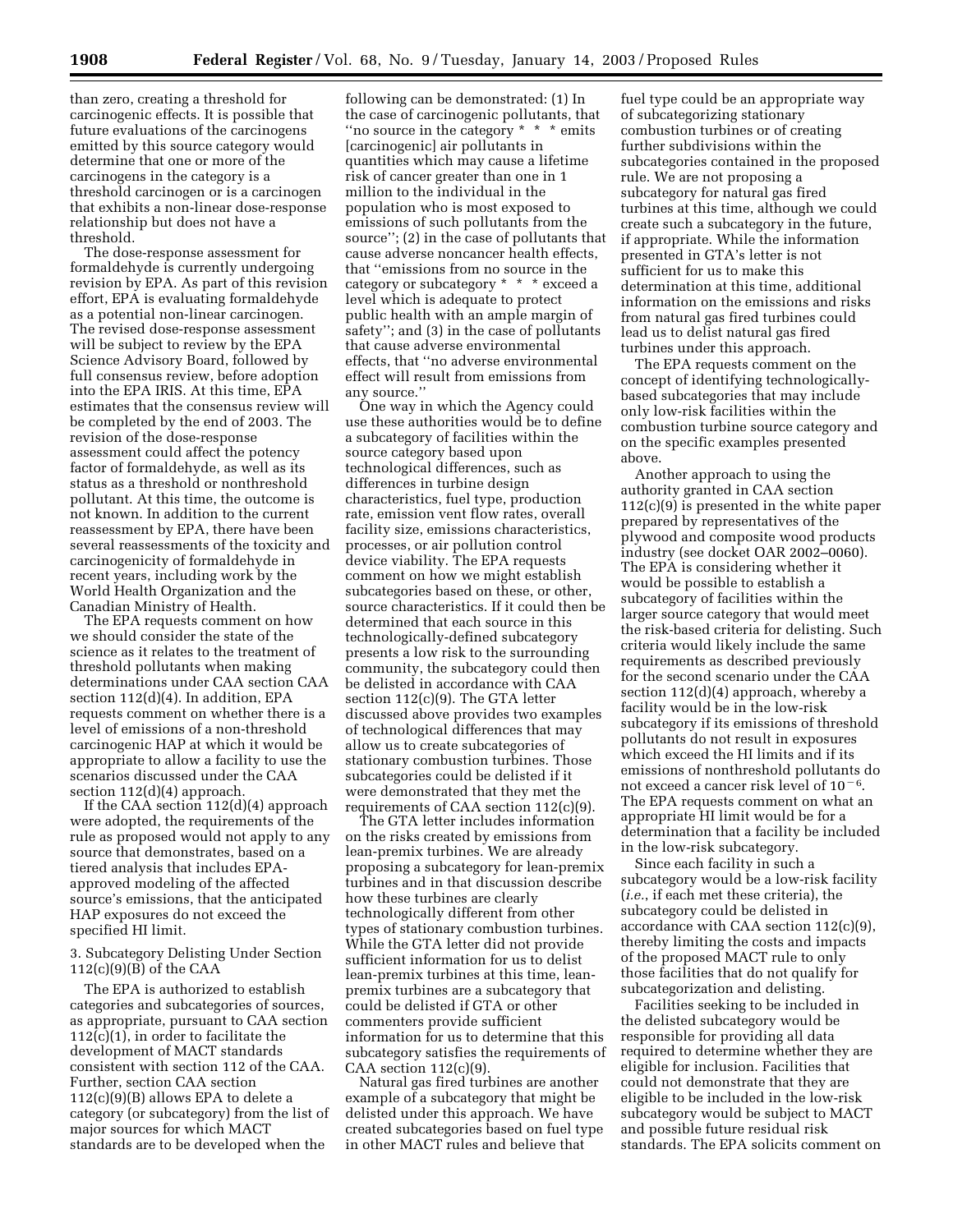implementing a risk-based approach for establishing subcategories of stationary combustion turbines.

Since each facility in such a subcategory would be a low-risk facility (*i.e.*, if each met these criteria), the subcategory could be delisted in accordance with CAA section 112(c)(9), thereby limiting the costs and impacts of the proposed MACT rule to only those facilities that do not qualify for subcategorization and delisting.

Establishing that a facility qualifies for the low-risk subcategory under CAA section 112(c)(9) will necessarily involve combining estimates of pollutant emissions with air dispersion modeling to predict exposures. The EPA envisions that we would employ the same tiered analysis described earlier in the CAA section 112 (d)(4) discussion for these determinations.

One concern that EPA has with respect to the CAA section  $112(c)(9)$ approach is the effect that it could have on the MACT floors. If many of the facilities in the low-risk subcategory are well-controlled, that could make the MACT floor less stringent for the remaining facilities. One approach that has been suggested to mitigate this effect would be to establish the MACT floor now based on controls in place for the entire category and to allow facilities to become part of the low-risk subcategory in the future, after the MACT standards are established. This would allow lowrisk facilities to use the CAA section 112(c)(9) exemption without affecting the MACT floor calculation. The EPA requests comment on this suggested approach.

If a CAA section  $112(c)(9)$  approach were adopted, the requirements of the rule as proposed would not apply to any source that demonstrates that it belongs in a subcategory which has been delisted under CAA section 112(c)(9).

#### *C. Limited Use Subcategory*

We are soliciting comments on creating a subcategory of limited use stationary combustion turbines with capacity utilization of 10 percent or less (876 or fewer hours of annual operation). Units in this subcategory would include combustion turbines used for electric power peak shaving that are called upon to operate fewer than 876 hours per year. These units operate only during peak energy use periods, typically in the summer months. We believe that these infrequently operated units typically operate 10 percent of the year or less. While these are potential sources of emissions, and it is appropriate for EPA to address them in the proposed rule, the Agency believes that their use and

operation are different compared to typical combustion turbines. We believe that it may be appropriate for such limited use units to have their own subcategory. Therefore, we are soliciting comment on subcategorizing combustion turbines having a capacity utilization of less than 10 percent.

We are interested in comments on creating a subcategory for limited use peak shaving (less than 10 percent capacity utilization) combustion turbines. We are interested in comments on the validity and appropriateness under the CAA for a subcategory for limited use peak shaving combustion turbines, data on the levels of control currently achieved by such combustion turbines, and any technical limitations that might make it impossible to achieve control of emissions from limited use peak shaving combustion turbines.

#### **VI. Administrative Requirements**

## *A. Executive Order 12866, Regulatory Planning Review*

Under Executive Order 12866 (58 FR 51735, October 4, 1993), we must determine whether a regulatory action is ''significant'' and, therefore, subject to review by the Office of Management and Budget (OMB) and the requirements of the Executive Order. The Executive Order defines ''significant regulatory action'' as one that is likely to result in a rule that may:

(1) Have an annual effect on the economy of \$100 million or more or adversely affect in a material way the economy, a sector of the economy, productivity, competition, jobs, the environment, public health or safety, or State, local, or tribal governments or communities;

(2) create a serious inconsistency or otherwise interfere with an action taken or planned by another agency;

(3) materially alter the budgetary impact of entitlements, grants, user fees, or loan programs, or the rights and obligation of recipients thereof; or

(4) raise novel legal or policy issues arising out of legal mandates, the President's priorities, or the principles set forth in the Executive Order.

Pursuant to the terms of Executive Order 12866, we have determined that the proposed rule is a ''significant regulatory action'' within the meaning of the Executive Order. As such, this action was submitted to OMB for review. Changes made in response to OMB suggestions or recommendations are included in the docket.

#### *B. Executive Order 13132, Federalism*

Executive Order 13132 (64 FR 43255, August 10, 1999) requires us to develop

an accountable process to ensure ''meaningful and timely input by State and local officials in the development of regulatory policies that have federalism implications.'' ''Policies that have federalism implications'' are defined in the Executive Order to include regulations that have ''substantial direct effects on the States, on the relationship between the national government and the States, or on the distribution of power and responsibilities among the various levels of government.''

The proposed rule does not have federalism implications. It will not have substantial direct effects on the States, on the relationship between the national government and the States, or on the distribution of power and responsibilities among the various levels of government, as specified in Executive Order 13132.

We are required by section 112 of the CAA, 42 U.S.C. § 7412, to establish the standards in the proposed rule. The proposed rule primarily affects private industry, and does not impose significant economic costs on State or local governments. The proposed rule does not include an express provision preempting State or local regulations. Thus, the requirements of section 6 of the Executive Order do not apply to the proposed rule.

Although section 6 of Executive Order 13132 does not apply to the proposed rule, we consulted with representatives of State and local governments to enable them to provide meaningful and timely input into the development of the proposed rule. This consultation took place during the ICCR FACA committee meetings where members representing State and local governments participated in developing recommendations for EPA's combustion-related rulemakings, including the proposed rule. The concerns raised by representatives of State and local governments were considered during the development of the proposed rule.

In the spirit of Executive Order 13132, and consistent with EPA policy to promote communications between EPA and State and local governments, EPA specifically solicits comment on the proposed rule from State and local officials.

## *C. Executive Order 13175, Consultation and Coordination with Indian Tribal Governments*

Executive Order 13175 (65 FR 67249, November 6, 2000), requires EPA to develop an accountable process to ensure ''meaningful and timely input by tribal officials in the development of regulatory policies that have tribal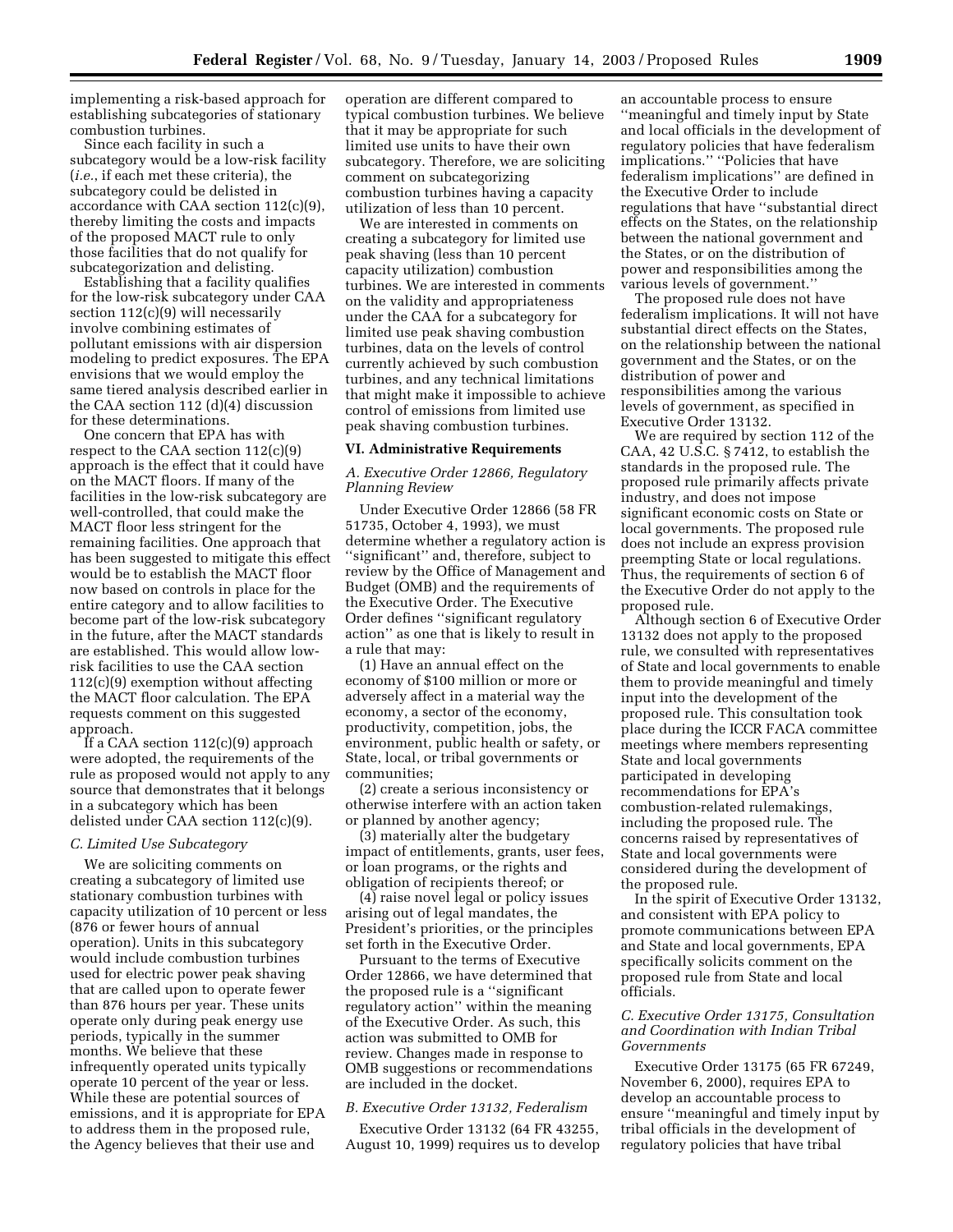implications.'' ''Policies that have tribal implications'' is defined in the Executive Order to include regulations that have ''substantial direct effects on one or more Indian tribes, on the relationship between the Federal government and the Indian tribes, or on the distribution of power and responsibilities between the Federal government and Indian tribes.''

The proposed rule does not have tribal implications. It will not have substantial direct effects on tribal governments, on the relationship between the Federal government and Indian tribes, or on the distribution of power and responsibilities between the Federal government and Indian tribes, as specified in Executive Order 13175. We do not know of any stationary combustion turbines owned or operated by Indian tribal governments. However, if there are any, the effect of these rules on communities of tribal governments would not be unique or disproportionate to the effect on other communities. Thus, Executive Order 13175 does not apply to the proposed rule.

## *D. Executive Order 13045, Protection of Children From Environmental Health Risks and Safety Risks*

Executive Order 13045 (62 FR 19885, April 23, 1997) applies to any rule that: (1) Is determined to be ''economically significant'' as defined under Executive Order 12866, and (2) concerns an environmental health or safety risk that we have reason to believe may have a disproportionate effect on children. If the regulatory action meets both criteria, we must evaluate the environmental health or safety effects of the planned rule on children, and explain why the planned regulation is preferable to other potentially effective and reasonably feasible alternatives.

We interpret Executive Order 13045 as applying only to those regulatory actions that are based on health or safety risks, such that the analysis required under section 5–501 of the Executive Order has the potential to influence the regulation. The proposed rule is not subject to Executive Order 13045 because it is based on technology performance and not on health or safety risks.

## *E. Executive Order 13211, Actions Concerning Regulations That Significantly Affect Energy Supply, Distribution, or Use*

Executive Order 13211 (66 FR 28355, May 22, 2001), provides that agencies shall prepare and submit to the Administrator of the Office of Information and Regulatory Affairs,

Office of Management and Budget, a Statement of Energy Effects for certain actions identified as ''significant energy actions.'' Section 4(b) of Executive Order 13211 defines ''significant energy actions'' as ''any action by an agency (normally published in the **Federal Register**) that promulgates or is expected to lead to the promulgation of a final rule or regulation, including notices of inquiry, advance notices of proposed rulemaking, and notices of proposed rulemaking: (1) (i) That is a significant regulatory action under Executive Order 12866 or any successor order, and (ii) is likely to have a significant adverse effect on the supply, distribution, or use of energy; or (2) that is designated by the Administrator of the Office of Information and Regulatory Affairs as a significant energy action.'' The proposed rule is a significant regulatory action within the meaning of Executive Order 12866. We have, therefore, prepared a Statement of Energy Effects for this action as follows.

The increase in petroleum product output, which includes increases in fuel production, is estimated at 0.003 percent, or about 475 barrels per day based on 2000 U.S. fuel production nationwide. The reduction in coal production is estimated at 0.006 percent, or about 700,000 short tons per year based on 2000 U.S. coal production nationwide. The reduction in electricity output is estimated at 0.02 percent, or about 4.9 billion kilowatt-hours per year based on 2000 U.S. electricity production nationwide. Production of natural gas is expected to increase by 3.0 million cubic feet (ft3) per day. The maximum of all energy price increases, which include increases in natural gas prices as well as those for petroleum products, coal, and electricity, is estimated to be the 0.18 percent increase in peak-load electricity rates nationwide. Energy distribution costs may increase by roughly no more than the same amount as electricity rates. We expect that there will be no discernable impact on the import of foreign energy supplies, and no other adverse outcomes are expected to occur with regards to energy supplies. Also, the increase in cost of energy production should be minimal given the very small increase in fuel consumption resulting from back pressure related to operation of oxidation catalyst emission control devices. All of the estimates presented above account for some passthrough of costs to consumers as well as the direct cost impact to producers. For more information on these estimated energy effects, please refer to the economic impact analysis for the proposed rule.

This analysis is available in the public docket.

No new combustion turbines with a capacity of less than 1.0 MW will be affected. Also, the control level applied to affected new combustion turbines is the minimum that can be applied consistent with the provisions of the Clean Air Act.

Therefore, we conclude that the proposed rule when implemented will not have a significant adverse effect on the supply, distribution, or use of energy.

## *F. Unfunded Mandates Reform Act of 1995*

Title II of the Unfunded Mandates Reform Act of 1995 (UMRA), Public Law 104–4, establishes requirements for Federal agencies to assess the effects of their regulatory actions on State, local, and tribal governments and the private sector. Under section 202 of the UMRA, we generally must prepare a written statement, including a cost-benefit analysis, for proposed and final rules with ''Federal mandates'' that may result in expenditures to State, local, and tribal governments, in the aggregate, or to the private sector, of \$100 million or more in any 1 year. Before promulgating a rule for which a written statement is needed, section 205 of the UMRA generally requires us to identify and consider a reasonable number of regulatory alternatives and adopt the least costly, most cost-effective or least burdensome alternative that achieves the objectives of the rule. The provisions of section 205 do not apply when they are inconsistent with applicable law. Moreover, section 205 allows us to adopt an alternative other than the least costly, most cost-effective or least burdensome alternative if the Administrator publishes with the final rule an explanation why that alternative was not adopted. Before we establish any regulatory requirements that may significantly or uniquely affect small governments, including tribal governments, we must develop a small government agency plan under section 203 of the UMRA. The plan must provide for notifying potentially affected small governments, enabling officials of affected small governments to have meaningful and timely input in the development of regulatory proposals with significant Federal intergovernmental mandates, and informing, educating, and advising small governments on compliance with the regulatory requirements.

We have determined that the proposed rule contains a Federal mandate that will not result in expenditures of \$100 million or more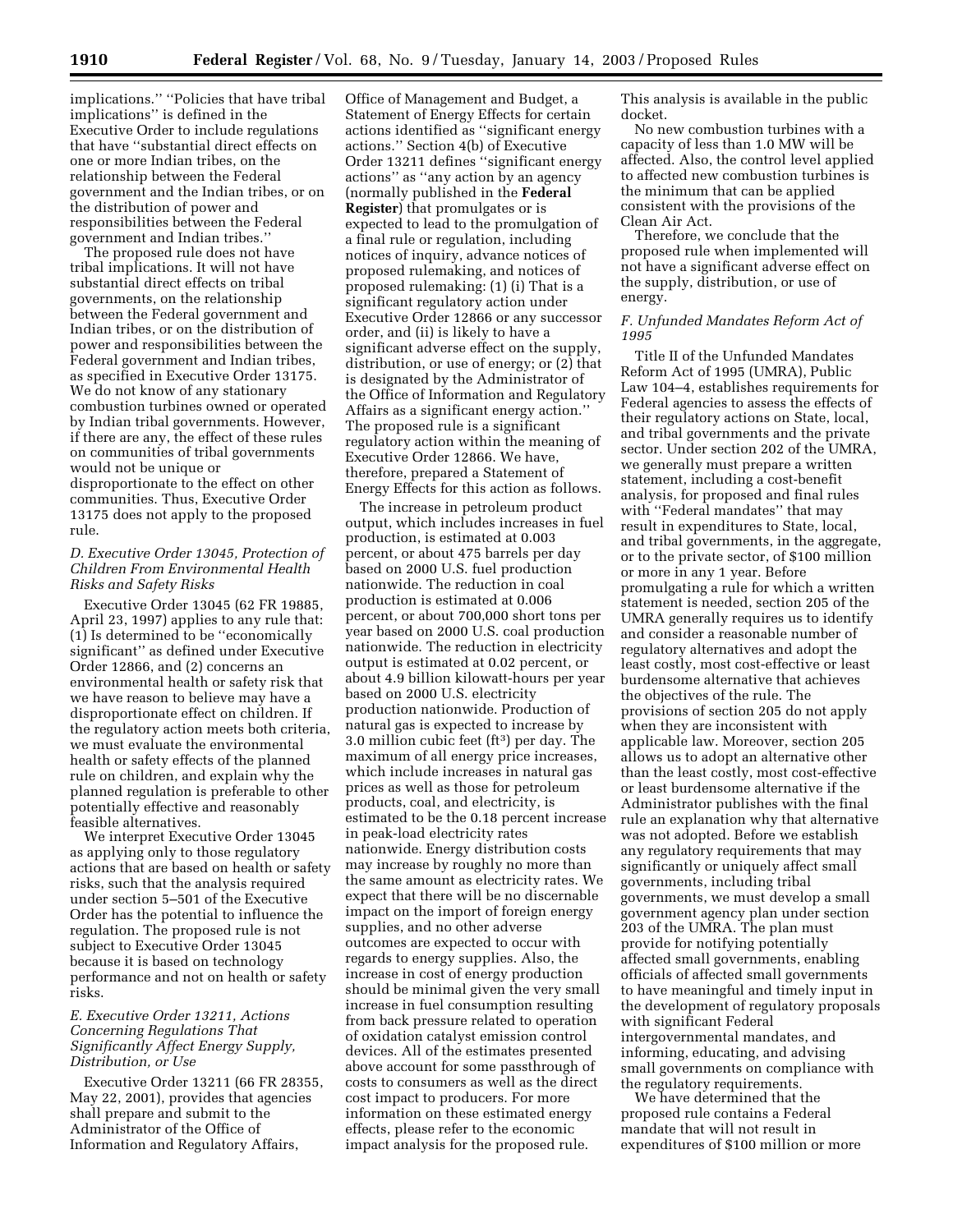for State, local, and tribal governments, in the aggregate, or the private sector in any 1 year. Accordingly, we have not prepared a written statement under section 202 of the UMRA.

#### 1. Statutory Authority

As discussed in previously in this preamble, the statutory authority for the proposed rulemaking is section 112 of the CAA. Title III of the CAA was enacted to reduce nationwide air toxic emissions. Section 112(b) of the CAA lists the 188 chemicals, compounds, or groups of chemicals deemed by Congress to be HAP. These toxic air pollutants are to be regulated by NESHAP.

Section 112(d) of the CAA directs us to develop NESHAP which require existing and new major sources to control emissions of HAP using MACT. The NESHAP apply to all stationary combustion turbines located at major sources of HAP emissions, however, only new or reconstructed stationary combustion turbines have substantive regulatory requirements.

In compliance with section 205(a) we identified and considered a reasonable number of regulatory alternatives. Additional information on the costs and environmental impacts of the regulatory alternatives is presented in the ''Stationary Combustion Turbines Control Options Cost Information Summary'' in the docket.

The regulatory alternative upon which the proposed rule is based represents the MACT floor for stationary combustion turbines and, as a result, it is the least costly and least burdensome alternative. In addition, we have conducted an economic impact analysis of today's proposed rule that includes the impacts on State and local government entities in order to provide information on the effects of the proposed rule on such entities. The analysis is available in the docket for the proposed rule.

## 2. Consultation With Government **Officials**

The Unfunded Mandates Act requires that we describe the extent of the Agency's prior consultation with affected State, local, and tribal officials, summarize the officials' comments or concerns, and summarize our response to those comments or concerns.

In addition, section 203 of the UMRA requires that we develop a plan for informing and advising small governments that may be significantly or uniquely impacted by a proposal. Although the proposed rule does not significantly affect any State, local, or tribal governments, we have consulted

with State and local air pollution control officials. We also have held meetings on the proposed rule with many of the stakeholders from numerous individual companies, environmental groups, consultants and vendors, labor unions, and other interested parties. We have added materials to the Air docket to document those meetings.

In addition, we have determined that the proposed rule contains no regulatory requirements that might significantly or uniquely affect small governments. Therefore, today's proposed rule is not subject to the requirements of section 203 of the UMRA.

## *G. Regulatory Flexibility Act (RFA), as Amended by the Small Business Regulatory Enforcement Fairness Act of 1996 (SBREFA), 5 U.S.C. 601 et seq.*

The RFA generally requires an agency to prepare a regulatory flexibility analysis of any rule subject to notice and comment rulemaking requirements under the Administrative Procedure Act or any other statute unless the agency certifies that the rule will not have a significant economic impact on a substantial number of small entities. Small entities include small businesses, small organizations, and small governmental jurisdictions.

For purposes of assessing the impacts of today's proposed rule on small entities, small entity is defined as: (1) A small business whose parent company has fewer than 100 or 1,000 employees, depending on size definition for the affected North American Industry Classification System (NAICS) code, or fewer than 4 billion kW-hr per year of electricity usage; (2) a small governmental jurisdiction that is a government of a city, county, town, school district or special district with a population of less than 50,000; and (3) a small organization that is any not-forprofit enterprise which is independently owned and operated and is not dominant in its field. It should be noted that small entities in 6 NAICS codes are affected by the proposed rule, and the small business definition applied to each industry by NAICS code is that listed in the Small Business Administration (SBA) size standards (13 CFR 121).

After considering the economic impacts of today's proposed rule on small entities, I certify that this action will not have a significant economic impact on a substantial number of small entities. This certification is based upon (1) examining the impacts to small entities based on the existing combustion turbines inventory, and presuming that the existing mix of

combustion turbines among industries is a good approximation of the mix of turbines that will be installed and affected by the proposed rule up to 2005, and (2) considering influences on the decision by small entities to install new turbines. We have determined, based on the existing combustion turbines inventory, that 29 small entities out of 300 in the industries impacted by the proposed rule may be affected. None of these small entities will incur control costs associated with the proposed rule, but will incur monitoring, recordkeeping, and reporting costs and the costs of performance testing. These 29 small entities own 51 affected turbines in the existing combustion turbines inventory, which represents only 2.5 percent of the existing turbines overall. Of these entities, 22 of these entities are small communities and 7 are affected small firms. None of the 29 affected small entities are estimated to have compliance costs that exceed onehalf of 1 percent of their revenues. The median compliance costs to affected small entities is only 0.07 percent of sales. In addition, the proposed rule is likely to also increase profits at the many small firms and increase revenues for the many small communities using combustion turbines that are not affected by the rule as a result of the very slight increase in market prices. Thus, we conclude that the proposed rule will not have a significant impact on a substantial number of small entities. It should be noted that it is likely that the ongoing deregulation of the electric power industry across the nation should minimize the proposed rule's impacts on small entities. Increased competition in the electric power industry is forecasted to decrease the market price for wholesale electric power. Open access to the grid and lower market prices for electricity will make it less attractive for local communities to purchase and operate new combustion turbines. For more information on the results of the analysis of small entity impacts, please refer to the economic impact analysis in the docket.

Although the proposed rule will not have a significant economic impact on a substantial number of small entities, EPA nonetheless has tried to reduce the impact of the rule on small entities. In the proposed rule, the Agency is applying the minimum level of control and the minimum level of monitoring, recordkeeping, and reporting to affected sources allowed by the Clean Air Act. In addition, as mentioned earlier in the preamble, new turbines with capacities under 1.0 MW are not covered by the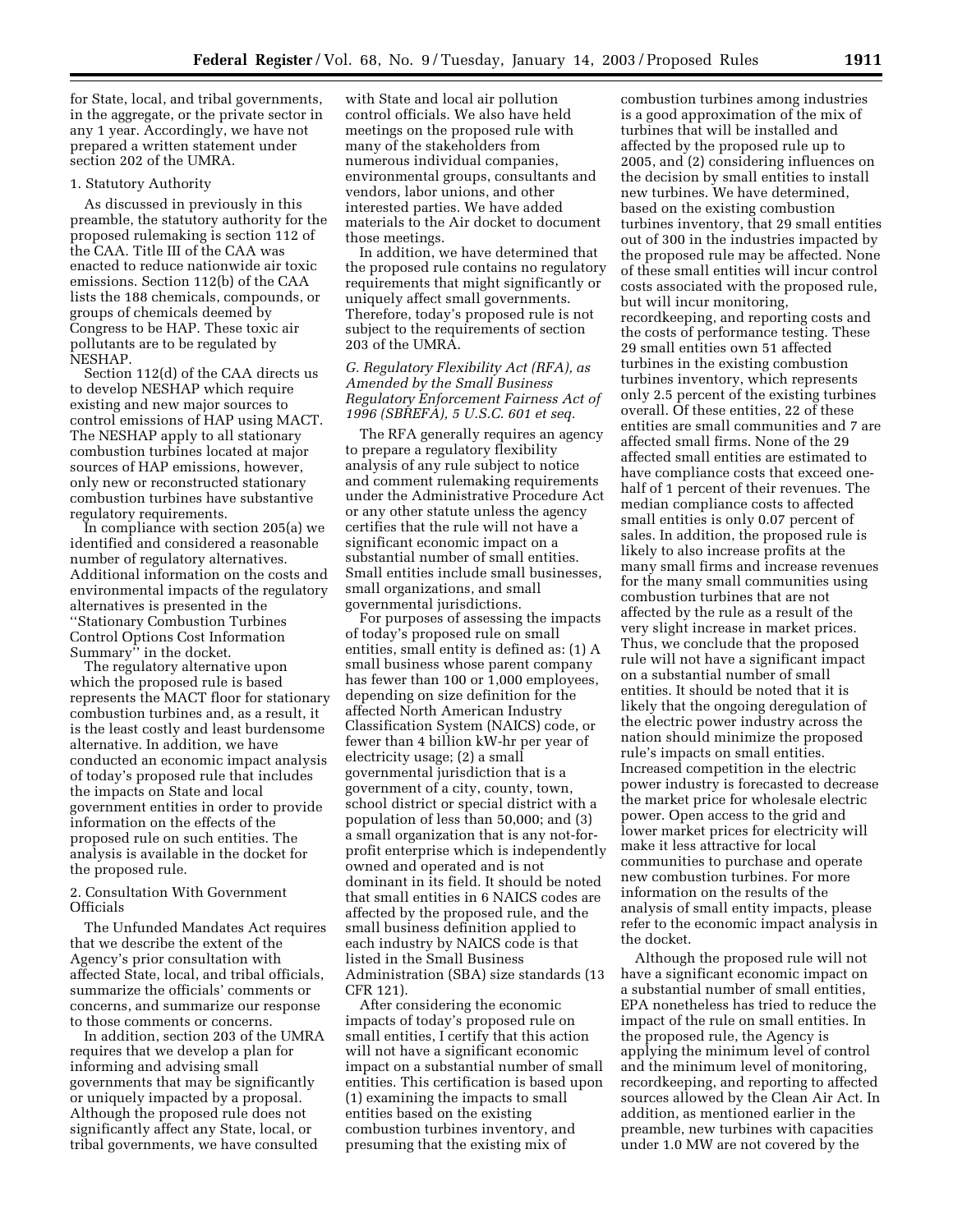proposed rule. This provision should reduce the level of small entity impacts. We continue to be interested in the potential impacts of the proposed rule on small entities and welcome comments on issues related to such impacts.

## *H. Paperwork Reduction Act*

The information collection requirements in the proposed rule will be submitted for approval to the Office of Management and Budget under the Paperwork Reduction Act, 44 U.S.C. 3501 *et seq.* An Information Collection Request (ICR) document has been prepared (ICR No. 1967.01) and a copy may be obtained from Susan Auby by mail at the Collection Strategies Division, U.S. Environmental Protection Agency (2822), 1200 Pennsylvania Avenue NW, Washington, DC 20460, by e-mail at *auby.susan@epa.gov*, or by calling (202) 566–1672. A copy may also be downloaded off the internet at *http:/ /www.epa.gov/icr*.

The information requirements are based on notification, recordkeeping, and reporting requirements in the NESHAP General Provisions (40 CFR part 63, subpart A), which are mandatory for all operators subject to national emission standards. These recordkeeping and reporting requirements are specifically authorized by section 114 of the CAA (42 U.S.C. 7414). All information submitted to EPA pursuant to the recordkeeping and reporting requirements for which a claim of confidentiality is made is safeguarded according to Agency policies set forth in 40 CFR part 2, subpart B.

The proposed rule would require maintenance inspections of the control devices but would not require any notifications or reports beyond those required by the General Provisions. The recordkeeping requirements require only the specific information needed to determine compliance.

The annual monitoring, reporting, and recordkeeping burden for this collection (averaged over the first 3 years after the effective date of the standards) is estimated to be 8,458 labor hours per year at a total annual cost of \$2.4 million. This estimate includes a onetime performance test, semiannual excess emission reports, maintenance inspections, notifications, and recordkeeping. Total capital/startup costs associated with the monitoring requirements over the 3-year period of the ICR are estimated at \$515,262, with operation and maintenance costs of \$21,047 per year.

Burden means the total time, effort, or financial resources expended by persons

to generate, maintain, retain, or disclose or provide information to or for a Federal agency. This includes the time needed to review instructions; develop, acquire, install, and utilize technology and systems for the purposes of collecting, validating, and verifying information, processing and maintaining information, and disclosing and providing information; adjust the existing ways to comply with any previously applicable instructions and requirements; train personnel to be able to respond to a collection of information; search data sources; complete and review the collection of information; and transmit or otherwise disclose the information.

An Agency may not conduct or sponsor, and a person is not required to respond to, a collection of information unless it displays a currently valid OMB control number. The OMB control numbers for our regulations are listed in 40 CFR part 9 and 48 CFR chapter 15.

Comments are requested on the Agency's need for this information, the accuracy of the provided burden estimates, and any suggested methods for minimizing respondent burden, including through the use of automated collection techniques. Send comments on the ICR to the Director, Collection Strategies Division, U.S. Environmental Protection Agency (2822), 1200 Pennsylvania Ave., NW, Washington, DC 20460; and to the Office of Information and Regulatory Affairs, Office of Management and Budget, 725 17th St., NW, Washington, DC 20503, marked Attention: Desk Officer for EPA. Include the ICR number in any correspondence.

Since OMB is required to make a decision concerning the ICR between 30 and 60 days after January 14, 2003, a comment to OMB is best assured of having its full effect if OMB receives it by February 13, 2003. The final rule will respond to any OMB or public comments on the information collection requirements contained in this proposal.

#### *I. National Technology Transfer and Advancement Act*

Section 12(d) of the National Technology Transfer and Advancement Act (NTTAA) of 1995 (Public Law No. 104–113; 15 U.S.C. 272 note) directs EPA to use voluntary consensus standards in their regulatory and procurement activities unless to do so would be inconsistent with applicable law or otherwise impractical. Voluntary consensus standards are technical standards (*e.g.*, materials specifications, test methods, sampling procedures, business practices) developed or adopted by one or more voluntary

consensus bodies. The NTTAA directs us to provide Congress, through annual reports to the Office of Management and Budget (OMB), with explanations when an agency does not use available and applicable voluntary consensus standards.

The proposed rulemaking involves technical standards. We propose in the rule to use EPA Methods 1, 1A, 3A, 3B, 4 of 40 CFR part 60, appendix A; Method 320 of 40 CFR part 63, appendix A; Method 323 of 40 CFR part 63, appendix A; Performance Specification (PS) 3, PS 4A of 40 CFR part 60, appendix B; EPA SW–846 Method 0011; and ARB Method 430, California Environmental Protection Agency, Air Resources Board, 2020 L Street, Sacramento, CA 95812. Consistent with the NTTAA, we conducted searches to identify voluntary consensus standards in addition to these EPA methods. No applicable voluntary consensus standards were identified for EPA Methods 1A, 3B of 40 CFR part 60, appendix A; PS 3, PS 4 of 40 CFR part 60, appendix B; and ARB Method 430, California Environmental Protection Agency, Air Resources Board, 2020 L Street, Sacramento, CA 95812. The search and review results have been documented and are placed in the docket for the proposed rule.

This search for emission measurement procedures identified nine voluntary consensus standards. We determined that six of these nine standards were impractical alternatives to EPA test methods for the purposes of the proposed rulemaking. Therefore, we do not propose to adopt these standards today. The reasons for this determination for the six methods are discussed below.

Two of the six voluntary consensus standards are impractical alternatives to EPA test methods for the purposes of the proposed rulemaking because they are too general, too broad, or not sufficiently detailed to assure compliance with EPA regulatory requirements: ASTM E337–84 (Reapproved 1996), ''Standard Test Method for Measuring Humidity with a Psychrometer (the Measurement of Wetand Dry-Bulb Temperatures),'' for EPA Method 4; and CAN/CSA Z223.2– M86(1986), ''Method for the Continuous Measurement of Oxygen, Carbon Dioxide, Carbon Monoxide, Sulphur Dioxide, and Oxides of Nitrogen in Enclosed Combustion Flue Gas Streams,'' for EPA Method 3A of 40 CFR part 60, appendix A.

Four of the six voluntary consensus standards are impractical alternatives to EPA test methods for the purposes of the proposed rulemaking because they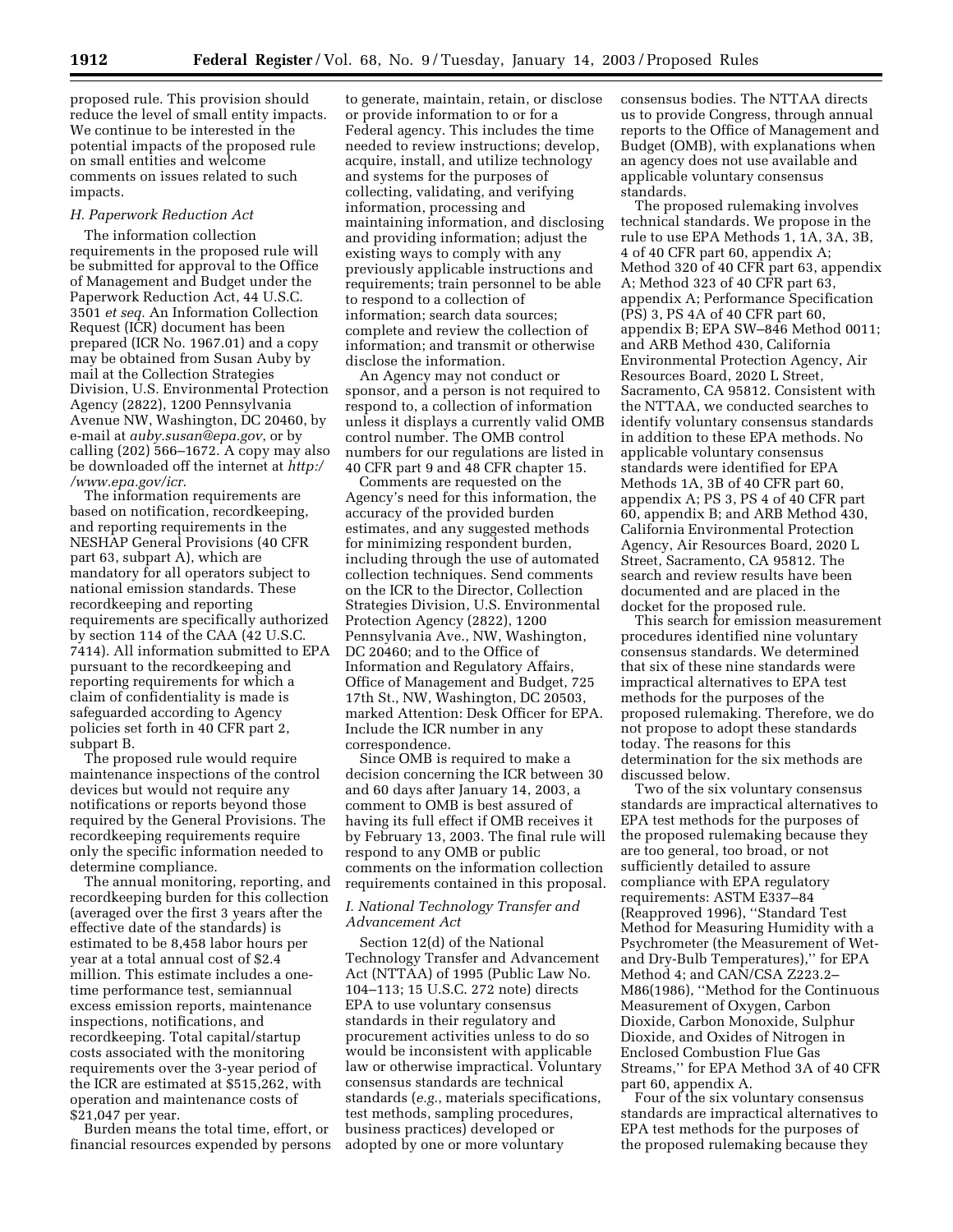lacked sufficient quality assurance and quality control requirements necessary for EPA compliance assurance requirements: ASTM D3154–91, ''Standard Method for Average Velocity in a Duct (Pitot Tube Method),'' for EPA Methods 1, 2, 2C, 3, 3B, and 4 of 40 CFR part 60, appendix A; ASTM D5835–95, ''Standard Practice for Sampling Stationary Source Emissions for Automated Determination of Gas Concentration,'' for EPA Method 3A of 40 part 60, appendix A; ISO 10396:1993, ''Stationary Source Emissions: Sampling for the Automated Determination of Gas Concentrations,'' for EPA Method 3A of 40 CFR part 60, appendix A; and ISO 9096:1992, ''Determination of Concentration and Mass Flow Rate of Particulate Matter in Gas Carrying Ducts—Manual Gravimetric Method,'' for EPA Method 5 of 40 CFR part 60, appendix A.

The following three of the nine voluntary consensus standards identified in this search were not available at the time the review was conducted for the purposes of the proposed rulemaking because they are under development by a voluntary consensus body: ASME/BSR MFC 13M, ''Flow Measurement by Velocity Traverse,'' for EPA Method 1 (and possibly 2) of 40 CFR part 60, appendix A; ISO/DIS 12039, ''Stationary Source Emissions—Determination of Carbon Monoxide, Carbon Dioxide, and Oxygen—Automated Methods,'' for EPA Method 3A of 40 CFR part 60, appendix A; and ASTM D6348–98, ''Determination of Gaseous Compounds by Extractive Direct Interface Fourier Transform (FTIR) Spectroscopy,'' for EPA Method 320 of 40 CFR part 63, appendix A. While we are not proposing to include these three voluntary consensus standards in today's proposal, we will consider the standards when final.

For the voluntary consensus standard, ASTM D6348–98, Determination of Gaseous Compounds by Extractive Direct Interface Fourier Transform (FTIR) Spectroscopy, we have submitted comments to ASTM regarding EPA's technical evaluation of ASTM D6348– 98. Currently, the ASTM Subcommittee D22–03 is undertaking a revision of the ASTM standard in part to address EPA's comments. Upon successful ASTM balloting and demonstration of technical equivalency with the EPA's FTIR methods, the revised ASTM standard could be incorporated by reference into the proposed rule at a later date.

We are taking comment on the compliance demonstration requirements in the proposed rulemaking and specifically invite the public to identify

potentially-applicable voluntary consensus standards. Commenters should also explain why the proposed rule should adopt these voluntary consensus standards in lieu of or in addition to EPA's standards. Emission test methods and performance specifications submitted for evaluation should be accompanied with a basis for the recommendation, including method validation data and the procedure used to validate the candidate method (if a method other than Method 301, 40 CFR part 63, Appendix A, was used).

Tables 3 and 5 of proposed subpart YYYY list the EPA testing methods and performance standards included in the proposed rule. Under § 63.8 of 40 CFR part 63, subpart A, a source may apply to EPA for permission to use alternative monitoring in place of any of the EPA testing methods.

#### **List of Subjects in 40 CFR Part 63**

Environmental protection, Administrative practice and procedure, Air pollution control, Hazardous substances, Intergovernmental relations, Reporting and recordkeeping requirements.

Dated: November 26, 2002.

**Christine Todd Whitman,** 

*Administrator.*

For the reasons set out in the preamble, title 40, chapter I, part 63 of the Code of the Federal Regulations is proposed to be amended as follows:

#### **PART 63—[AMENDED]**

1. The authority citation for part 63 continues to read as follows:

**Authority:** 42 U.S.C. 7401, *et seq.*

2. Part 63 is proposed to be amended by adding subpart YYYY to read as follows:

#### **Subpart YYYY—National Emission Standards for Hazardous Air Pollutants for Stationary Combustion Turbines**

#### **What This Subpart Covers**

Sec.

- 63.6080 What is the purpose of subpart YYYY?
- 63.6085 Am I subject to this subpart?
- 63.6090 What parts of my plant does this subpart cover?
- 63.6092 Are duct burners and waste heat recovery units covered by subpart YYYY?
- 63.6095 When do I have to comply with this subpart?

#### **Emission and Operating Limitations**

63.6100 Sea What emission and operating limitations must I meet?

#### **General Compliance Requirements**

63.6105 What are my general requirements for complying with this subpart?

#### **Testing and Initial Compliance Requirements**

- 63.6110 By what date must I conduct the initial performance tests or other initial compliance demonstrations?
- 63.6115 When must I conduct subsequent performance tests?
- 63.6120 What performance tests and other procedures must I use?
- 63.6125 What are my monitor installation, operation, and maintenance requirements?
- 63.6130 How do I demonstrate initial compliance with the emission and operating limitations?

#### **Continuous Compliance Requirements**

- 63.6135 How do I monitor and collect data to demonstrate continuous compliance?
- 63.6140 How do I demonstrate continuous compliance with the emission and operating limitations?

#### **Notifications, Reports, and Records**

- 63.6145 What notifications must I submit and when?
- 63.6150 What reports must I submit and when?<br>1 63.6155
- What records must I keep?
- 63.6160 In what form and how long must I keep my records?

#### **Other Requirements and Information**

- 63.6165 What parts of the General Provisions apply to me?
- 63.6170 Who implements and enforces this subpart?
- 63.6175 What definitions apply to this subpart?

#### **Tables to Subpart YYYY of Part 63**

- Table 1 to Subpart YYYY of Part 63.— Emission Limitations
- Table 2 to Subpart YYYY of Part 63.— Operating Limitations
- Table 3 to Subpart YYYY of Part 63.— Requirements for Performance Tests and Initial Compliance Demonstrations
- Table 4 to Subpart YYYY of Part 63.— Initial Compliance with Emission Limitations
- Table 5 to Subpart YYYY of Part 63.— Continuous Compliance with Emission Limitations
- Table 6 to Subpart YYYY of Part 63.— Continuous Compliance with Operating Limitations
- Table 7 to Subpart YYYY of Part 63.— Requirements for Reports
- Table 8 to Subpart YYYY of Part 63.— Applicability of General Provisions to Subpart YYYY

#### **What This Subpart Covers**

#### **§ 63.6080 What is the purpose of subpart YYYY?**

Subpart YYYY establishes national emission limitations and operating limitations for hazardous air pollutants (HAP) emissions from stationary combustion turbines located at major sources of HAP emissions and requirements to demonstrate initial and continuous compliance with the emission and operating limitations.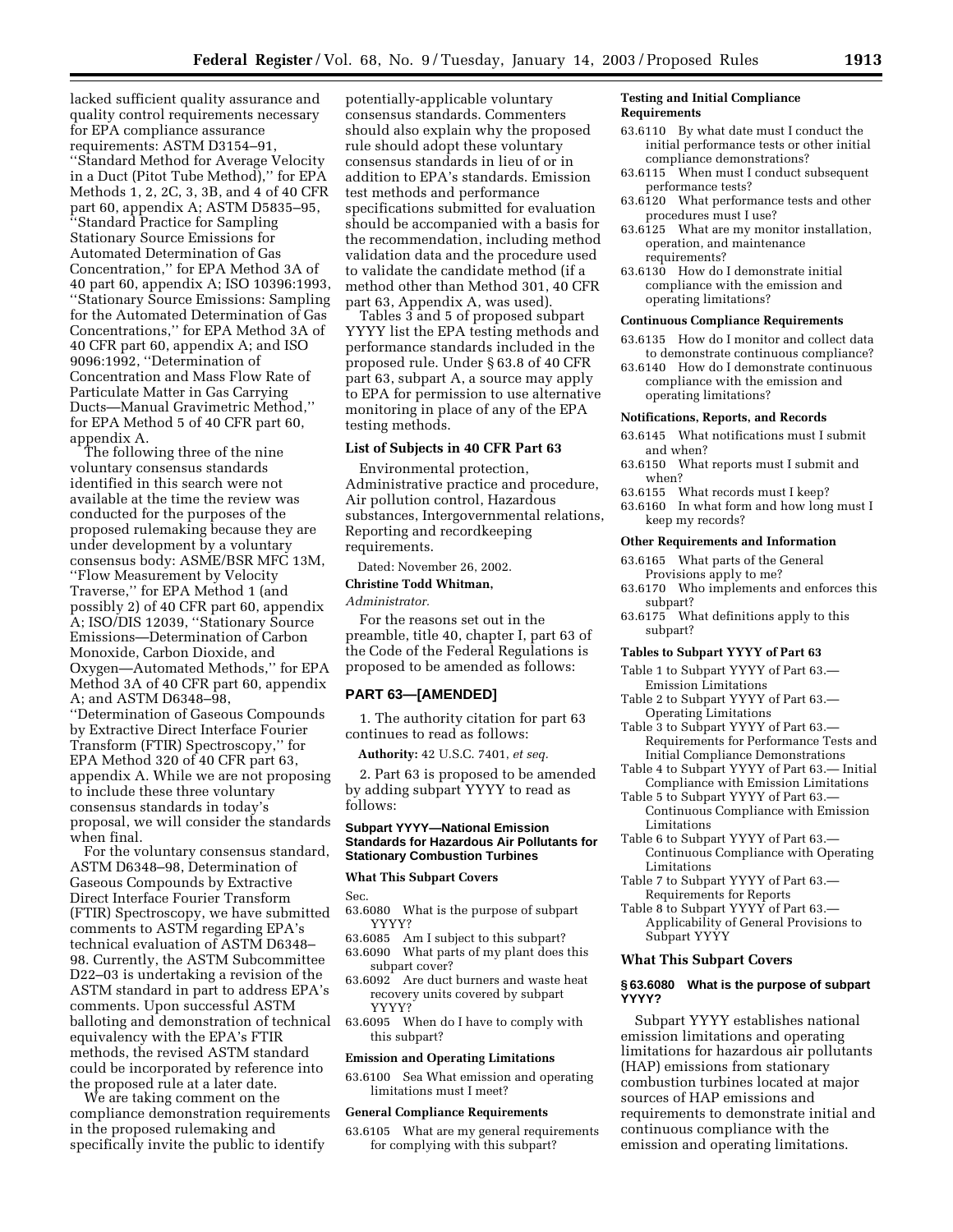#### **§ 63.6085 Am I Subject to This Subpart?**

You are subject to this subpart if you own or operate a stationary combustion turbine located at a major source of HAP emissions.

(a) A stationary combustion turbine is one that is not self propelled or intended to be propelled while performing its function, although it may be mounted on a vehicle for portability or transportability. Stationary combustion turbines covered by this subpart include simple cycle stationary combustion turbines, regenerative/ recuperative cycle stationary combustion turbines, cogeneration cycle stationary combustion turbines, and combined cycle stationary combustion turbines.

(b) A major source of HAP emissions is a plant site that emits or has the potential to emit any single HAP at a rate of 10 tons (9.07 megagrams) or more per year or any combination of HAP at a rate of 25 tons (22.68 megagrams) or more per year, except that for oil and gas production facilities, a major source of HAP emissions is determined for each surface site.

#### **§ 63.6090 What parts of my plant does this subpart cover?**

This subpart applies to each affected source.

(a) *Affected source.* An affected source is any existing, new, or reconstructed stationary combustion turbine located at a major source of HAP emissions.

(1) *Existing stationary combustion turbine.* A stationary combustion turbine is existing if you commenced construction or reconstruction of the stationary combustion turbine on or before January 14, 2003. A change in ownership of an existing stationary combustion turbine does not make that stationary combustion turbine a new or reconstructed stationary combustion turbine.

(2) *New stationary turbine.* A stationary combustion turbine is new if you commenced construction of the stationary combustion turbine after January 14, 2003.

(3) *Reconstructed stationary turbine.* A stationary combustion turbine is reconstructed if you meet the definition of reconstruction in § 63.2 of subpart A of this part and reconstruction is commenced after January 14, 2003.

(b) *Exceptions.* (1) A new or reconstructed stationary combustion turbine located at a major source or an existing lean premix stationary combustion turbine located at a major source which meets any of the following criteria does not have to meet the requirements of this subpart and of

subpart A of this part except for the initial notification requirements of § 63.6145(d):

(i) The stationary combustion turbine is an emergency stationary combustion turbine;

(ii) The stationary combustion turbine is a limited use stationary combustion turbine; or

(iii) The stationary combustion turbine burns landfill gas or digester gas as the primary fuel.

(2) An existing, new, or reconstructed stationary combustion turbine with a rated peak power output of less than 1.0 megawatt (MW) at International Organization for Standardization (ISO) standard day conditions, which is located at a major source, does not have to meet the requirements of this subpart and of subpart A of this part.

(3) Existing diffusion flame stationary combustion turbines do not have to meet the requirements of this subpart and of subpart A of this part.

(4) Combustion turbine engine test cells/stands do not have to meet the requirements of this subpart but may have to meet the requirements of subpart A of this part if subject to another subpart.

#### **§ 63.6092 Are duct burners and waste heat recovery units covered by subpart YYYY?**

No, duct burners and waste heat recovery units are considered steam generating units and are not covered under this subpart.

#### **§ 63.6095 When do I have to comply with this subpart?**

(a) *Affected sources.* (1) If you start up your new or reconstructed stationary combustion turbine before [DATE THE FINAL RULE IS PUBLISHED IN THE FEDERAL REGISTER], you must comply with the emission limitations and operating limitations in this subpart no later than [DATE THE FINAL RULE IS PUBLISHED IN THE FEDERAL REGISTER].

(2) If you start up your new or reconstructed stationary combustion turbine after [DATE THE FINAL RULE IS PUBLISHED IN THE FEDERAL REGISTER], you must comply with the emission limitations and operating limitations in this subpart upon startup of your affected source.

(3) If you have an existing stationary combustion turbine, you must comply with the emission limitations and operating limitations in this subpart no later than 3 years after [DATE THE FINAL RULE IS PUBLISHED IN THE FEDERAL REGISTER].

(b) *Area sources that become major sources.* If your new or reconstructed stationary combustion turbine is an area

source that increases its emissions or its potential to emit such that it becomes a major source of HAP, it must be in compliance with this subpart when it becomes a major source.

(c) You must meet the notification requirements in § 63.6145 according to the schedule in § 63.6145 and in 40 CFR part 63, subpart A.

#### **Emission and Operating Limitations**

#### **§ 63.6100 What emission and operating limitations must I meet?**

For each stationary combustion turbine with a rated peak power output of 1.0 MW or greater at ISO standard day conditions located at a major source, which is not:

(a) An emergency stationary combustion turbine;

(b) A stationary combustion turbine burning landfill gas or digester gas as its primary fuel;

(c) A limited use stationary combustion turbine; or

(d) An existing diffusion flame stationary combustion turbine; you must comply with the emission limitations and operating limitations in Table 1 and Table 2 of this subpart.

#### **General Compliance Requirements**

#### **§ 63.6105 What are my general requirements for complying with this subpart?**

(a) You must be in compliance with the emission limitations and operating limitations which apply to you at all times except during startup, shutdown, and malfunctions.

(b) If you must comply with emission and operating limitations, you must operate and maintain your stationary combustion turbine, oxidation catalyst emission control device or other air pollution control equipment, and monitoring equipment in a manner consistent with good air pollution control practices for minimizing emissions at all times including during startup, shutdown, and malfunction.

## **Testing and Initial Compliance Requirements**

#### **§ 63.6110 By what date must I conduct the initial performance tests or other initial compliance demonstrations?**

You must conduct the initial performance tests or other initial compliance demonstrations in Table 4 of this subpart that apply to you within 180 calendar days after the compliance date that is specified for your stationary combustion turbine in § 63.6095 and according to the provisions in § 63.7(a)(2).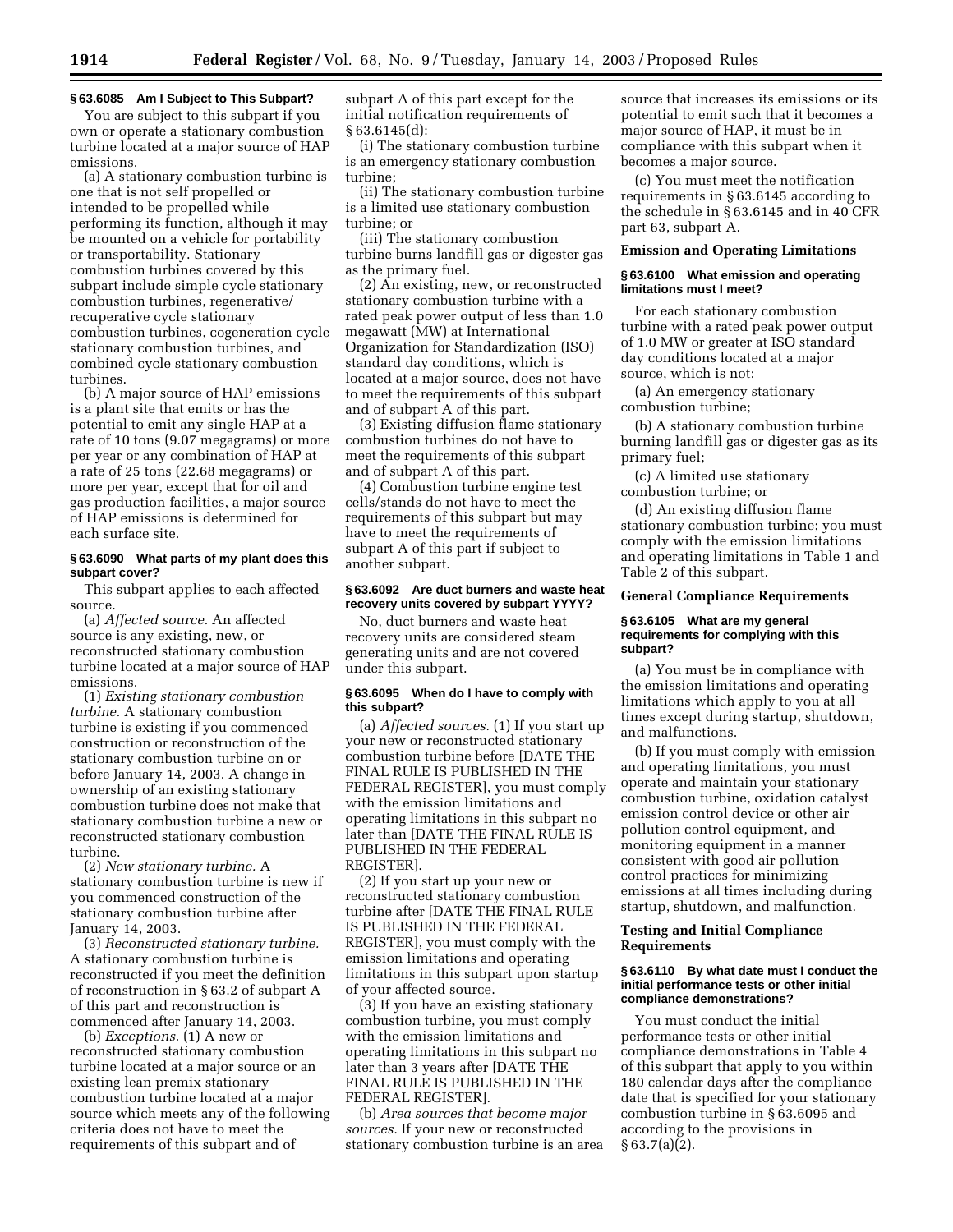#### **§ 63.6115 When must I conduct subsequent performance tests?**

If you are complying with the formaldehyde emission concentration limitation and your stationary combustion turbine is lean premix, this section applies to you. If you are not attaining low  $NO<sub>x</sub>$  levels, as permitted by an enforcement agency, or if there are not permit levels and you are not attaining low  $NO<sub>x</sub>$  levels characteristic of lean premix combustion (*e.g.*, NOX levels guaranteed by the manufacturer), additional performance testing may be required by the enforcement agency.

#### **§ 63.6120 What performance tests and other procedures must I use?**

(a) You must conduct each performance test in Table 3 of this subpart that applies to you.

(b) For demonstrations of initial compliance with the emission limitation for carbon monoxide (CO) reduction, you must complete the actions described in paragraphs b(1) and (2) of this section.

(1) Normalize the CO concentrations at the inlet and outlet of the oxidation catalyst emission control device to a dry basis and to 15 percent oxygen or an equivalent percent carbon dioxide  $(CO<sub>2</sub>)$ .

(2) Calculate the percent reduction of CO using the following equation 1 of this section:

$$
\frac{C_i - C_o}{C_i} \times 100 = R
$$
 Eq. 1

Where:

- $C_i = CO$  concentration at inlet of the oxidation catalyst emission control device
- $C<sub>o</sub> = CO concentration at the outlet of the$ oxidation catalyst emission control device
- R = percent reduction in CO emissions.

(3) The initial demonstration of compliance consists of the first 4-hour average percent reduction in CO recorded after completion of the performance evaluation of the CEMS.

(c) Each performance test must be conducted according to the requirements of the General Provisions at § 63.7(e)(1) and under the specific conditions in Table 2 of this subpart.

(d) Do not conduct performance tests or compliance evaluations during periods of startup, shutdown, or malfunction.

(e) If you comply with the emission limit for formaldehyde emission concentration, you must conduct three separate test runs for each performance test, and each test run must last at least 1 hour.

(f) If you comply with the emission limitation for formaldehyde emission

concentration and your stationary combustion turbine is not diffusion flame or lean premix, you must petition the Administrator for additional operating limitations to be established during the initial performance test and continuously monitored thereafter, or for approval of no additional operating limitations. You must not conduct the initial performance test until after the petition has been approved by the Administrator.

(g) If you comply with the emission limitation for formaldehyde emission concentration and your stationary combustion turbine is not diffusion flame or lean premix and you petition the Administrator for approval of additional operating limitations, your petition must include the following information described in paragraphs  $(g)(1)$  through  $(5)$  of this section.

(1) Identification of the specific parameters you propose to use as additional operating limitations;

(2) A discussion of the relationship between these parameters and HAP emissions, identifying how HAP emissions change with changes in these parameters and how limitations on these parameters will serve to limit HAP emissions;

(3) A discussion of how you will establish the upper and/or lower values for these parameters which will establish the limits on these parameters in the operating limitations;

(4) A discussion identifying the methods you will use to measure and the instruments you will use to monitor these parameters, as well as the relative accuracy and precision of these methods and instruments; and

(5) A discussion identifying the frequency and methods for recalibrating the instruments you will use for monitoring these parameters.

(h) If you comply with the emission limitation for formaldehyde emission concentration and you petition the Administrator for approval of no additional operating limitations, your petition must include the information described in paragraphs (h)(1) through (7) of this section.

(1) Identification of the parameters associated with operation of the stationary combustion turbine and any emission control device which could change intentionally (e.g, operator adjustment, automatic controller adjustment, etc.) or unintentionally (e.g., wear and tear, error, etc.) on a routine basis or over time;

(2) A discussion of the relationship, if any, between changes in the parameters and changes in HAP emissions;

(3) For the parameters which could change in such a way as to increase

HAP emissions, a discussion of whether establishing limitations on the parameters would serve to limit HAP emissions;

(4) For the parameters which could change in such a way as to increase HAP emissions, a discussion of how you could establish upper and/or lower values for the parameters which would establish limits on the parameters in operating limitations;

(5) For the parameters, a discussion identifying the methods you could use to measure them and the instruments you could use to monitor them, as well as the relative accuracy and precision of the methods and instruments;

(6) For the parameters, a discussion identifying the frequency and methods for recalibrating the instruments you could use to monitor them; and

(7) A discussion of why, from your point of view, it is infeasible or unreasonable to adopt the parameters as operating limitations.

#### **§ 63.6125 What are my monitor installation, operation, and maintenance requirements?**

(a) If you comply with the emission limitation for CO reduction, you must install, operate, and maintain a CEMS to monitor  $CO$  and either oxygen or  $CO<sub>2</sub>$  at both the inlet and outlet of the oxidation catalyst emission control device according to the requirements described in paragraphs (a)(1) through (4) of this section.

(1) You must install, operate, and maintain each CEMS according to the applicable Performance Specification of 40 CFR part 60, appendix B (PS–4A).

(2) You must conduct a performance evaluation of each CEMS according to the requirements in 40 CFR 63.8 and according to the applicablePerformance Specification of 40 CFR part 60, appendix B.

(3) As specified in  $\S 63.8(c)(4)(ii)$ , each CEMS must complete a minimum of one cycle of operation (sampling, analyzing, and data recording) for each consecutive 15-minute period. You must have at least two data points, each representing a different 15-minute period within the same hour to have a valid hour of data.

(4) Continuous emission monitoring system data must be reduced as specified in § 63.8(g)(2) and recorded in parts per million (ppm) CO at 15 percent oxygen or equivalent  $CO<sub>2</sub>$ concentration.

(b) If you have monitors that are subject to paragraph (a) of this section, you must properly maintain and operate the monitors continuously according to the requirements described in paragraphs (b)(1) and (2) of this section.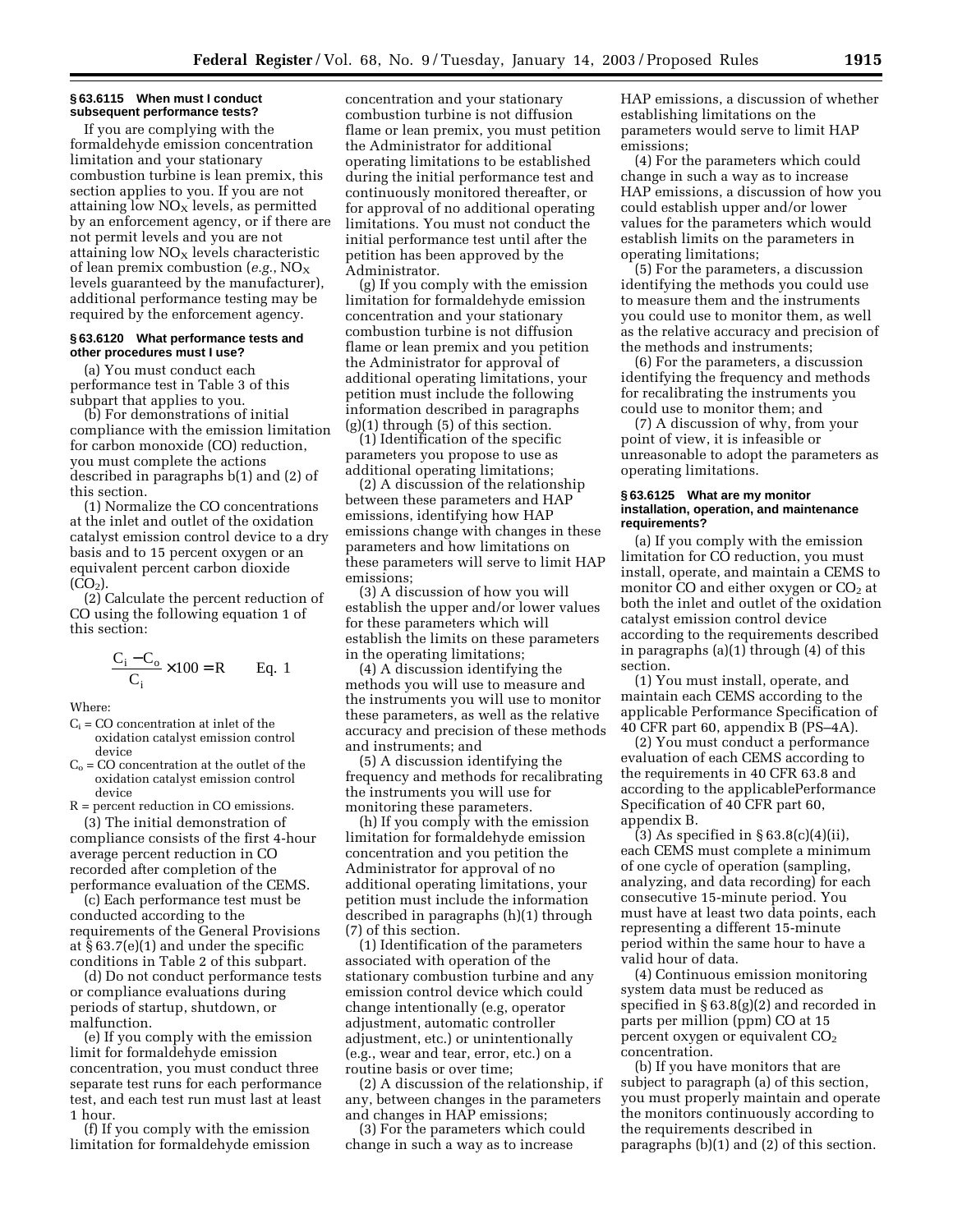(1) Proper maintenance. You must maintain the monitoring equipment at all times that the turbine is operating, including but not limited to, maintaining necessary parts for routine repairs of the monitoring equipment.

(2) Continued operation. You must conduct all monitoring in continuous operation at all times that the combustion turbine is operating, except for, as applicable, monitoring malfunctions, associated repairs, and required quality assurance or control activities (including, as applicable, calibration checks and required zero and span adjustments). Data recorded during monitoring malfunctions, associated repairs, out-of-control periods, and required quality assurance or control activities shall not be used for purposes of calculating data averages. You must use all of the data collected from all other periods in assessing compliance. A monitoring malfunction is any sudden, infrequent, not reasonably preventable failure of the monitoring equipment to provide valid data. Monitoring failures that are caused in part by poor maintenance or careless operation are not malfunctions. Any period for which the monitoring system is out-of-control and data are not available for required calculations constitutes a deviation from the monitoring requirements.

#### **§ 63.6130 How do I demonstrate initial compliance with the emission limitations?**

(a) You must demonstrate initial compliance with each emission and operating limitation that applies to you according to Table 4 of this subpart.

(b) You must submit the Notification of Compliance Status containing results of the initial compliance demonstration according to the requirements in § 63.6145(f).

#### **Continuous Compliance Requirements**

#### **§ 63.6135 How do I monitor and collect data to demonstrate continuous compliance?**

(a) Except for monitor malfunctions, associated repairs, and required quality assurance or quality control activities (including, as applicable, calibration checks and required zero and span adjustments of the monitoring system), you must conduct all monitoring in continuous operation at all times the stationary combustion turbine is operating.

(b) Do not use data recorded during monitor malfunctions, associated repairs, and required quality assurance or quality control activities for meeting the requirements of this subpart, including data averages and calculations. You must use all the data

collected during all other periods in assessing the performance of the control device or in assessing emissions from the new or reconstructed stationary combustion turbine.

#### **§ 63.6140 How do I demonstrate continuous compliance with the emission and operating limitations?**

(a) You must demonstrate continuous compliance with each emission limitation and operating limitation in Table 1 and Table 2 of this subpart according to methods specified in Table 5 and Table 6 of this subpart.

(b) You must report each instance in which you did not meet each emission limitation or operating limitation. You must also report each instance in which you did not meet the requirements in Table 8 of this subpart that apply to you. These instances are deviations from the emission and operating limitations in this subpart. These deviations must be reported according to the requirements in § 63.6150.

(c) Consistent with §§ 63.6(e) and 63.7(e)(1), deviations that occur during a period of startup, shutdown, and malfunction are not violations.

#### **Notifications, Reports, and Records**

#### **§ 63.6145 What notifications must I submit and when?**

(a) You must submit all of the notifications in §§ 63.7(b) and (c), 63.8(e), 63.8(f)(4) and (6), and 63.9(b) and (h) that apply to you by the dates specified.

(b) As specified in  $\S 63.9(b)(2)$ , if you start up your combustion turbine before [DATE THE FINAL RULE IS PUBLISHED IN THE FEDERAL REGISTER], you must submit an Initial Notification not later than 120 calendar days after [DATE THE FINAL RULE IS PUBLISHED IN THE FEDERAL REGISTER].

(c) As specified in § 63.9(b), if you start up your new or reconstructed stationary combustion turbine on or after [DATE THE FINAL RULE IS PUBLISHED IN THE FEDERAL REGISTER], you must submit an Initial Notification not later than 120 calendar days after you become subject to this subpart.

(d) If you are required to submit an Initial Notification but are otherwise not affected by the requirements of this subpart, in accordance with § 63.6090(b), your notification should include the information in § 63.9(b)(2)(i) through (v) and a statement that your new or reconstructed stationary combustion turbine has no additional requirements and explain the basis of the exclusion (for example, that it

operates exclusively as an emergency stationary combustion turbine).

(e) If you are required to conduct an initial performance test, you must submit a notification of intent to conduct an initial performance test at least 60 calendar days before the initial performance test is scheduled to begin as required in  $§ 63.7(b)(1)$ .

(f) If you are required to comply with either the emission limitation for CO reduction or the emission limitation for formaldehyde emission concentration, you must submit a Notification of Compliance Status according to  $§ 63.9(h)(2)(ii).$ 

(1) For each initial compliance demonstration with the emission limitation for CO reduction, you must submit the Notification of Compliance Status before the close of business on the 30th calendar day following the completion of the initial compliance demonstration.

(2) For each performance test required to demonstrate compliance with the emission limitation for formaldehyde emission concentration, you must submit the Notification of Compliance Status, including the performance test results, before the close of business on the 60th calendar day following the completion of the performance test.

#### **§ 63.6150 What reports must I submit and when?**

(a) Any one who owns or operates a new or reconstructed stationary combustion turbine which must meet the emission limitation for CO reduction must submit a semiannual compliance report according to Table 7 of this subpart by the date specified in paragraphs (a)(1) through (5) of this section unless the Administrator has approved a different schedule, according to the information described in paragraphs (a)(1) through (5) of this section.

(1) The first semiannual compliance report must cover the period beginning on the compliance date specified in § 63.6095 and ending on June 30 or December 31, whichever date is the first date following the end of the first calendar half after the compliance date specified in § 63.6095.

(2) The first semiannual compliance report must be postmarked or delivered no later than July 31 or January 31, whichever date follows the end of the first calendar half after the compliance date that is specified in § 63.6095.

(3) Each subsequent semiannual compliance report must cover the semiannual reporting period from January 1 through June 30 or the semiannual reporting period from July 1 through December 31.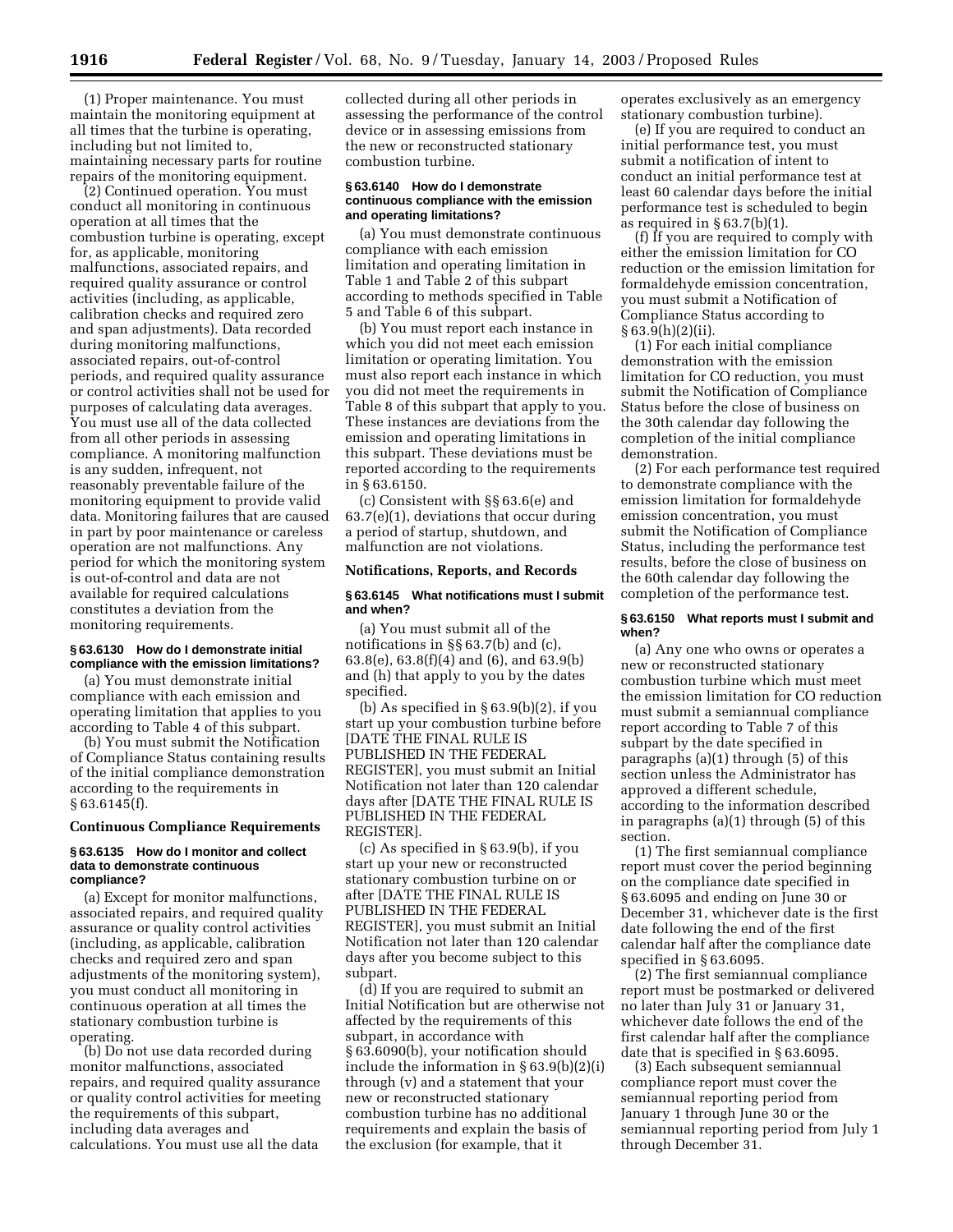(4) Each subsequent semiannual compliance report must be postmarked or delivered no later than July 31 or January 31, whichever date is the first date following the end of the semiannual reporting period.

(5) For each new or reconstructed stationary combustion turbine that is subject to permitting regulations pursuant to 40 CFR part 70 or 71, and if the permitting authority has established the date for submitting semiannual reports pursuant to 40 CFR 70.6(a)(3)(iii)(A) or 40 CFR  $71.6(a)(3)(iii)(A)$ , you may submit the first and subsequent compliance reports according to the dates the permitting authority has established instead of according to the dates in paragraphs (a)(1) through (4) of this section.

(b) The semiannual compliance report must contain the information described in paragraphs (b)(1) through (4) of this section.

(1) Company name and address.

(2) Statement by a responsible official, with that official's name, title, and signature, certifying the accuracy of the content of the report.

(3) Date of report and beginning and ending dates of the reporting period.

(4) If there is no deviation from any emission limitation that applies to you, a statement that there was no deviation from the emission limitations during the reporting period and that no CEMS was inoperative, inactive, malfunctioning, out of control, repaired, or adjusted.

(c) For each deviation from an emission limitation that occurs where you are not using a CEMS to comply with the emission limitations in this subpart, the compliance report must contain the information in paragraphs (b)(1) through (3) of this section and the information contained in paragraphs (c)(1) through (3) of this section.

(1) The total operating time of each new or reconstructed combustion turbine during the reporting period.

(2) Information on the number, duration, and cause of deviations (including unknown cause, if applicable), as applicable, and the corrective action taken.

(3) Information on the number, duration, and cause for monitor downtime incidents (including unknown cause, if applicable, other than downtime associated with zero and span and other daily calibration checks).

(d) For each deviation from an emission limitation occurring where you are using a CEMS to comply with an emission limitation, you must include the information in paragraphs (c)(1) through (3) of this section and the information included in paragraphs  $(d)(1)$  through  $(11)$  of this section.

(1) The date and time that each deviation started and stopped.

(2) The date and time that each CEMS was inoperative except for zero (lowlevel) and high-level checks.

(3) The date and time that each CEMS was out-of-control including the information in  $\S 63.8(c)(8)$ .

(4) The date and time that each deviation started and stopped, and whether each deviation occurred during a period of startup, shutdown or malfunction or during another period.

(5) A summary of the total duration of the deviation during the reporting period (recorded in 4-hour periods), and the total duration as a percent of the total operating time during that reporting period.

(6) A breakdown of the total duration of the deviations during the reporting period into those that are due to control equipment problems, process problems, other known causes, and other unknown causes.

(7) A summary of the total duration of CEMS downtime during the reporting period (reported in 4-hour periods), and the total duration of CEMS downtime as a percent of the total turbine operating time during that reporting period.

(8) A breakdown of the total duration of CEMS downtime during the reporting period into periods that are due to monitoring equipment malfunctions, non-monitoring equipment malfunctions, quality assurance/quality control calibrations, other known causes and other unknown causes.

(9) The monitoring equipment manufacturer(s) and model number(s) of each monitor.

(10) The date of the latest CEMS certification or audit.

(11) A description of any changes in CEMS or controls since the last reporting period.

#### **§ 63.6155 What records must I keep?**

(a) You must keep the records as described in paragraphs (a)(1) through (5) of this section.

(1) A copy of each notification and report that you submitted to comply with this subpart, including all documentation supporting any Initial Notification or Notification of Compliance Status that you submitted, according to the requirements in  $§ 63.10(b)(2)(xiv).$ 

(2) Records of performance tests and performance evaluations as required in  $§ 63.10(b)(2)(viii).$ 

(3) Records of the occurrence and duration of each startup, shutdown, or malfunction as required in § 63.10(b)(2)(i).

(4) Records of the occurrence and duration of each malfunction of the air pollution control equipment, if applicable, as required in  $§ 63.10(b)(2)(ii).$ 

(5) Records of all maintenance on the air pollution control equipment as required in § 63.10(b)(iii).

(b) For each CEMS, you must keep the records as described in paragraphs (b)(1) through (3) of this section.

(1) Records described in

§ 63.10(b)(2)(vi) through (xi).

(2) Previous (*i.e.*, superceded) versions of the performance evaluation plan as required in § 63.8(d)(3).

(3) Request for alternatives to the relative accuracy test for CEMS as required in § 63.8(f)(6)(i), if applicable.

(c) You must keep the records required in Tables 5 and 6 of this subpart to show continuous compliance with each emission limitation and operating limitation that applies to you.

#### **§ 63.6160 In what form and how long must I keep my records?**

(a) You must maintain all applicable records in such a manner that they can be readily accessed and are suitable for inspection according to § 63.10(b)(1).

 $(b)$  As specified in § 63.10 $(b)(1)$ , you must keep each record for 5 years following the date of each occurrence, measurement, maintenance, corrective action, report, or record.

(c) You must retain your records of the most recent 2 years on site or your records must be accessible on site. Your records of the remaining 3 years may be retained off site.

#### **Other Requirements and Information**

#### **§ 63.6165 What parts of the General Provisions apply to me?**

Table 8 of this subpart shows which parts of the General Provisions in §63.1 through 13 apply to you.

#### **§ 63.6170 Who implements and enforces this subpart?**

(a) This subpart is implemented and enforced by the U.S. EPA or a delegated authority such as your State, local, or tribal agency. If the EPA Administrator has delegated authority to your State, local, or tribal agency, then that agency (as well as the U.S. EPA) has the authority to implement and enforce this subpart. You should contact your EPA Regional Office to find out whether this subpart is delegated to your State, local, or tribal agency.

(b) In delegating implementation and enforcement authority of this subpart to a State, local, or tribal agency under section 40 CFR part 63, subpart E, the authorities contained in paragraph (c) of this section are retained by the EPA Administrator and are not transferred to the State, local, or tribal agency.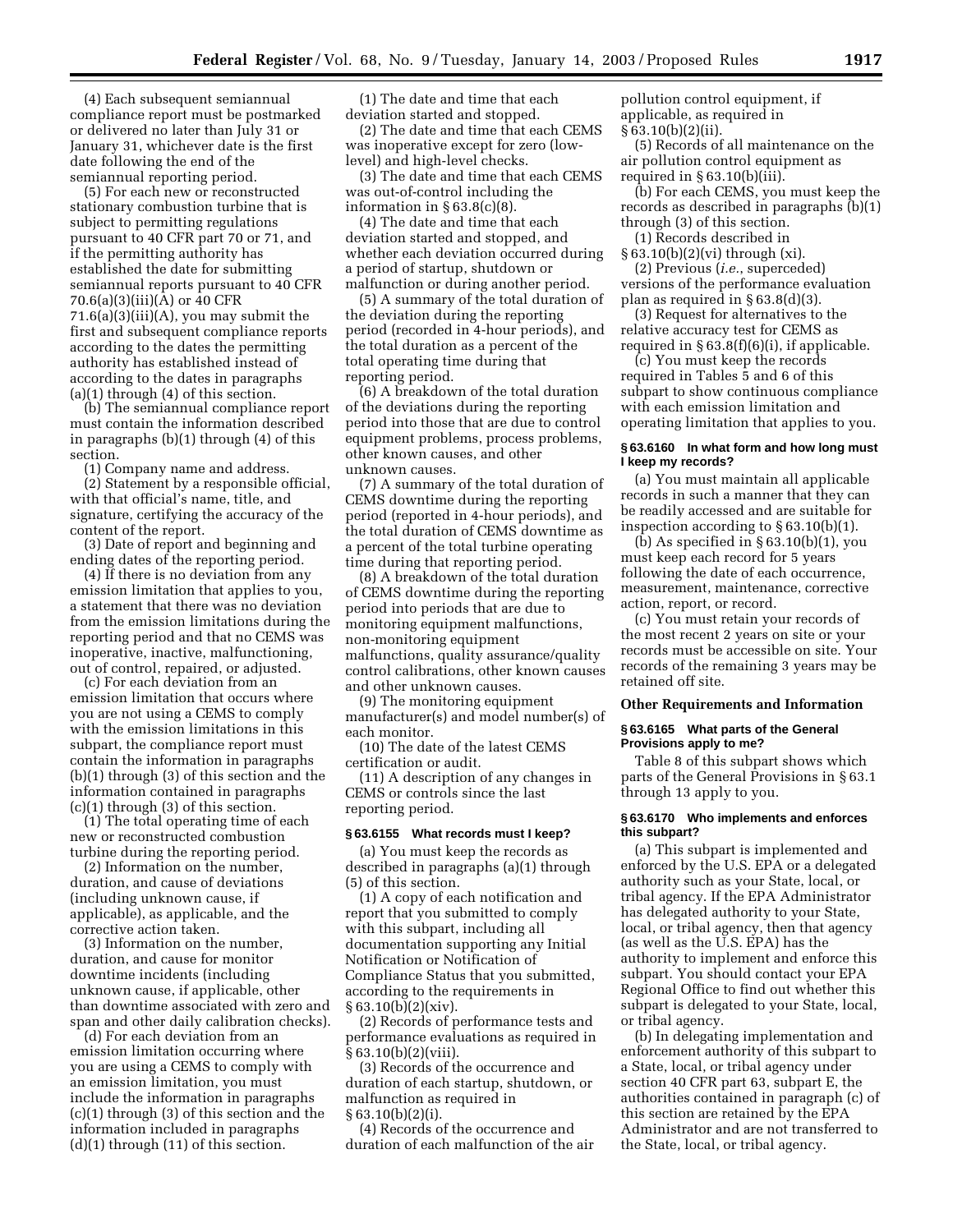(c) The authorities that will not be delegated to State, local, or tribal agencies are:

(1) Approval of alternatives to the emission limitations or operating limitations in § 63.6100 under § 63.6(g).

(2) Approval of major alternatives to test methods under § 63.7(e)(2)(ii) and (f) and as defined in § 63.90.

(3) Approval of major alternatives to monitoring under § 63.8(f) and as defined in § 63.90.

(4) Approval of major alternatives to recordkeeping and reporting under § 63.10(f) and as defined in § 63.90.

#### **§ 63.6175 What definitions apply to this subpart?**

Terms used in this subpart are defined in the CAA; in 40 CFR 63.2, the General Provisions of this part; and in this section:

*Area source* means any stationary source of HAP that is not a major source as defined in this part.

*Associated equipment* as used in this subpart and as referred to in section 112(n)(4) of the CAA, means equipment associated with an oil or natural gas exploration or production well, and includes all equipment from the well bore to the point of custody transfer, except glycol dehydration units, storage vessels with potential for flash emissions, combustion turbines, and stationary reciprocating internal combustion engines.

*CAA* means the Clean Air Act (42 U.S.C. 7401 *et seq.*, as amended by Public Law 101–549, 104 Stat. 2399).

*Cogeneration cycle stationary combustion turbine* means any stationary combustion turbine that recovers heat from the stationary combustion turbine exhaust gases using an exhaust heat exchanger, such as a heat recovery steam generator.

*Combined cycle stationary combustion turbine* means any stationary combustion turbine that recovers heat from the stationary combustion turbine exhaust gases using an exhaust heat exchanger to generate steam for use in a steam turbine.

*Combustion turbine engine test cells/ stands* means engine test cells/stands, as defined in subpart PPPPP of this part, that test stationary combustion turbines.

*Custody transfer* means the transfer of hydrocarbon liquids or natural gas: after processing and/or treatment in the producing operations, or from storage vessels or automatic transfer facilities or other such equipment, including product loading racks, to pipelines or any other forms of transportation. For the purposes of this subpart, the point at which such liquids or natural gas enters a natural gas processing plant is a point of custody transfer.

*Deviation* means any instance in which an affected source subject to this subpart, or an owner or operator of such a source:

(1) Fails to meet any requirement or obligation established by this subpart, including but not limited to any emission limitation or operating limitation;

(2) Fails to meet any term or condition that is adopted to implement an applicable requirement in this subpart and that is included in the operating permit for any affected source required to obtain such a permit; or

(3) Fails to meet any emission limitation or operating limitation in this subpart during malfunction, regardless or whether or not such failure is permitted by this subpart.

*Diffusion flame stationary combustion turbine* means any stationary combustion turbine where fuel and air are injected at the combustor and are mixed only by diffusion prior to ignition.

*Digester gas* means any gaseous byproduct of wastewater treatment formed through the anaerobic decomposition of organic waste materials and composed principally of methane and CO<sub>2</sub>.

*Emergency stationary combustion turbine* means any stationary combustion turbine that operates as a mechanical or electrical power source when the primary source of power is interrupted by an emergency situation. Examples include stationary combustion turbines used to produce power for critical networks or equipment when electric power from the local utility is interrupted, or stationary combustion turbines used to pump water in the case of fire or flood, etc. Emergency stationary combustion turbines do not include stationary combustion turbines used as peaking units at electric utilities or stationary combustion turbines at industrial facilities that typically operate at low capacity factors.

*Hazardous air pollutant (HAP)* means any air pollutant listed in or pursuant to section 112(b) of the CAA.

*ISO standard day conditions* means 288 degrees Kelvin (15 °C), 60 percent relative humidity and 101.3 kilopascals pressure.

*Landfill gas* means a gaseous byproduct of the land application of municipal refuse formed through the anaerobic decomposition of waste materials and composed principally of methane and  $CO<sub>2</sub>$ .

*Lean premix stationary combustion turbine* means any stationary combustion turbine where the air and fuel are thoroughly mixed to form a lean mixture before delivery to the combustor.

*Limited use stationary combustion turbine* means any stationary combustion turbine which is operated 50 hours or less per calendar year.

*Major Source,* as used in this subpart, shall have the same meaning as in § 63.2, except that:

(1) Emissions from any oil or gas exploration or production well (with its associated equipment (as defined in this section)) and emissions from any pipeline compressor station or pump station shall not be aggregated with emissions from other similar units, to determine whether such emission points or stations are major sources, even when emission points are in a contiguous area or under common control except when they are on the same surface site;

(2) For oil and gas production facilities, emissions from processes, operations, or equipment that are not part of the same oil and gas production facility, as defined in this section, shall not be aggregated; and

(3) For production field facilities, only HAP emissions from glycol dehydration units, storage tanks with flash emissions potential, combustion turbines and reciprocating internal combustion engines shall be aggregated for a major source determination.

*Malfunction* means any sudden, infrequent, and not reasonably preventable failure of air pollution control equipment, process equipment, or a process to operate in a normal or usual manner. Failures that are caused in part by poor maintenance or careless operation are not malfunctions.

*Oil and gas production facility* as used in this subpart means any grouping of equipment where hydrocarbon liquids are processed, upgraded (*i.e.*, remove impurities or other constituents to meet contract specifications), or stored prior to the point of custody transfer; or where natural gas is processed, upgraded, or stored prior to entering the natural gas transmission and storage source category. For purposes of a major source determination, facility (including a building, structure, or installation) means oil and natural gas production and processing equipment that is located within the boundaries of an individual surface site as defined in this section. Equipment that is part of a facility will typically be located within close proximity to other equipment located at the same facility. Pieces of production equipment or groupings of equipment located on different oil and gas leases, mineral fee tracts, lease tracts, subsurface or surface unit areas,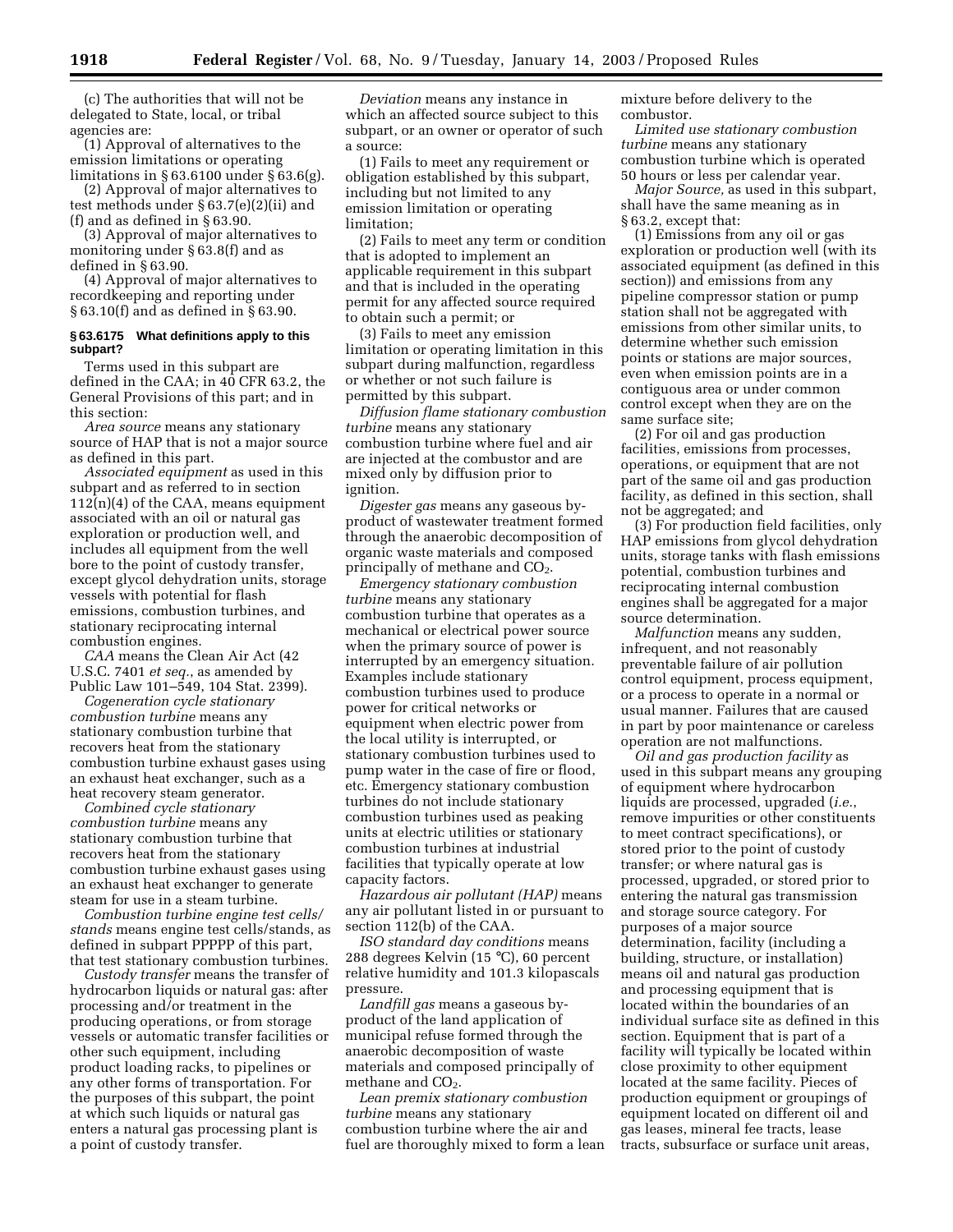surface fee tracts, surface lease tracts, or separate surface sites, whether or not connected by a road, waterway, power line or pipeline, shall not be considered part of the same facility. Examples of facilities in the oil and natural gas production source category include, but are not limited to, well sites, satellite tank batteries, central tank batteries, a compressor station that transports natural gas to a natural gas processing plant, and natural gas processing plants.

*Oxidation catalyst emission control device* means an emission control device that incorporates catalytic oxidation to reduce CO emissions.

*Potential to emit* means the maximum capacity of a stationary source to emit a pollutant under its physical and

operational design. Any physical or operational limitation on the capacity of the stationary source to emit a pollutant, including air pollution control equipment and restrictions on hours of operation or on the type or amount of material combusted, stored, or processed, shall be treated as part of its design if the limitation or the effect it would have on emissions is federally enforceable.

*Production field facility* means those oil and gas production facilities located prior to the point of custody transfer.

*Regenerative/recuperative cycle stationary combustion turbine* means any stationary combustion turbine that recovers heat from the stationary combustion turbine exhaust gases using

an exhaust heat exchanger to preheat the combustion air entering the combustion chamber of the stationary combustion turbine.

*Simple cycle stationary combustion turbine* means any stationary combustion turbine that does not recover heat from the stationary combustion turbine exhaust gases.

*Surface site* means any combination of one or more graded pad sites, gravel pad sites, foundations, platforms, or the immediate physical location upon which equipment is physically affixed.

## **Tables to Subpart YYYY of Part 63**

As stated in §§ 63.6100 and 63.6140, you must comply with the following emission limitations:

## TABLE 1 TO SUBPART YYYY OF PART 63.—EMISSION LIMITATIONS

| For $\ldots$                                                | You must meet one of the following emission limitations                                                                                                                                                                                                                                                                                                                                                                                                 |
|-------------------------------------------------------------|---------------------------------------------------------------------------------------------------------------------------------------------------------------------------------------------------------------------------------------------------------------------------------------------------------------------------------------------------------------------------------------------------------------------------------------------------------|
| 1. each stationary combustion turbine described in §63.6100 | a. achieve a reduction in CO of 95 percent or greater, measured before and after<br>an oxidation catalyst emission control device is installed to treat all of the sta-<br>tionary combustion turbine exhaust gases, if you install an oxidation catalyst<br>emission control device or<br>b. limit the concentration of formaldehyde to 43 ppbvd or less at 15 percent $O_2$ , if<br>you do not install an oxidation catalyst emission control device. |

As stated in §§ 63.6100 and 63.6140, you must comply with the following operating limitations:

## TABLE 2 TO SUBPART YYYY OF PART 63.—OPERATING LIMITATIONS

| For $\ldots$                                                                                                                                                        | You must                                                                                    |
|---------------------------------------------------------------------------------------------------------------------------------------------------------------------|---------------------------------------------------------------------------------------------|
| 1. Each stationary combustion turbine complying with the emission limitation for Meet no operating limitations.<br>CO reduction.                                    |                                                                                             |
| 2. Each stationary combustion turbine complying with the emission limitation for<br>formaldehyde emission concentration that is diffusion flame or lean premix.     | Meet no operating limitations.                                                              |
| 3. Each stationary combustion turbine complying with the emission limitation for<br>formaldehyde emission concentration that is not diffusion flame or lean premix. | You must comply with any additional operating limitations<br>approved by the Administrator. |

As stated in § 63.6120, you must comply with the following requirements for performance tests and initial compliance demonstrations:

## TABLE 3 OF SUBPART YYYY OF PART 63.—REQUIREMENTS FOR PERFORMANCE TESTS AND INITIAL COMPLIANCE **DEMONSTRATIONS**

| For each stationary combustion turbine<br>complying with $\ldots$ | You must         | Using $\ldots$                                                                                                                                                                              | According to the following require-<br>ments $\ldots$                                                                                                                                                                                                                                                                                                                                 |
|-------------------------------------------------------------------|------------------|---------------------------------------------------------------------------------------------------------------------------------------------------------------------------------------------|---------------------------------------------------------------------------------------------------------------------------------------------------------------------------------------------------------------------------------------------------------------------------------------------------------------------------------------------------------------------------------------|
| 1. The emission limitation for CO reduc-<br>tion.                 | percent or more. | Demonstrate a reduction in CO of 95   A CEMS for CO and either $O_2$ or CO <sub>2</sub><br>to monitor at both the inlet and outlet<br>of the oxidation catalyst emission<br>control device. | This demonstration is conducted im-<br>mediately following a successful per-<br>formance evaluation of the CEMS as<br>required in §63.6125(a). The dem-<br>onstration consists of the first 4-hour<br>average of measurements. The re-<br>duction in CO is calculated using the<br>equation in §63.6120 and must be<br>normalized to 15 percent $O2$ or<br>equivalent percent $CO2$ . |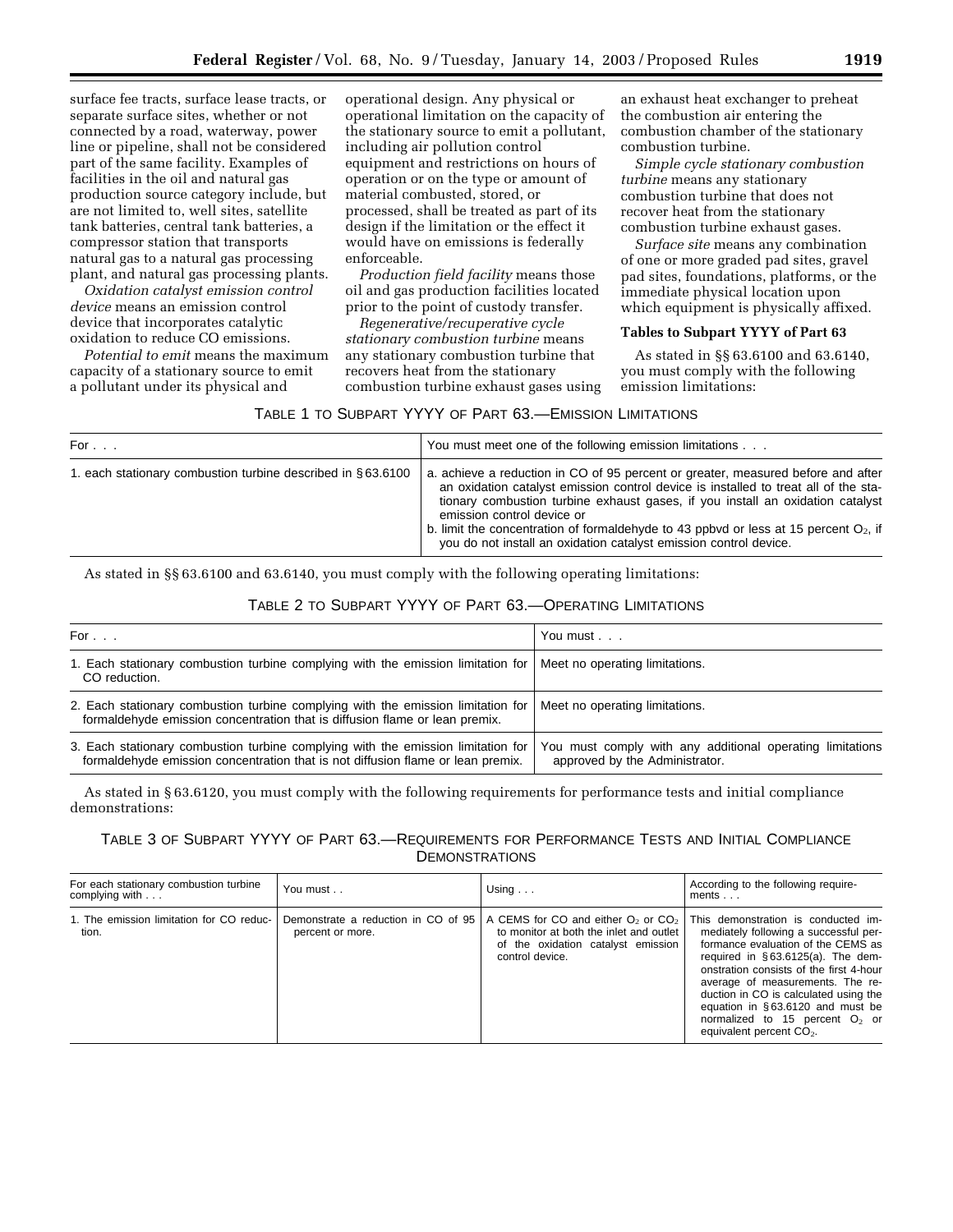## TABLE 3 OF SUBPART YYYY OF PART 63.—REQUIREMENTS FOR PERFORMANCE TESTS AND INITIAL COMPLIANCE DEMONSTRATIONS—Continued

| For each stationary combustion turbine<br>complying with $\ldots$        | You must                                                                                        | Using $\ldots$                                                                                                                                                                                                                                                                                                                                                                                                                                                                                | According to the following require-<br>ments $\ldots$                                                                                                            |
|--------------------------------------------------------------------------|-------------------------------------------------------------------------------------------------|-----------------------------------------------------------------------------------------------------------------------------------------------------------------------------------------------------------------------------------------------------------------------------------------------------------------------------------------------------------------------------------------------------------------------------------------------------------------------------------------------|------------------------------------------------------------------------------------------------------------------------------------------------------------------|
| 2. The emission limitation for formalde-<br>hyde emission concentration. | a. Demonstrate formaldehyde emis-<br>sions are 43 ppbvd or less by a per-<br>formance test and. | i. Test Method 320 of 40 CFR part 63,<br>appendix A; or EPA SW-846 Meth-<br>od 0011; or California Environmental<br>Protection Agency, Air Resources<br>Board, Method 430* formaldehyde<br>and acetaldehyde in emissions from<br>stationary sources, adopted Sept 12,<br>1989, amended December 13, 1991<br>(ARB Method 430)*; or if your af-<br>fected source fires natural gas, Test<br>Method 323 of 40 CFR part 63, ap-<br>pendix A; or other methods ap-<br>proved by the Administrator. | (1) Formaldehyde concentration must<br>be corrected to 15 percent $O_2$ , dry<br>basis. Results of this test consist of<br>the average of the three 1 hour runs. |
|                                                                          | b. Select the sampling port location<br>and the number of traverse points<br>and.               | i. Method 1 or 1A of 40 CFR part 60,<br>appendix A $\S 63.7(d)(1)(i)$ .                                                                                                                                                                                                                                                                                                                                                                                                                       | (1) If using an air pollution control de-<br>vice, the sampling site must be lo-<br>cated at the outlet of the air pollution<br>control device.                  |
|                                                                          | c. Determine the $O2$ concentration at $ $<br>the sampling port location.                       | i. Method 3A or 3B of 40 CFR part 60,<br>appendix A.                                                                                                                                                                                                                                                                                                                                                                                                                                          | Measurements to determine $O2$<br>(1)<br>concentration must be made at the<br>same time as the performance test.                                                 |

\*You may obtain a copy of ARB Method 430 from the California Environmental Protection Agency, Air Resources Board, 2020 L Street, Sacramento, CA 95812, or you may download a copy of ARB Method 430 from ARB's web site (http://www.arb.ca.gov/testmeth/vol3/vol3.htm).

As stated in §§ 63.6110 and 63.6130, you must comply with the following requirements to demonstrate initial compliance with emission limitations:

## TABLE 4 TO SUBPART YYYY OF PART 63.—INITIAL COMPLIANCE WITH EMISSION LIMITATIONS

| For the $\ldots$ | You have demonstrated initial compliance if                                        |
|------------------|------------------------------------------------------------------------------------|
|                  | The average reduction of CO emissions is at least 95 per-<br>cent, dry basis.      |
|                  | The average formaldehyde concentration is 43 ppbvd or less<br>at 15 percent $O2$ . |

As stated in §§ 63.6135 and 63.6140, you must comply with the following requirements to demonstrate continuing compliance with emissions limitations:

## TABLE 5 OF SUBPART YYYY OF PART 63.—CONTINUOUS COMPLIANCE WITH EMISSION LIMITATIONS

| For the                                 | You must demonstrate continous compliance by                                                                                                                                                                                                                                                                                                          |
|-----------------------------------------|-------------------------------------------------------------------------------------------------------------------------------------------------------------------------------------------------------------------------------------------------------------------------------------------------------------------------------------------------------|
| 1. Emission limitation for CO reduction | a. Collecting the CEMS data according to §63.6125(a), reducing the measurements to 1-hour<br>averages, calculating the percent reduction in CO emissions according to $\S 63.6120$ ; and<br>b. Demonstrating a reduction in CO of 95 percent or more over each 4-hour averaging period;<br>and<br>c. Applying 40 CFR part 60 appendix F, procedure 1. |

As stated in §§ 63.6135 and 63.6140, you must comply with the following requirements to demonstrate continuing compliance with operating limitations:

## TABLE 6 OF SUBPART YYYY OF PART 63.—CONTINUOUS COMPLIANCE WITH OPERATING LIMITATIONS

| For the emission limitation | For the operating limitation                                           | You must demonstrate continuous compliance<br>$by \ldots$                                                              |
|-----------------------------|------------------------------------------------------------------------|------------------------------------------------------------------------------------------------------------------------|
|                             | To comply with operating limitations approved<br>by the Administrator. | Collect the data according to $\S 63.6120(q)$ and<br>maintain the operating parameters within<br>the operating limits. |

As stated in §§ 63.6145 and 63.6150, you must comply with the following requirements for reports: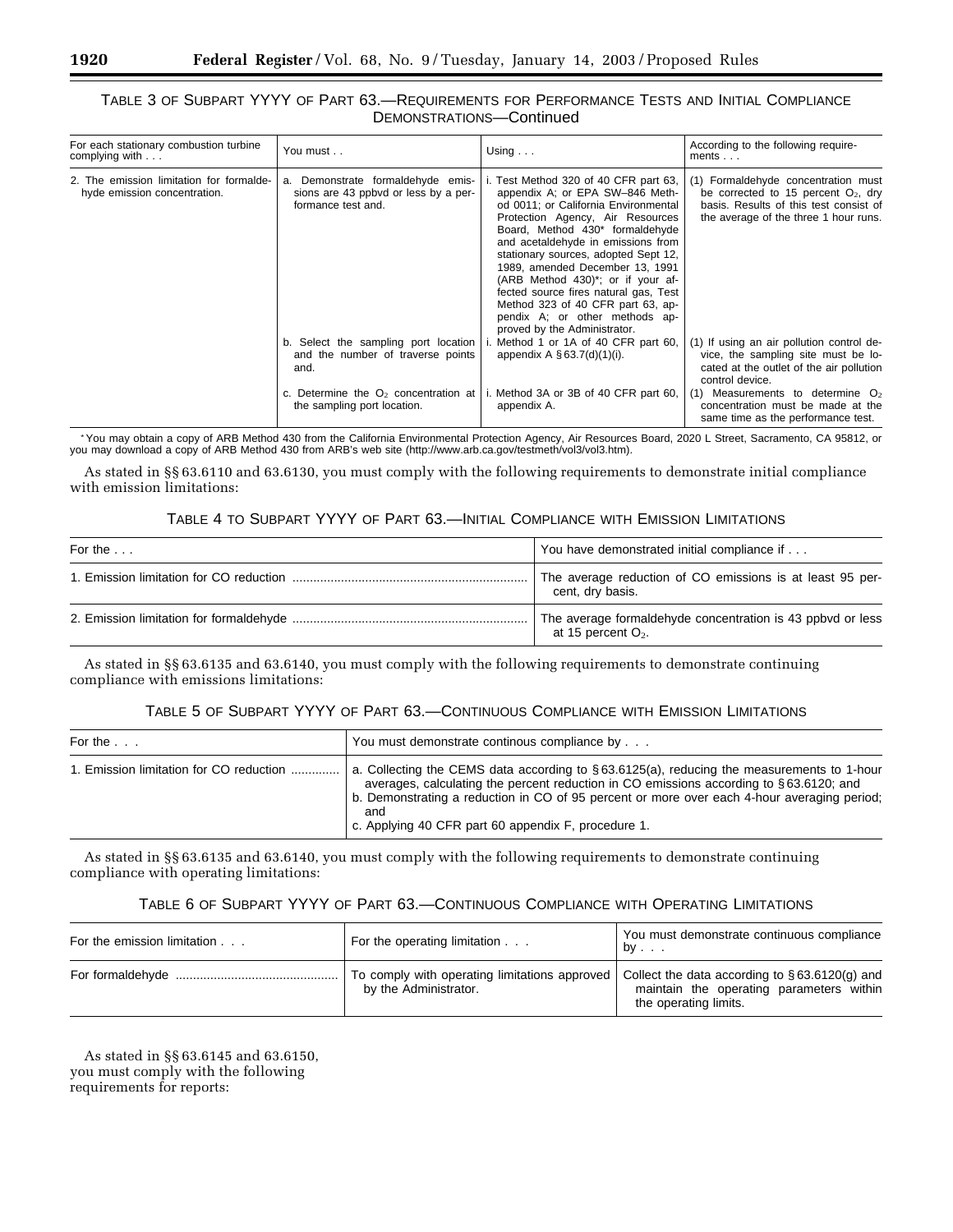| If you own or operate a sta-<br>tionary combustion turbine<br>which must comply with the CO<br>emission reduction limitation,<br>you must submit a |                                                                                                                                                                                                                                                                                                                                                                                                                                                                                                                      |                                                              |
|----------------------------------------------------------------------------------------------------------------------------------------------------|----------------------------------------------------------------------------------------------------------------------------------------------------------------------------------------------------------------------------------------------------------------------------------------------------------------------------------------------------------------------------------------------------------------------------------------------------------------------------------------------------------------------|--------------------------------------------------------------|
| Semiannual compliance report                                                                                                                       | If there is no deviation from any emission limitation or operating limitation, a<br>statement that you have had no deviation from the emission limitation or<br>operating limitation during the reporting period and that no CEMS or CPMS<br>was inoperative, inactive, out-of-control, repaired, or adjusted. If you had a<br>deviation from any emission limitation or operating limitation during the re-<br>porting period, the report must contain the information in $\S 63.6150(d)$ or<br>(e), as applicable. | Semiannually, according to the<br>requirements in \$63,6150. |

TABLE 7 OF SUBPART YYYY OF PART 63.—REQUIREMENTS FOR REPORTS

You must comply with the applicable General Provisions requirements:

## TABLE 8 OF SUBPART YYYY OF PART 63.—APPLICABILITY OF GENERAL PROVISIONS TO SUBPART YYYY

| Citation             | Subject                                                                                             | Applies to subpart<br><b>YYYY</b> | Explanation                                                                                                       |
|----------------------|-----------------------------------------------------------------------------------------------------|-----------------------------------|-------------------------------------------------------------------------------------------------------------------|
| $§ 63.1(a)(1)$       | General applicability of the General Provi-<br>sions.                                               | Yes                               | Additional terms defined in §63.6175.                                                                             |
| $§ 63.1(a)(2)–(4)$   |                                                                                                     | Yes                               |                                                                                                                   |
| $§ 63.1(a)(5)$       | [Reserved].                                                                                         |                                   |                                                                                                                   |
| $§ 63.1(a)(6)–(7)$   | Contact for source category information; ex-<br>tension of compliance through early reduc-<br>tion. | Yes.                              |                                                                                                                   |
| $§63.1(a)(8)$        |                                                                                                     | No                                | Refers to State programs.                                                                                         |
| $§63.1(a)(9)$        | [Reserved].                                                                                         |                                   |                                                                                                                   |
| $§ 63.1(a)(10)–(14)$ |                                                                                                     | Yes                               |                                                                                                                   |
| $\S$ 63.1(b)(1)      |                                                                                                     | Yes                               | Subpart YYYY<br>clarifies<br>applicability at<br>§63.6085.                                                        |
| $§63.1(b)(2)$        | Title V operating permit-reference to part 70                                                       | Yes                               | All major affected sources are required to ob-<br>tain a title V permit.                                          |
| $§ 63.1(b)(3)$       | Record of applicability determination                                                               | Yes.                              |                                                                                                                   |
| $§63.1(c)(1)$        | Applicability after standards are set                                                               | Yes                               | Subpart YYYY clarifies the applicability of<br>each paragraph of subpart A to sources<br>subject to subpart YYYY. |
| $§ 63.1(c)(2)$       | Title V permit requirement for sources                                                              | No                                | Area sources are not subject to area subpart<br>YYYY.                                                             |
| $§ 63.1(c)(3)$       | [Reserved].                                                                                         |                                   |                                                                                                                   |
| $§ 63.1(c)(4)$       | Extension of compliance for existing sources                                                        | Yes.                              |                                                                                                                   |
| $\S 63.1(c)(5)$      | Notification requirements for an area source<br>becoming a major source.                            | Yes                               |                                                                                                                   |
|                      | [Reserved].                                                                                         |                                   |                                                                                                                   |
| §63.1(e)             | Applicability of permit program before a rel-<br>evant standard has been set.                       | Yes.                              |                                                                                                                   |
| §63.2                |                                                                                                     | Yes                               | Additional terms defined in §63.6175.                                                                             |
| \$63.3               |                                                                                                     | Yes.                              |                                                                                                                   |
|                      |                                                                                                     | Yes.                              |                                                                                                                   |
|                      | Construction and reconstruction applicability                                                       | Yes.                              |                                                                                                                   |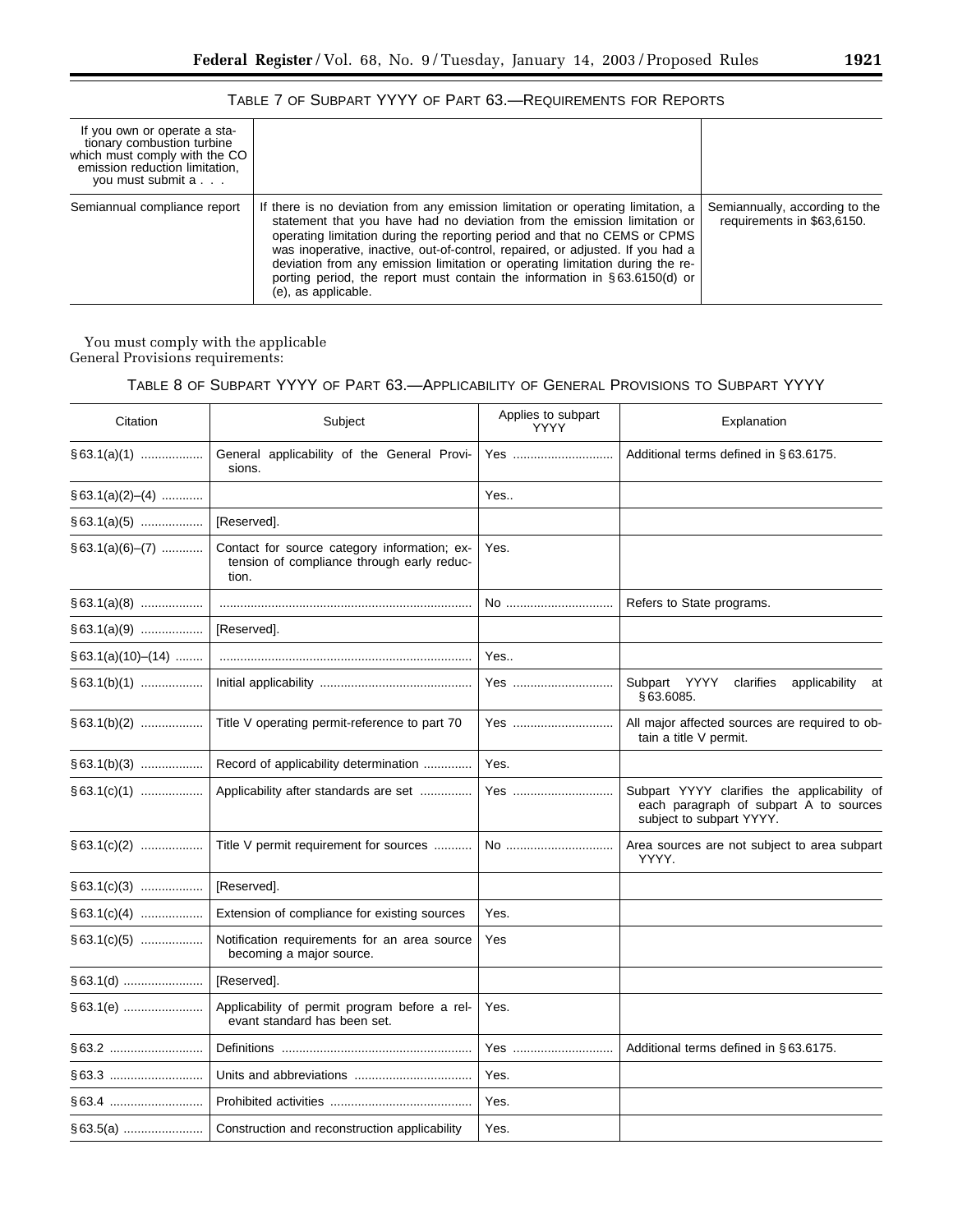-

## TABLE 8 OF SUBPART YYYY OF PART 63.—APPLICABILITY OF GENERAL PROVISIONS TO SUBPART YYYY—Continued

۰

| Citation              | Subject                                                                                | Applies to subpart<br>YYYY | Explanation                                                                                      |
|-----------------------|----------------------------------------------------------------------------------------|----------------------------|--------------------------------------------------------------------------------------------------|
| $§63.5(b)(1)$         | Requirements upon construction or recon-<br>struction.                                 | Yes.                       |                                                                                                  |
| $§63.5(b)(2)$         | [Reserved].                                                                            |                            |                                                                                                  |
| $§ 63.5(b)(3)$        |                                                                                        | Yes.                       |                                                                                                  |
| $§ 63.5(b)(4)$        | Notification of construction                                                           | Yes.                       |                                                                                                  |
| $§ 63.5(b)(5)$        |                                                                                        | Yes.                       |                                                                                                  |
| $\S 63.5(b)(6)$       |                                                                                        | Yes.                       |                                                                                                  |
|                       | [Reserved].                                                                            |                            |                                                                                                  |
|                       | Application for construction reconstruction                                            | Yes.                       |                                                                                                  |
|                       | Approval of construction or reconstruction                                             | Yes.                       |                                                                                                  |
|                       | Approval of construction or reconstruction<br>based on prior State review.             | Yes.                       |                                                                                                  |
|                       |                                                                                        | Yes.                       |                                                                                                  |
| $§ 63.6(b)(1)–(2)$    | Compliance dates for new and reconstructed<br>sources.                                 | Yes.                       |                                                                                                  |
|                       | Compliance dates for sources constructed or<br>reconstructed before effective date.    | No                         | Compliance is required by startup or effective<br>date.                                          |
| $§63.6(b)(4)$         | Compliance dates for sources also subject to<br>§ 112(f) standards.                    | Yes.                       |                                                                                                  |
| $§63.6(b)(5)$         |                                                                                        | Yes.                       |                                                                                                  |
| $§63.6(b)(6)$         | [Reserved].                                                                            |                            |                                                                                                  |
|                       | Compliance dates for new and reconstructed<br>area sources that become major.          | Yes.                       |                                                                                                  |
| $§ 63.6(c)(1)–(2)$    | Compliance dates for existing sources                                                  | Yes.                       |                                                                                                  |
| $\S 63.6(c)(3)–(4)$   | [Reserved].                                                                            |                            |                                                                                                  |
| $§63.6(c)(5)$         | Compliance dates for existing area sources<br>that become major.                       | Yes.                       |                                                                                                  |
|                       | [Reserved].                                                                            |                            |                                                                                                  |
| $§63.6(e)(1)–(2)$     |                                                                                        | Yes                        | Except that you are not required to have a<br>startup, shutdown, and malfunction plan<br>(SSMP). |
|                       |                                                                                        | No.                        |                                                                                                  |
|                       | Applicability of standards except during start-<br>up, shutdown, or malfunction (SSM). | Yes.                       |                                                                                                  |
| $\S 63.6(f)(2)$       | Methods for determining compliance                                                     | Yes.                       |                                                                                                  |
|                       |                                                                                        | Yes.                       |                                                                                                  |
| $\S 63.6(g)(1)$ – (3) |                                                                                        | Yes.                       |                                                                                                  |
| §63.6(h)              | Opacity and visible emission standards                                                 | No                         | Subpart YYYY does not contain opacity or<br>visible emission standards.                          |
|                       | Compliance extension procedures and criteria                                           | Yes.                       |                                                                                                  |
|                       | Presidential compliance exemption                                                      | Yes.                       |                                                                                                  |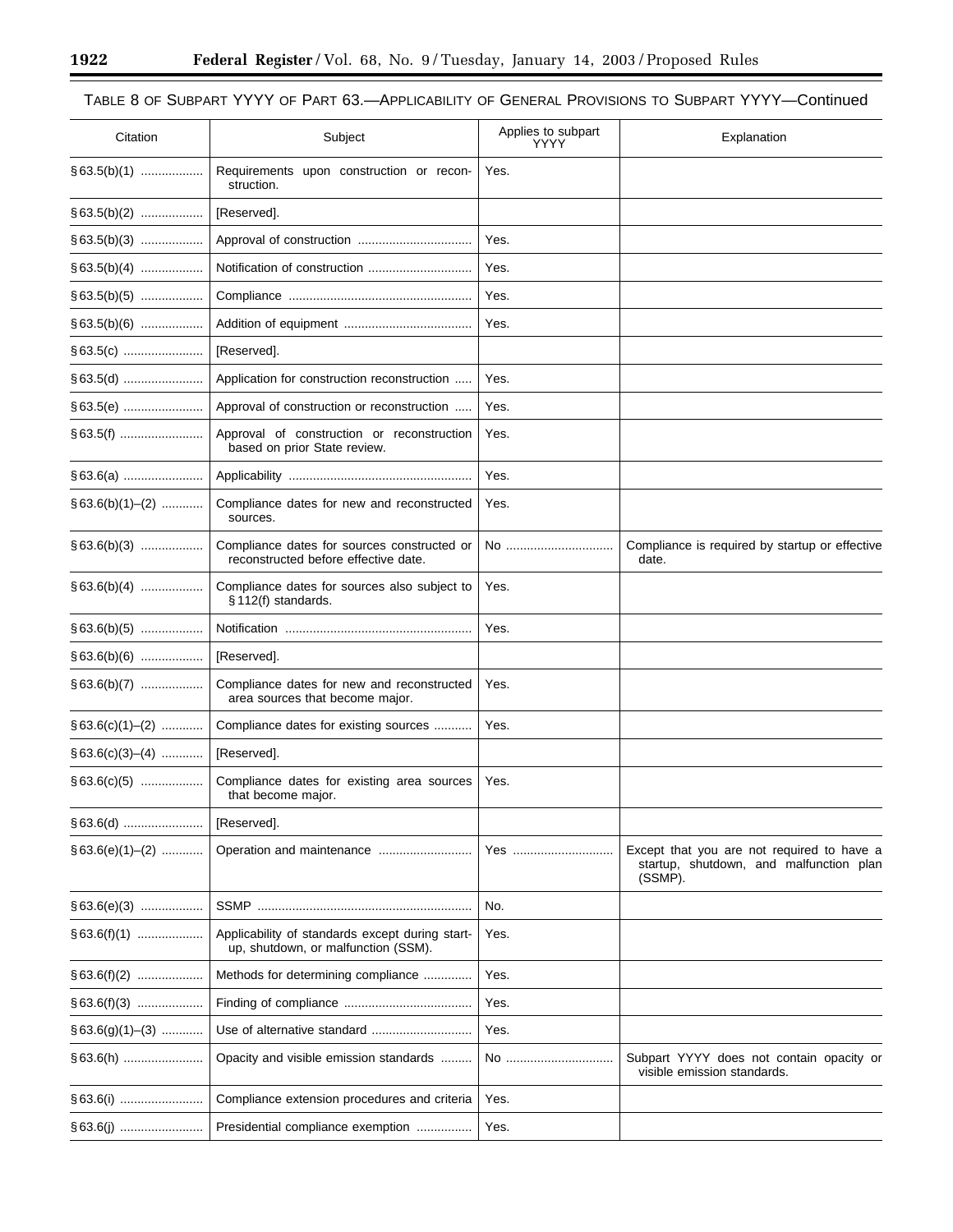-

## TABLE 8 OF SUBPART YYYY OF PART 63.—APPLICABILITY OF GENERAL PROVISIONS TO SUBPART YYYY—Continued

| Citation           | Subject                                                                  | Applies to subpart<br>YYYY | Explanation                                                                                   |  |
|--------------------|--------------------------------------------------------------------------|----------------------------|-----------------------------------------------------------------------------------------------|--|
| $§ 63.7(a)(1)–(2)$ |                                                                          | Yes                        | Subpart YYYY contains performance test<br>dates at §63.6110.                                  |  |
| $§ 63.7(a)(3)$     |                                                                          | Yes.                       |                                                                                               |  |
| $§ 63.7(b)(1)$     |                                                                          | Yes.                       |                                                                                               |  |
|                    |                                                                          | Yes.                       |                                                                                               |  |
|                    | Quality assurance/test plan                                              | Yes.                       |                                                                                               |  |
|                    |                                                                          | Yes.                       |                                                                                               |  |
| $§63.7(e)(1)$      | Conditions for conducting performance tests                              | Yes.                       |                                                                                               |  |
| $§ 63.7(e)(2)$     | Conduct of performance tests and reduction<br>of data.                   | Yes                        | Subpart YYYY specifies test methods at<br>§63.6120.                                           |  |
| $§ 63.7(e)(3)$     |                                                                          | Yes.                       |                                                                                               |  |
|                    | Administrator may require other testing under<br>section 114 of the CAA. | Yes.                       |                                                                                               |  |
|                    | Alternative test method provisions                                       | Yes.                       |                                                                                               |  |
|                    | Performance test data<br>analysis, record-<br>keeping, and reporting.    | Yes.                       |                                                                                               |  |
| §63.7(h)           |                                                                          | Yes.                       |                                                                                               |  |
| $§63.8(a)(1)$      | Applicability of monitoring requirements                                 | Yes                        | Subpart YYYY contains specific requirements<br>for monitoring at §63.6125.                    |  |
| $§ 63.8(a)(2)$     | Performance specifications                                               | Yes.                       |                                                                                               |  |
| $§ 63.8(a)(3)$     | [Reserved].                                                              |                            |                                                                                               |  |
| $§ 63.8(a)(4)$     |                                                                          | No.                        |                                                                                               |  |
| $§ 63.8(b)(1)$     |                                                                          | Yes.                       |                                                                                               |  |
| $§ 63.8(b)(2)–(3)$ | Multiple effluents and multiple monitoring sys-<br>tems.                 | Yes.                       |                                                                                               |  |
|                    | Monitoring system operation and mainte-<br>nance.                        |                            |                                                                                               |  |
| $§ 63.8(c)(1)(i)$  | Routine and predictable SSM                                              | No                         | Subpart YYYY does not require SSMP.                                                           |  |
| $§ 63.8(c)(1)(ii)$ |                                                                          | No                         | Subpart YYYY does not require SSMP.                                                           |  |
| $§63.8(c)(1)(iii)$ | Compliance with operation and maintenance<br>requirements.               | Yes.                       |                                                                                               |  |
| $§ 63.8(c)(2)–(3)$ | Monitoring system installation                                           | Yes.                       |                                                                                               |  |
| $§ 63.8(c)(4)$     | Continuous monitoring system (CMS) require-<br>ments.                    | Yes                        | Except that subpart YYYY does not require<br>continuous opacity monitoring systems<br>(COMS). |  |
| $§63.8(c)(5)$      |                                                                          | No.                        |                                                                                               |  |
| $§ 63.8(c)(6)–(8)$ |                                                                          | Yes                        | Except that subpart YYYY does not require<br>COMS.                                            |  |
|                    |                                                                          | Yes.                       |                                                                                               |  |
| §63.8(e)           | CMS performance evaluation                                               | Yes                        | Except for $\S 63.8(e)(5)(ii)$ , which applies to<br>COMS.                                    |  |
| $§ 63.8(f)(1)–(5)$ | Alternative monitoring method                                            | Yes.                       |                                                                                               |  |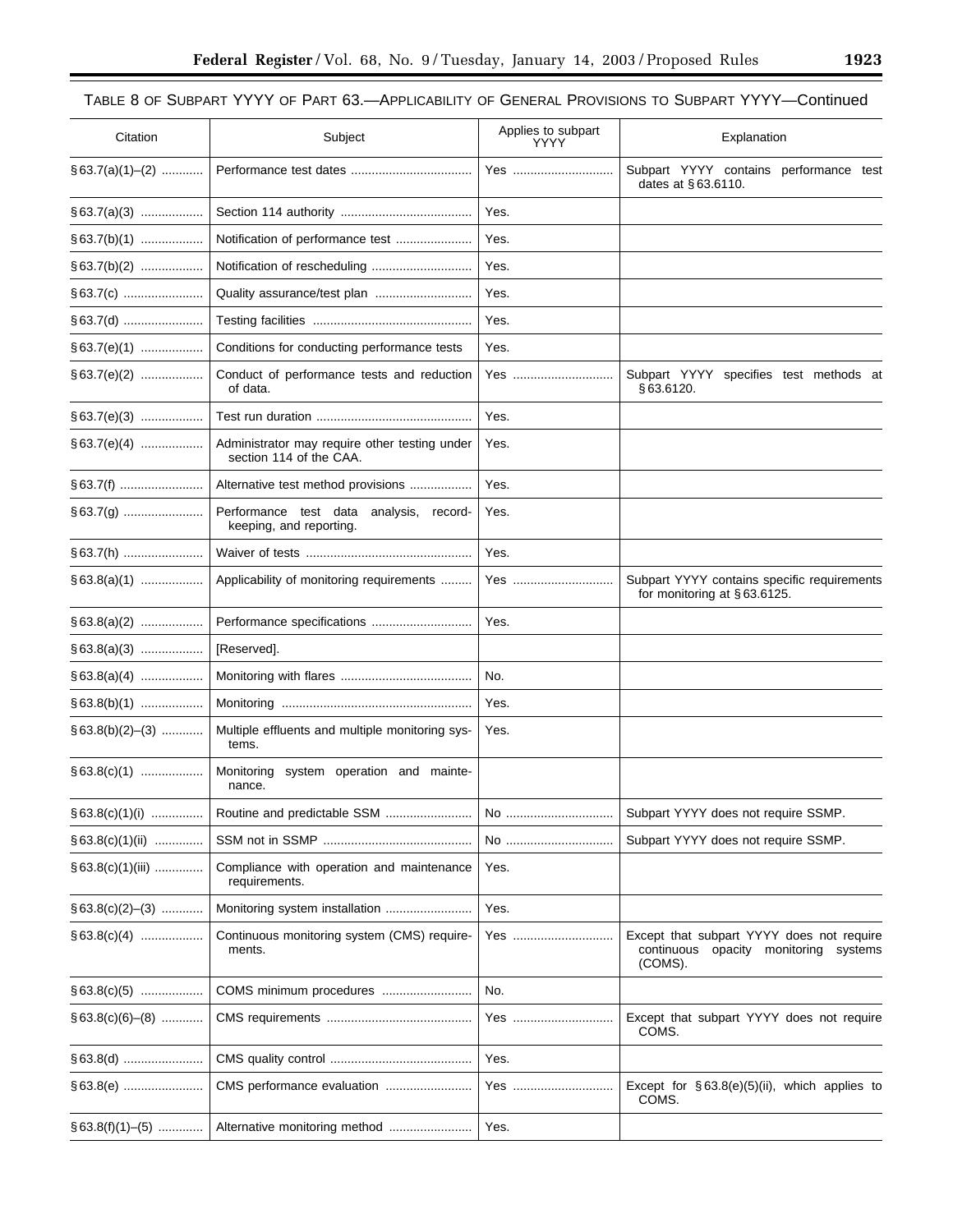۳

## TABLE 8 OF SUBPART YYYY OF PART 63.—APPLICABILITY OF GENERAL PROVISIONS TO SUBPART YYYY—Continued

۰

| Citation                    | Subject                                                                                                   | Applies to subpart<br>YYYY | Explanation                                                                                                                                              |
|-----------------------------|-----------------------------------------------------------------------------------------------------------|----------------------------|----------------------------------------------------------------------------------------------------------------------------------------------------------|
|                             | Alternative to relative accuracy test                                                                     | Yes.                       |                                                                                                                                                          |
|                             |                                                                                                           | Yes                        | Except that provisions for COMS are not ap-<br>plicable. Averaging periods for dem-<br>onstrating compliance are specified at<br>§§ 63.6135 and 63.6140. |
|                             | Applicability and State delegation of notifica-<br>tion requirements.                                     | Yes.                       |                                                                                                                                                          |
| $§ 63.9(b)(1)–(5)$          |                                                                                                           | Yes.                       |                                                                                                                                                          |
|                             | Request for compliance extension                                                                          | No                         | Compliance extensions do not apply to new<br>or reconstructed sources.                                                                                   |
|                             | Notification of special compliance require-<br>ments for new sources.                                     | Yes.                       |                                                                                                                                                          |
| §63.9(e)                    | Notification of performance test                                                                          | Yes.                       |                                                                                                                                                          |
|                             | Notification of visible emissions/opacity test                                                            | No.                        |                                                                                                                                                          |
| $§ 63.9(g)(1)$              | Notification of performance evaluation                                                                    | Yes.                       |                                                                                                                                                          |
|                             | Notification of use of COMS data                                                                          | No                         | Subpart YYYY does not contain opacity or<br>VE standards.                                                                                                |
|                             | Notification that criterion for alternative to rel-<br>ative accuracy test audit (RATA) is exceed-<br>ed. | Yes                        | If alternative is in use.                                                                                                                                |
| $§63.9(h)(1)–(6)$           | Notification of compliance status                                                                         | Yes                        | Except that notifications for sources not con-<br>ducting performance tests are due 30 days<br>after completion of performance evalua-<br>tions.         |
|                             | Adjustment of submittal deadlines                                                                         | Yes.                       |                                                                                                                                                          |
|                             | Change in previous information                                                                            | Yes.                       |                                                                                                                                                          |
| $§ 63.10(a)$                | Administrative provisions for recordkeeping<br>and reporting.                                             | Yes.                       |                                                                                                                                                          |
| $§ 63.10(b)(1)$             |                                                                                                           | Yes.                       |                                                                                                                                                          |
| $\S 63.10(b)(2)(i)$ - (iii) |                                                                                                           | Yes.                       |                                                                                                                                                          |
| $§ 63.10(b)(2)(iv)–(v)$     | Records related to actions during SSM                                                                     | No                         | Subpart YYYY does not require SSMP so re-<br>quirements to demonstrate conformance or<br>nonconformance with SSMP are not appli-<br>cable.               |
| $§ 63.10(b)(2)(vi)–(xi)$    |                                                                                                           | Yes.                       |                                                                                                                                                          |
| § 63.10(b)(2)(xii)          |                                                                                                           | Yes.                       |                                                                                                                                                          |
| § 63.10(b)(2)(xiii) ……….    | Records when using alternative to RATA                                                                    | Yes                        | For CO standard if using RATA alternative.                                                                                                               |
| § 63.10(b)(2)(xiv)          | Records of supporting documentation                                                                       | Yes.                       |                                                                                                                                                          |
| §63.10(b)(3)                | Records of applicability determination                                                                    | Yes.                       |                                                                                                                                                          |
| $\S 63.10(c)(1)$            | Additional records for sources using CEMS                                                                 | Yes.                       |                                                                                                                                                          |
| $\S$ 63.10(d)(1)            | General reporting requirements                                                                            | Yes.                       |                                                                                                                                                          |
| § 63.10(d)(2) ……………         | Report of performance test results                                                                        | Yes.                       |                                                                                                                                                          |
| $\S$ 63.10(d)(3)            | Reporting opacity or VE observations                                                                      | No                         | Subpart YYYY does not contain opacity or<br>VE standards.                                                                                                |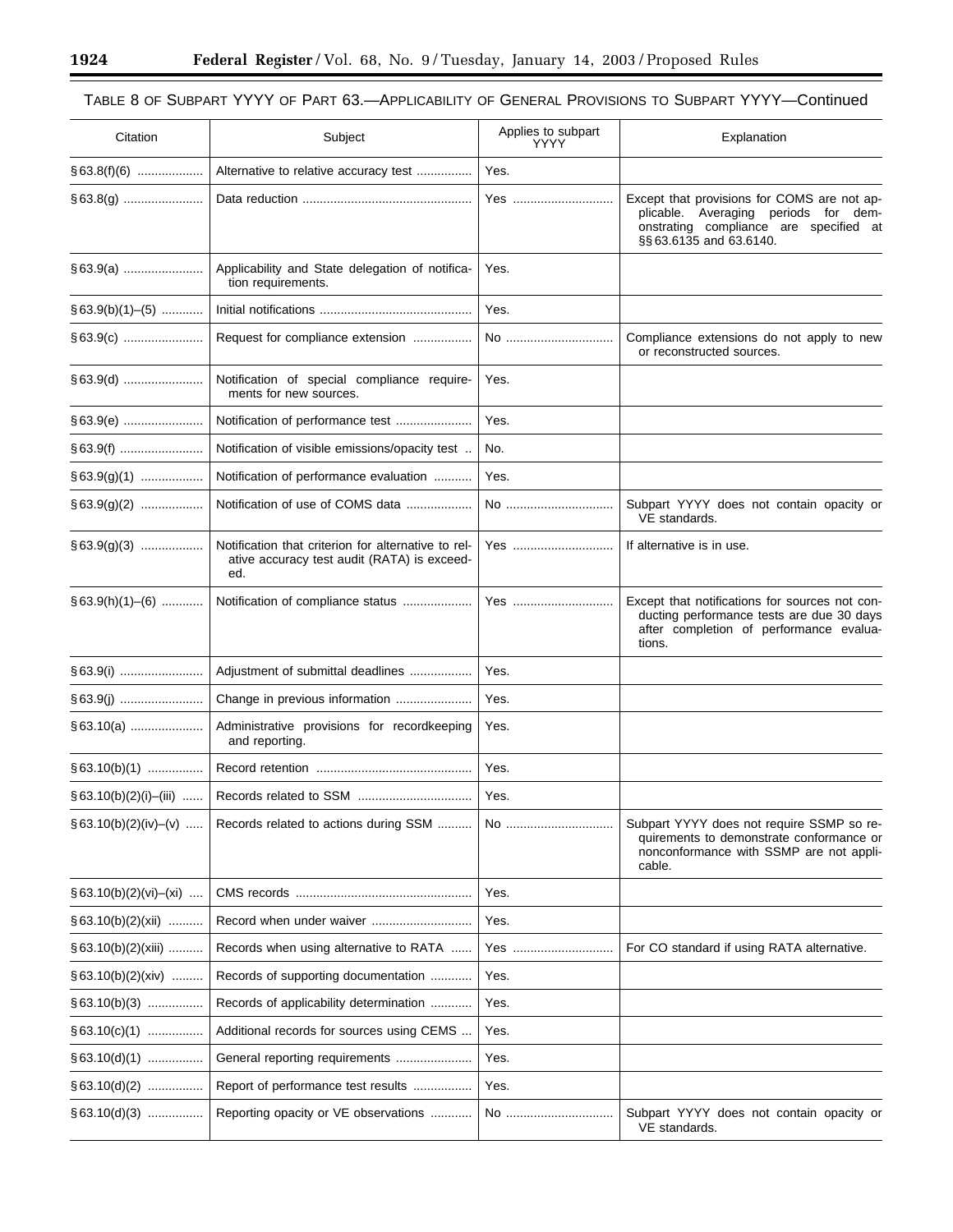## TABLE 8 OF SUBPART YYYY OF PART 63.—APPLICABILITY OF GENERAL PROVISIONS TO SUBPART YYYY—Continued

| Citation                    | Subject                                                                | Applies to subpart<br><b>YYYY</b> | Explanation                                                                        |
|-----------------------------|------------------------------------------------------------------------|-----------------------------------|------------------------------------------------------------------------------------|
|                             |                                                                        | No                                | Compliance extensions do not apply to new<br>or reconstructed sources.             |
| $§ 63.10(d)(5)$             | Startup, shutdown, and malfunction reports                             | No                                | Subpart YYYY does not require reporting of<br>startup, shutdowns, or malfunctions. |
| $\S$ 63.10(e)(1) and (2)(i) |                                                                        | Yes.                              |                                                                                    |
| $§63.10(e)(2)(ii)$          |                                                                        | No                                | Subpart YYYY does not require COMS.                                                |
| $§63.10(e)(3)$              | <b>Excess</b><br>emissions<br>parameter<br>and<br>exceedances reports. | Yes.                              |                                                                                    |
| $§ 63.10(e)(4)$             |                                                                        | No                                | Subpart YYYY does not require COMS.                                                |
|                             | Waiver for recordkeeping and reporting                                 | Yes.                              |                                                                                    |
|                             |                                                                        | No.                               |                                                                                    |
| §63.12                      | State authority and delegations                                        | Yes.                              |                                                                                    |
| §63.13                      |                                                                        | Yes.                              |                                                                                    |
|                             | Incorporation by reference                                             | Yes.                              |                                                                                    |
|                             |                                                                        | Yes.                              |                                                                                    |

3. Appendix A to Part 63 is proposed to be amended by adding, in numerical order, Method 323 to read as follows:

#### **Appendix A to Part 63—Test Methods**

## \* \* \* \* \*

#### **Method 323—Measurement of Formaldehyde Emissions from Natural Gas-Fired Stationary Sources—Acetyl Acetone Derivitization Method**

#### **1.0 Introduction**

This method describes the sampling and analysis procedures of the acetyl acetone colorimetric method for measuring formaldehyde emissions in the exhaust of natural gas-fired, stationary combustion sources. This method, which was prepared by the Gas Research Institute (GRI), is based on the Chilled Impinger Train Method for Methanol, Acetone, Acetaldehyde, Methyl Ethyl Ketone, and Formaldehyde (Technical Bulletin No. 684) developed and published by the National Council of the Paper Industry for Air and Stream Improvement, Inc. (NCASI).1 However, this method has been prepared specifically for formaldehyde and does not include specifications (*e.g.*, equipment and supplies) and procedures (*e.g.*, sampling and analytical) for methanol, acetone, acetaldehyde, and methyl ethyl ketone. To obtain reliable results, persons using this method should have a thorough knowledge of at least Methods 1, 2, 3, and 4 of 40 CFR part 60, appendix A.

#### *1.1 Scope and Application*

1.1.1 *Analytes.* The only analyte measured by this method is formaldehyde (CAS Number 50–00–0).

1.1.2 *Applicability.* This method is for analyzing formaldehyde emissions from

uncontrolled and controlled natural gas-fired, stationary combustion sources.

1.1.3 *Data Quality Objectives.* If you adhere to the quality control and quality assurance requirements of this method, then you and future users of your data will be able to assess the quality of the data you obtain and estimate the uncertainty in the measurements.

#### **2.0 Summary of Method**

An emission sample from the combustion exhaust is drawn through a midget impinger train containing chilled reagent water to absorb formaldehyde. The formaldehyde concentration in the impinger is determined by reaction with acetyl acetone to form a colored derivative which is measured colorimetrically.

#### **3.0 Definitions**

[Reserved]

#### **4.0 Interferences**

The presence of acetaldehyde, amines, polymers of formaldehyde, periodate, and sulfites can cause interferences with the acetyl acetone procedure which is used to determine the formaldehyde concentration. However, based on experience gained from extensive testing of natural gas-fired combustion sources using FTIR to measure a variety of compounds, GRI expects only acetaldehyde to be potentially present when combusting natural gas. Acetaldehyde has been reported to be a significant interferent only when present at concentrations above 50 ppm.4 However, GRI reports that the concentration of acetaldehyde from gas-fired sources is very low (typically below the FTIR detection limit of around 0.5 ppmv); therefore, the potential positive bias due to acetaldehyde interference is expected to be negligible.

#### **5.0 Safety**

5.1 Prior to applying the method in the field, a site-specific Health and Safety Plan should be prepared. General safety precautions include the use of steel-toed boots, safety glasses, hard hats, and work gloves. In certain cases, facility policy may require the use of fire-resistant clothing while on-site. Since the method involves testing at high-temperature sampling locations, precautions must be taken to limit the potential for exposure to high-temperature gases and surfaces while inserting or removing the sample probe. In warm locations, precautions must also be taken to avoid dehydration.

5.2 Potential chemical hazards associated with sampling include formaldehyde, nitrogen oxides  $(NO<sub>X</sub>)$ , and carbon monoxide (CO). Formalin solution, used for field spiking, is an aqueous solution containing formaldehyde and methanol. Formaldehyde is a skin, eye, and respiratory irritant and a carcinogen, and should be handled accordingly. Eye and skin contact and inhalation of formaldehyde vapors should be avoided.

Natural gas-fired combustion sources can potentially emit CO at toxic concentrations. Care should be taken to minimize exposure to the sample gas while inserting or removing the sample probe. If the work area is enclosed, personal CO monitors should be used to insure that the concentration of CO in the work area is maintained at safe levels.

5.3 Potential chemical hazards associated with the analytical procedures include acetyl acetone and glacial acetic acid. Acetyl acetone is an irritant to the skin and respiratory system, as well as being moderately toxic. Glacial acetic acid is highly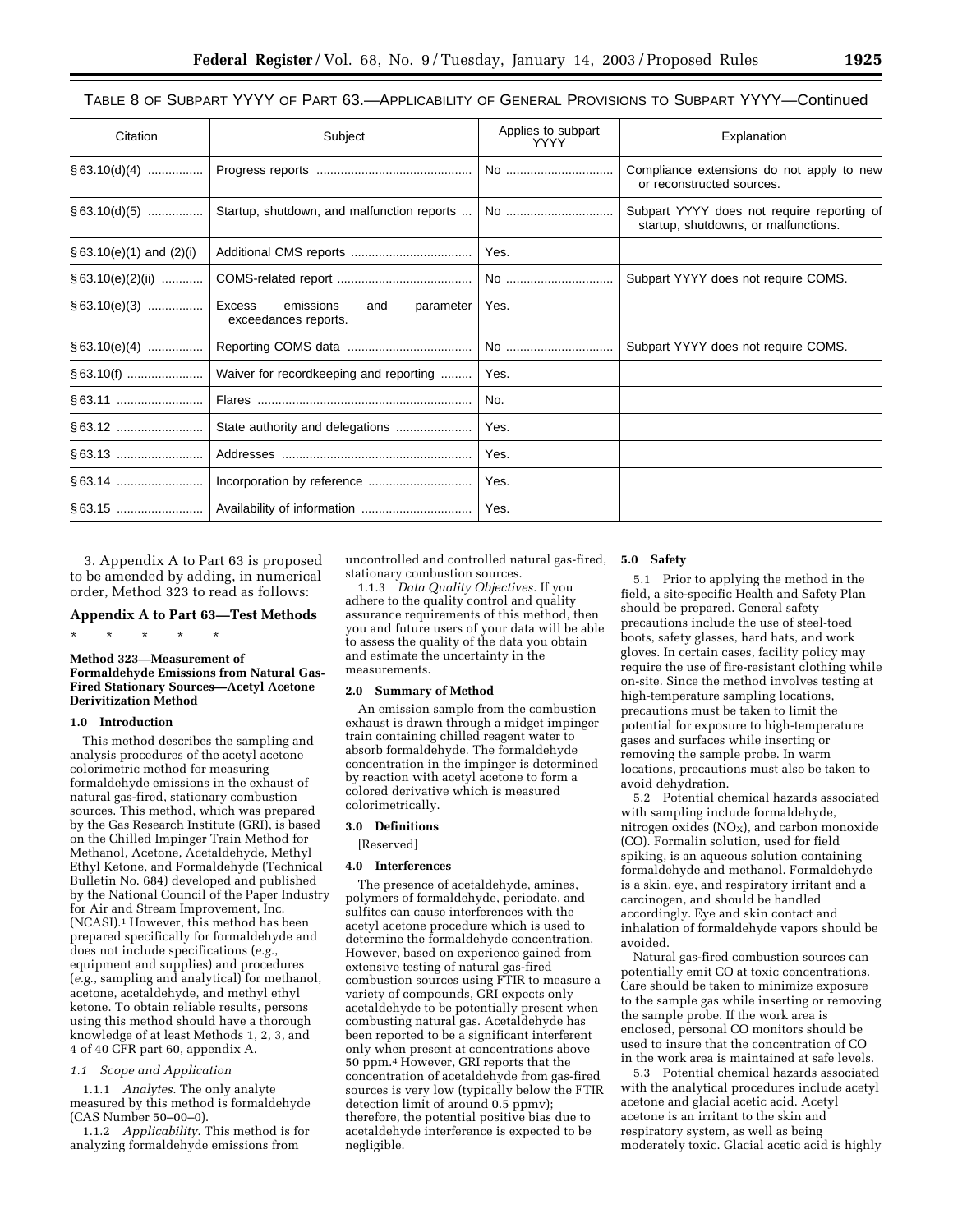corrosive and is an irritant to the skin, eyes, and respiratory system. Eye and skin contact and inhalation of vapors should be avoided. Acetyl acetone and glacial acetic acid have flash points of 41°C (105.8°F) and 43°C (109.4°F), respectively. Exposure to heat or flame should be avoided.

#### **6.0 Equipment and Supplies**

6.1 *Sampling Probe.* Quartz glass probe with stainless steel sheath or stainless steel probe.

6.2 *Teflon Tubing.* Teflon tubing to connect the sample probe to the impinger train. A heated sample line is not needed since the sample transfer system is rinsed to recover condensed formaldehyde and the rinsate combined with the impinger contents prior to sample analysis.

6.3 *Midget Impingers.* Three midget impingers are required for sample collection. The first impinger serves as a moisture knockout, the second impinger contains 20 mL of reagent water, and the third impinger contains silica gel to remove residual moisture from the sample prior to the dry gas meter.  $6.4\,$ 

6.4 *Vacuum Pump.* Vacuum pump capable of delivering a controlled extraction flow rate between 0.2 and 0.4 L/min.

6.5 *Flow Measurement Device.* A rotameter or other flow measurement device to indicate consistent sample flow.

6.6 *Dry Gas Meter.* A dry gas meter is used to measure the total sample volume collected. The dry gas meter must be sufficiently accurate to measure the sample volume to within 2 percent, calibrated at the selected flow rate and conditions actually encountered during sampling, and equipped with a temperature sensor (dial thermometer, or equivalent) capable of measuring temperature accurately to within 3 °C  $(5.4 °F)$ .

6.7 *Spectrophotometer.* A spectrophotometer is required for formaldehyde analysis, and must be capable of measuring absorbance at 412 nm.

#### **7.0 Reagents and Standards**

#### *7.1 Sampling Reagents*

7.1.1 *Reagent water.* Deionized, distilled, organic-free water. This water is used as the capture solution, for rinsing the sample probe, sample line, and impingers at the completion of the sampling run, in reagent dilutions, and in blanks.

7.1.2 *Ice.* Ice is necessary to pack around the impingers during sampling in order to keep the impingers cold. Ice is also needed for sample transport and storage.

#### *7.2 Analysis*

7.2.1 *Acetyl acetone Reagent.* Prepare the acetyl acetone reagent by dissolving 15.4 g of ammonium acetate in 50 mL of reagent water in a 100-mL volumetric flask. To this solution, add 0.20 mL of acetyl acetone and 0.30 mL of glacial acetic acid. Mix the solution thoroughly, then dilute to 100 mL with reagent water. The solution can be stored in a brown glass bottle in the refrigerator, and is stable for at least two weeks.

7.2.2 *Formaldehyde.* Reagent grade.

7.2.3 *Ammonium Acetate.*

7.2.4 *Glacial Acetic Acid.*

#### **8.0 Sample Collection, Preservation, Storage, and Transport**

#### *8.1 Pre-test*

8.1.1 Collect information about the site characteristics such as exhaust pipe diameter, gas flow rates, port location, access to ports, and safety requirements during a pre-test site survey. You should then decide the sample collection period per run and the target sample flow rate based on your best estimate of the formaldehyde concentration likely to be present. You want to assure that sufficient formaldehyde is captured in the impinger solution so that it can be measured precisely by the spectrophotometer. You may use Equation 323–1 to design your test program. As a guideline for optimum performance, if you can, design your test so that the liquid concentration  $(C_1)$ is approximately 10 times the assumed spectrophotometer detection limit of 0.2 ppmw. However, since actual detection limits are instrument specific, we also suggest that you confirm that the laboratory equipment can meet or exceed this detection limit.

8.1.2 Prepare and then weigh the midget impingers prior to configuring the sampling train. The first impinger is initially dry. The second impinger contains 20 mL of reagent water, and the third impinger contains silica gel that is added before weighing the impinger. Each prepared impinger is weighed and the pre-sampling weight is recorded to the nearest 0.5 gm.

8.1.3 Assemble the sampling train (see Figure 1). Ice is packed around the impingers in order to keep them cold during sample collection. A small amount of water may be added to the ice to improve thermal transfer.

8.1.4 Perform a sampling system leakcheck (from the probe tip to the pump outlet) as follows: Connect a rotameter to the outlet of the pump. Close off the inlet to the probe and observe the leak rate. The leak rate must be less than 2 percent of the planned sampling rate of 0.2 or 0.4 L/min.

8.1.5 Source gas temperature and static pressure should also be considered prior to field sampling to ensure adequate safety precautions during sampling.

#### *8.2 Sample Collection*

8.2.1 Set the sample flow rate between 0.2—0.4 L/min, depending upon the anticipated concentration of formaldehyde in the engine exhaust. (You may have to refer to published data<sup>56</sup> for anticipated concentration levels.) If no information is available for the anticipated levels of formaldehyde, use the higher sampling rate of 0.4 L/min.

8.2.2 Record the sampling flow rate every 5–10 minutes during the sample collection period.

8.2.3 Monitor the amount of ice surrounding the impingers and add ice as necessary to maintain the proper impinger temperature. Remove excess water as needed to maintain an adequate amount of ice.

8.2.4 Record measured leak rate, beginning and ending times and dry gas meter readings for each sampling run, impinger weights before and after sampling, and sampling flow rates and dry gas meter exhaust temperature every 5–10 minutes during the run, in a signed and dated notebook.

8.2.5 If possible, monitor and record the fuel flow rate to the engine and the exhaust oxygen concentration during the sampling period. This data can be used to estimate the engine exhaust flow rate based on the Method 19 approach. This approach, if accurate fuel flow rates can be determined, is preferred for reciprocating IC engine exhaust flow rate estimation due to the pulsating nature of the engine exhaust. The F-Factor procedures described in Method 19 may be used based on measurement of fuel flow rate and exhaust oxygen concentration. One example equation is Equation 323–2.

8.3 *Post-test.* Perform a sampling system leak-check (from the probe tip to pump outlet). Connect a rotameter to the outlet of the pump. Close off the inlet to the probe and observe the leak rate. The leak rate must be less than 2 percent of the sampling rate. Weigh and record each impinger immediately after sampling to determine the moisture weight gain. The impinger weights are measured before transferring the impinger contents, and before rinsing the sample probe and sample line. The moisture content of the exhaust gas is determined by measuring the weight gain of the impinger solutions and volume of gas sampled as described in Method 4. Rinse the sample probe and sample line with reagent water. Transfer the impinger catch to an amber 40-mL VOA bottle with a Teflon-lined cap. If there is a small amount of liquid in the dropout impinger (<10 mL), the impinger catches can be combined in one 40 mL VOA bottle. If there is a larger amount of liquid in the dropout impinger, use a larger VOA bottle to combine the impinger catches. Rinse the impingers and combine the rinsate from the sample probe, sample line, and impingers with the impinger catch. In general, combined rinse volumes should not exceed 10 mL. The volume of the rinses during sample recovery should not be excessive as this may result in your having to use a larger VOA bottle. This in turn would raise the detection limit of the method since after combining the rinses with the impinger catches in the VOA bottle, the bottle should be filled with reagent water to eliminate the headspace in the sample vial. Keep the sample bottles over ice until analyzed on-site or received at the laboratory. Samples should be analyzed as soon as possible to minimize possible sample degradation. Based on a limited number of previous analyses, samples held in refrigerated conditions showed some sample degradation over time.

## *8.4 Quality Control Samples*

8.4.1 *Field Duplicates.* During at least one run, a pair of samples should be collected concurrently and analyzed as separate samples. Results of the field duplicate samples should be identified and reported with the sample results. The percent difference in exhaust (stack) concentration indicated by field duplicates should be within 20 percent of their mean concentration. Data are to be flagged as suspect if the duplicates do not meet the acceptance criteria.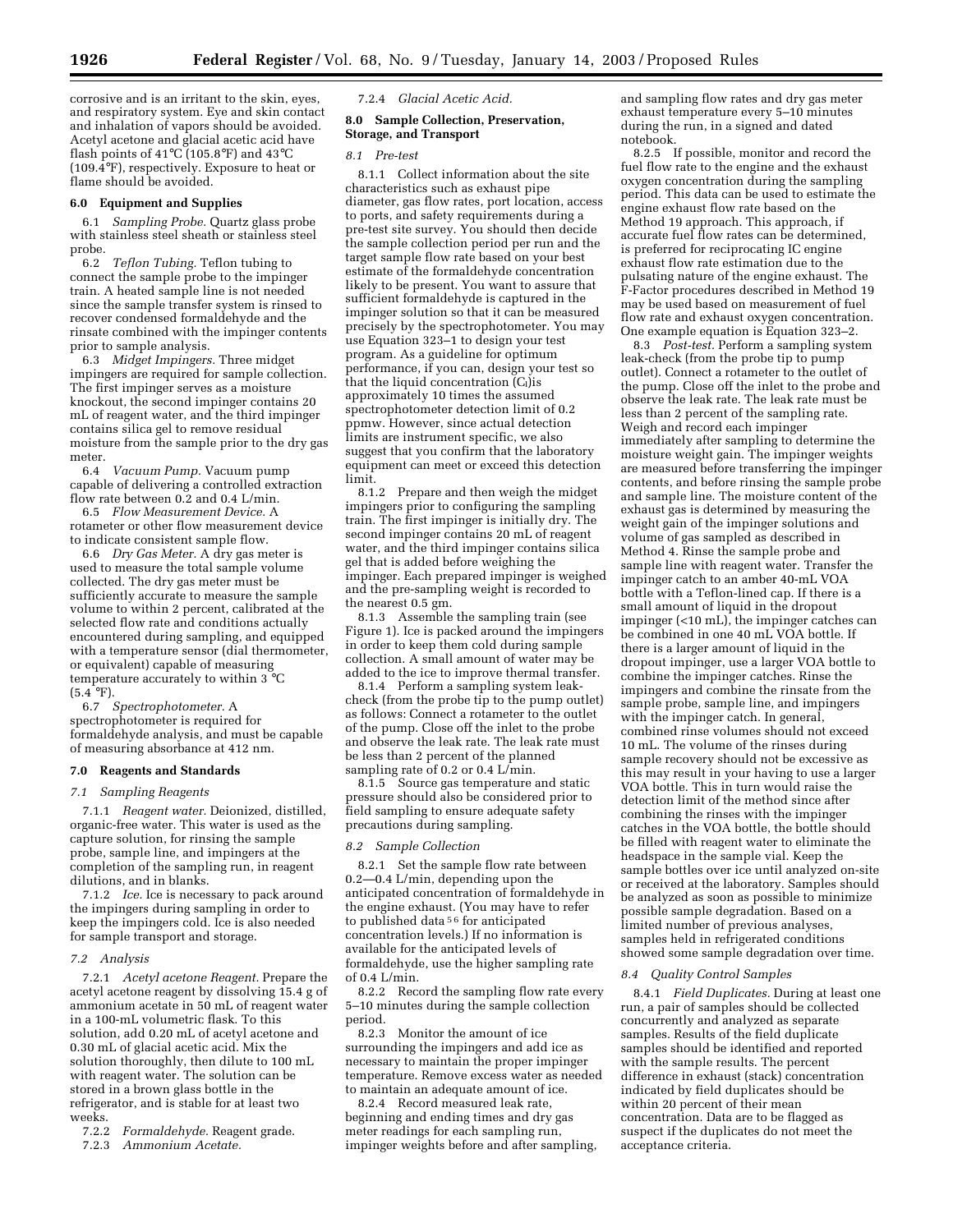8.4.2 *Spiked Samples.* An aliquot of one sample from each source sample set should be spiked at 2 to 3 times the formaldehyde level found in the unspiked sample. It is also recommended that a second aliquot of the same sample be spiked at around half the level of the first spike; however, the second spike is not mandatory. The results are

acceptable if the measured spike recovery is 80 to 120 percent. Use Equation 323–4. Data are to be flagged as suspect if the spike recovery do not meet the acceptance criteria.

8.4.3 Field Blank. A field blank consisting of reagent water placed in a clean impinger train, taken to the test site but not sampled, then recovered and analyzed in the same manner as the other samples, should be collected with each set of source samples. The field blank results should be less than 50 percent of the lowest calibration standard used in the sample analysis. If this criteria is not met, the data should be flagged as suspect.

#### **9.0 Quality Control**

| QA/QC Specification                           | Acceptance criteria                                              | Frequency                                       | Corrective action                                                                                                      |
|-----------------------------------------------|------------------------------------------------------------------|-------------------------------------------------|------------------------------------------------------------------------------------------------------------------------|
| Leak-check-Sections 8.1.4, 8.3                | $<2\%$ of Sampling rate                                          | Pre- and Post-sampling                          | Pre-sampling: Repair leak and re-<br>check Post-sampling: Flag data<br>and repeat run if for regulatory<br>compliance. |
| Sample flow rate                              | Between 0.2 and 0.4 L/min                                        | Throughout sampling                             | Adjust.                                                                                                                |
| VOA vial headspace                            |                                                                  | After sample recovery                           | Flag data.                                                                                                             |
| Sample preservation                           |                                                                  | After sample recovery                           | Flag data.                                                                                                             |
| Sample hold time                              | 14 day maximum                                                   | After sample recovery                           | Flag data.                                                                                                             |
| Field Duplicates-Section 8.4.1                | Within 20% of mean of original<br>and duplicate sample.          | One duplicate per source sample<br>set.         | Flag data.                                                                                                             |
| Spiked Sample-Section 8.4.2                   | Recovery between 80 and 120%                                     | One spike per source sample set                 | Flag data.                                                                                                             |
| Field Blank-Section 8.4.3                     | <50% of the lowest calibration<br>standard.                      | One blank per source sample set                 | Flag data.                                                                                                             |
| Calibration Linearity-Section 10.1            | Correlation coefficient of 0.99 or<br>higher.                    | Per source sample set                           | Repeat calibration procedures.                                                                                         |
| Calibration Check Standard-Sec-<br>tion 10.3. | Within 10% of theoretical value                                  | One calibration check per source<br>sample set. | Repeat check, remake standard<br>and repeat, repeat calibration.                                                       |
| Lab Duplicates-Section 11.2.1                 | Within 10% of mean of original<br>and duplicate sample analysis. | One duplicate per 10 samples                    | Flag data.                                                                                                             |
| Analytical Blanks-Section 11.2.2              | <50% of the lowest calibration<br>standard.                      | One blank per source sample set                 | Clean glassware/analytical equip-<br>ment and repeat.                                                                  |

## **10.0 Calibration and Standardization**

10.1 *Spectrophotometer Calibration.* Prepare a stock solution of 10 ppm formaldehyde. Prepare a series of calibration standards from the stock solution by adding 0, 0.1, 0.3, 0.7, 1.0, and 1.5 mL of stock solution (corresponding to 0, 1.0, 3.0, 7.0, 10.0, and 15.0 µg formaldehyde, respectively) to screw-capped vials. Adjust each vial's volume to 2.0 mL with reagent water. Add 2.0 mL of acetyl acetone reagent, thoroughly mix the solution, and place the vials in a water bath (or heating block) at 60 °C for 10 minutes. Remove the vials and allow to cool to room temperature. Transfer each solution to a cuvette and measure the absorbance at 412 nm using the spectrophotometer. Develop a calibration curve from the analytical results of these standards. The acceptance criteria for the spectrophotometer calibration is a correlation coefficient of 0.99 or higher. If this criteria is not met, the calibration procedures should be repeated.

10.2 *Spectrophotometer Zero.* The spectrophotometer should be zeroed with reagent water when analyzing each set of samples.

10.3—*Calibration Checks.* Calibration checks consisting of analyzing a standard separate from the calibration standards must be performed with each set of samples. The calibration check standard should not be prepared from the calibration stock solution. The result of the check standard must be within 10 percent of the theoretical value to be acceptable. If the acceptance criteria are not met, the standard must be reanalyzed. If still unacceptable, a new calibration curve must be prepared using freshly prepared standards.

#### **11.0 Analytical Procedure**

11.1 *Sample Analysis.* A 2.0-mL aliquot of the impinger catch/rinsate is transferred to a screw-capped vial. Two mL of the acetyl acetone reagent are added and the solution is thoroughly mixed. Once mixed, the vial is placed in a water bath (or heating block) at 60 °C for 10 minutes. Remove the vial and allow to cool to room temperature. Transfer the solution to a cuvette and measure the absorbance using the spectrophotometer at 412 nm. The quantity of formaldehyde present is determined by comparing the sample response to the calibration curve. Use Equation 323–5. If the sample response is out of the calibration range, the sample must be diluted and reanalyzed. Such dilutions must be performed on another aliquot of the original sample before the addition of the acetyl acetone reagent. The full procedure is repeated with the diluted sample.

#### *11.2 Analytical Quality Control*

11.2.1 *Laboratory Duplicates.* Two aliquots of one sample from each source sample set should be prepared and analyzed (with a minimum of one pair of aliquots for every 10 samples). The percent difference between aliquot analysis should be within 10 percent of their mean. Use Equation 323–3. Data are flagged if the laboratory duplicates do not meet this criteria.

11.2.2 *Analytical blanks.* Blank samples (reagent water) should be incorporated into each sample set to evaluate the possible presence of any cross-contamination. The acceptance criteria for the analytical blank is less than 50 percent of the lowest calibration standard. If the analytical blank does not meet this criteria, the glassware/analytical

equipment should be cleaned and the analytical blank repeated.

#### **12.0 Calculations and Data Analysis**

## *12.1 Nomenclature*

- A = measured absorbance of 2 mL aliquot
- B = estimated sampling rate, lpm
- $C_1$  = target concentration in liquid, ppmw
- D = estimated stack formaldehyde
- concentration (ppmv)
- $E =$  estimated liquid volume, normally 40, mL (the size of the VOA used)
- cform = formaldehyde concentration in gas stream, ppmvd
- $c_{form} @ 15_{\%02} = formaldehyde concentration in$ gas stream corrected to 15% oxygen, ppmvd
- $C_{\rm sm}$  = measured concentration of formaldehyde in the spiked aliquot
- $C<sub>u</sub>$  = measured concentration of formaldehyde in the unspiked aliquot of the same sample
- Cs = calculated concentration of formaldehyde spiking solution added to the spiked aliquot
- $df =$  dilution factor, 1 unless dilution of the sample was needed to reduce the absorbance into the calibration range
- $F_d =$  dry basis F-factor from Method 19, dscf  $\sim$  ,  $\sim$  as<br>is F-fact per million btu GCV,  $=$  Cre
- $\mathbf{G}_{g}$  = Gross calorific value (or higher heating value), btu per scf
- $K_c$  = spectrophotometer calibration factor, slope of the least square regression line (**Note:** Most spreadsheets are capable of calculating a least squares line.)
- $K_1 = 0.3855 \text{°K/mm Hg}$  for metric units, (17.65 °R/in.Hg for English units.)
- MW = molecular weight, 30 g/g-mole, for formaldehyde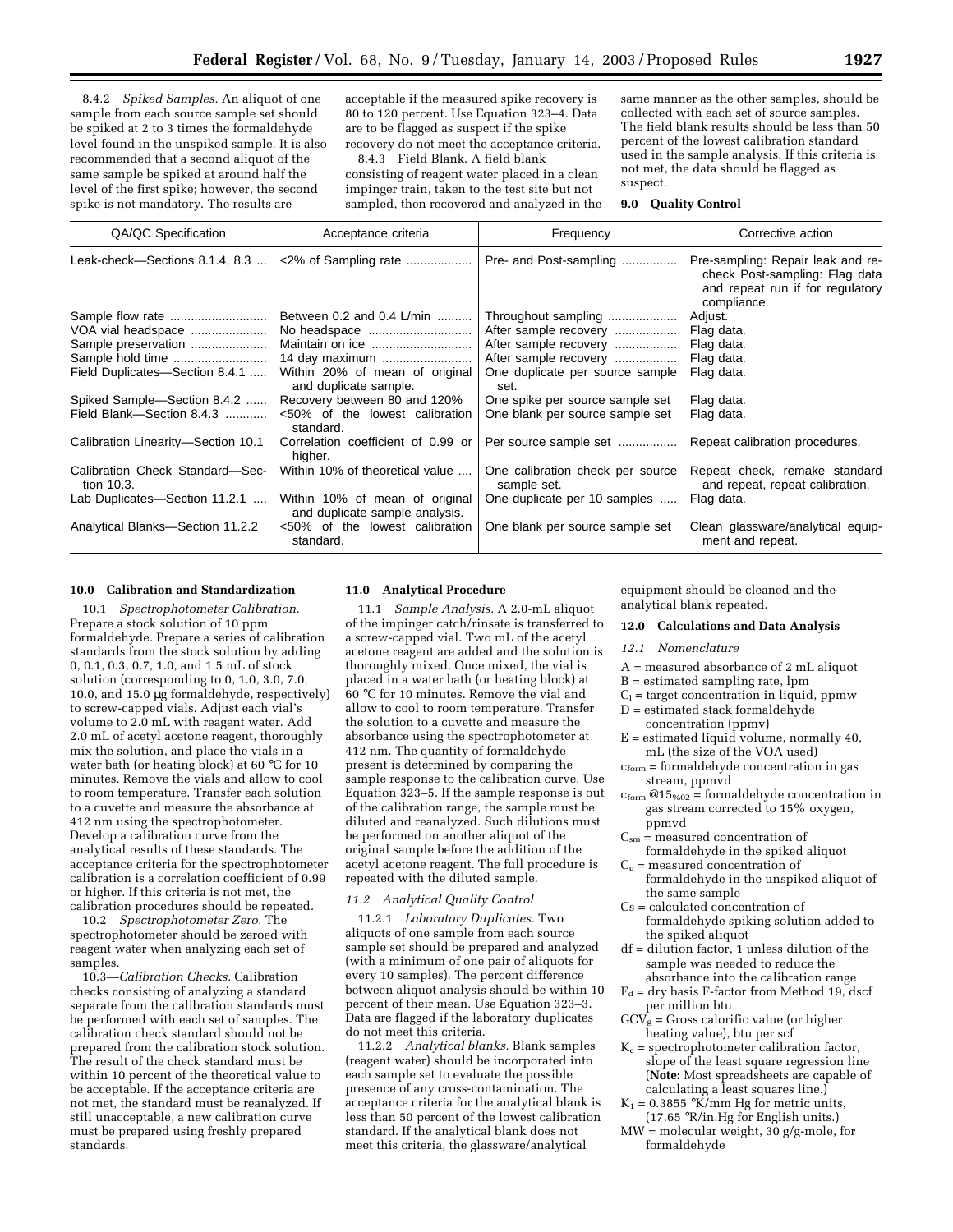- 24.05 = mole specific volume constant, liters per g-mole m = mass of formaldehyde in liquid sample,
- mg  $P_{std}$  = Standard pressure, 760 mm Hg (29.92)
- in.Hg)  $P_{bar}$  = Barometric pressure, mm Hg (in.Hg)
- PD = Percent Difference
- $Q_e$  = exhaust flow rate, dscf per minute
- $Q<sub>g</sub>$  = natural gas fuel flow rate, scf per minute
- $T_m$  = Average DGM absolute temperature,  $\mathrm{K}$  $({}^{\circ}R)$ .
- $T_{std}$  = Standard absolute temperature, 293 °K (528 °R).
- t = sample time (minutes)
- $V_m$  = Dry gas volume as measured by the DGM, dcm (dcf).
- $V_{m(std)} = Dry$  gas volume measured by the DGM, corrected to standard conditions, dscm (dscf).
- $V_t$  = actual total volume of impinger catch/ rinsate, mL
- Va = volume (2.0) of aliquot analyzed, mL
- $X_1$  = first value  $X_2$  = second value
- $O<sub>2d</sub> =$  oxygen concentration measured, percent by volume, dry basis
- $%R$  = percent recovery of spike
- $Z_u$  = volume fraction of unspiked (native) sample contained in the final spiked aliquot  $[e.g., Vu/(Vu + Vs),$  where  $Vu +$  $Vs should = 2.0 mL$
- $Z_s$  = volume fraction of spike solution contained in the final spiked aliquot  $[e.g., Vs/(Vu + Vs)]$
- R = 0.02405 dscm per g-mole, for metric units Y = Dry Gas Meter calibration factor
- *12.2 Pretest Design*

$$
C_1 = \frac{B * t * D * 30}{24.05 * E}
$$
 Eq. 323-1

*12.3 Exhaust Flow Rate*

$$
Q = \frac{F_d Q_g GCV_g}{10^6} \left[ \frac{20.9}{20.9 - O_{2d}} \right]
$$
 Eq. 323-2

*12.4 Percent Difference.—(Applicable to Field and Lab Duplicates)*

PD = 
$$
\frac{(X_1 - X_2)}{\frac{X_1 + X_2}{2}}
$$
 \* 100 Eq. 323-3

*12.5 Percent Recovery of Spike*

$$
\% \mathbf{R} = \frac{(\mathbf{C}_{\text{sm}} - \mathbf{Z}_{\text{u}} \mathbf{C}_{\text{u}})}{\mathbf{Z}_{\text{s}} \mathbf{C}_{\text{s}}} * 100 \quad \text{Eq. 323-4}
$$

*12.6 Mass of Formaldehyde in Liquid Sample*

$$
m = K_c \text{AF} \left( \frac{V_t}{V_a} \right) \qquad \text{Eq. 323-5}
$$

*12.7 Dry Sample Gas Volume, Corrected to Standard Conditions*

$$
V_{m(std)} = \frac{(V_m Y T_{std} P_{bar})}{(T_m P_{std})}
$$
 Eq. 323-6  

$$
= \frac{K_i Y V_m P_{bar}}{T_m}
$$

*12.8 Formaldehyde Concentration in Gas Stream*

$$
c_{\text{form}} = \frac{R}{MW} \left( \frac{m}{V_{m(std)}} \right) \left( \frac{1 g}{1000 mg} \right) \left( 1 \times 10^6 \text{ ppm} \right) \qquad \text{Eq. 323-7}
$$

*12.9 Formaldehyde Concentration, Corrected to 15% Oxygen*

> $c_{\text{form}} \triangleleft_{15\% \text{O}_2} = c_{\text{form}} * \frac{(20.5 - 1.5)}{(20.9 - \text{O}_{2d})}$  Eq  $_{15\%O_2} = c_{\text{form}} * \frac{(20.9-15)}{(20.9-O_{2d})}$  Eq.  $= c_{\text{form}} * \frac{(20.9 - 15)}{(20.9 - O_{2d})}$  Eq. 323-8

#### *13.0 Method Performance*

13.1 *Precision.* Based on a Method 301 validation using quad train arrangement with post sampling spiking study of the method at a natural gas-fired IC engine, the relative standard deviation of six pairs of unspiked samples was 11.2 percent at a mean stack gas concentration of 16.7 ppmvd.

13.2 *Bias.* No bias correction is allowed. The single Method 301 validation study of the method at a natural gas-fired IC engine, indicated a bias correction factor of 0.91 for that set of data. An earlier spiking study got similar average percent spike recovery when spiking into a blank sample. This data set is too limited to justify using a bias correction factor for future tests at other sources.

13.3 *Range.* The range of this method for formaldehyde is 0.2 to 7.5 ppmw in the liquid phase. (This corresponds to a range of 0.27 to 10 ppmv in the engine exhaust if sampling at a rate of 0.4 Lpm for 60 minutes and using a 40 mL VOA bottle.) If the liquid sample concentration is above this range, perform the appropriate dilution for accurate measurement. Any dilutions must be taken from new aliquots of the original sample before reanalysis.

13.4 *Sample Stability.* Based on a sample stability study conducted in conjunction

with the method validation, sample degradation for 7 and 14-day hold times does not exceed 2.3 and 4.6 percent, respectively, based on a 95 percent level of confidence. Therefore, the recommended maximum sample holding time for the underivatized impinger catch/rinsate is 14 days, where projected sample degradation is below 5 percent.

#### **14.0 Pollution Prevention**

Sample gas from the combustion source exhaust is vented to the atmosphere after passing through the chilled impinger sampling train. Reagent solutions and samples should be collected for disposal as aqueous waste.

#### **15.0 Waste Management**

Standards of formaldehyde and the analytical reagents should be handled according to the Material Safety Data Sheets.

#### **16.0 References**

1National Council of the Paper Industry for Air and Stream Improvement, Inc., ''Volatile Organic Emissions from Pulp and Paper Mill Sources, Part X—Test Methods, Quality Assurance/Quality Control Procedures, and

Data Analysis Protocols,'' Technical Bulletin No. 684, December 1994.

2National Council of the Paper Industry for Air and Stream Improvement, Inc., ''Field Validation of a Source Sampling Method for Formaldehyde, Methanol, and Phenol at Wood Products Mills,'' 1997 TAPPI International Environmental Conference.

3Roy F. Weston, Inc., ''Formaldehyde Sampling Method Field Evaluation and Emission Test Report for Georgia-Pacific Resins, Inc., Russellville, South Carolina,'' August 1996.

4Hoechst Celanese Method CL 8–4, ''Standard Test Method for Free Formaldehyde in Air Using Acetyl acetone,'' Revision 0, September 1986.

5Shareef, G.S., *et al.* ''Measurement of Air Toxic Emissions from Natural Gas-Fired Internal Combustion Engines at Natural Gas Transmission and Storage Facilities.'' Report No. GRI–96/0009.1, Gas Research Institute, Chicago, Illinois, February 1996.

6 Gundappa, M., *et al.* ''Characteristics of Formaldehyde Emissions from Natural Gas-Fired Reciprocating Internal Combustion Engines in Gas Transmission. Volume I: Phase I Predictive Model for Estimating Formaldehyde Emissions from 2–Stroke Engines.'' Report No. GRI–97/0376.1, Gas